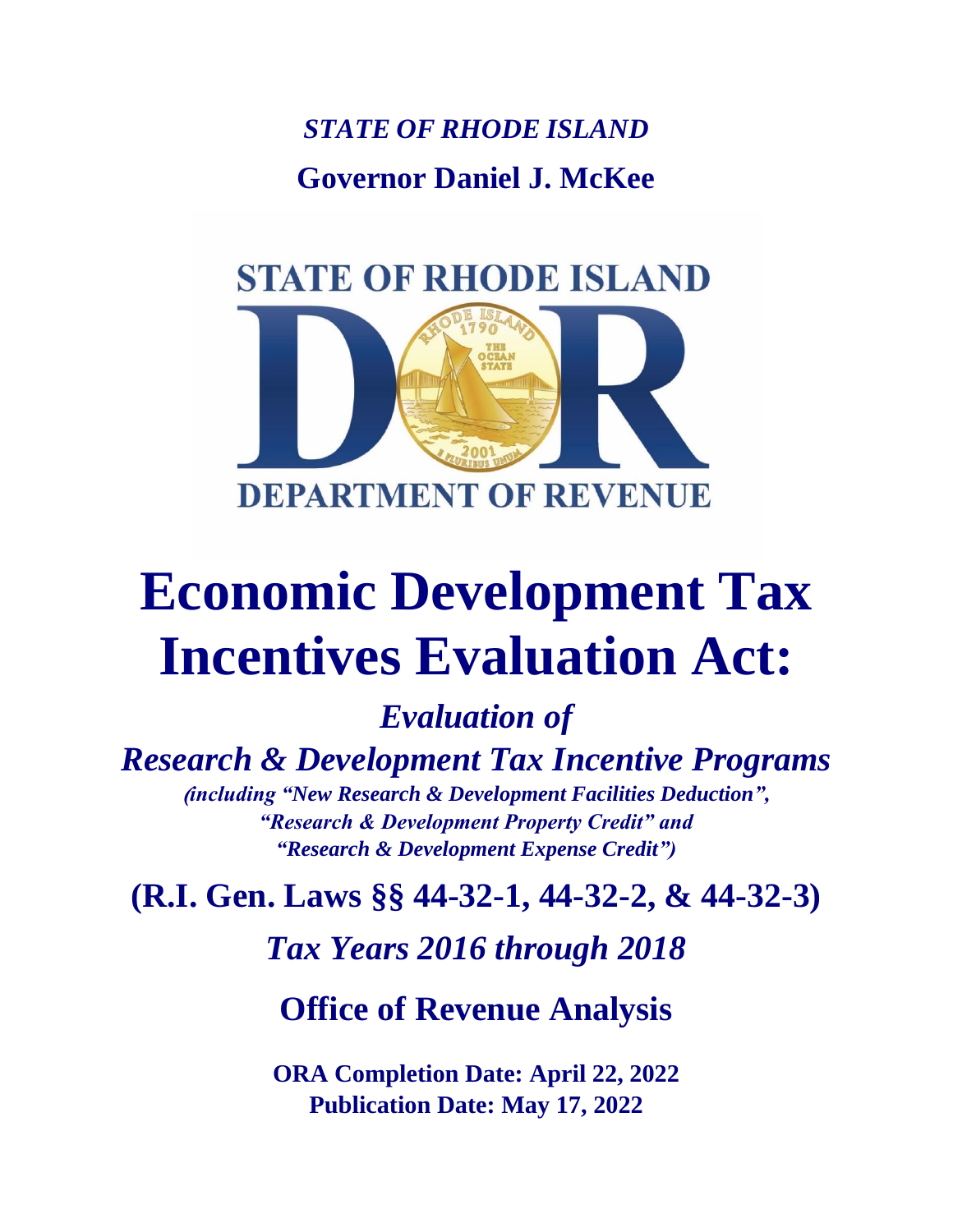| 1.               |                                                                                         |  |
|------------------|-----------------------------------------------------------------------------------------|--|
| 2.               |                                                                                         |  |
|                  |                                                                                         |  |
| 1.               |                                                                                         |  |
| $\overline{2}$ . |                                                                                         |  |
| 3.               | Research and Development Activity in Rhode Island, Comparison States, and Nationwide 16 |  |
|                  |                                                                                         |  |
| 1.               |                                                                                         |  |
| $\overline{2}$ . |                                                                                         |  |
| 3.               |                                                                                         |  |
| 4.               | Number of Aggregate Jobs and Direct Taxes Paid by Recipient's Employees  22             |  |
| 5.               |                                                                                         |  |
| 6.               |                                                                                         |  |
| 7.               |                                                                                         |  |
|                  |                                                                                         |  |
| 1.               |                                                                                         |  |
| 2.               |                                                                                         |  |
| $\bullet$        |                                                                                         |  |
| ٠                |                                                                                         |  |
| ٠                |                                                                                         |  |
|                  |                                                                                         |  |
|                  |                                                                                         |  |
| 1.               |                                                                                         |  |
| 2.               |                                                                                         |  |
| 3.               |                                                                                         |  |
|                  |                                                                                         |  |
|                  |                                                                                         |  |
|                  |                                                                                         |  |
|                  |                                                                                         |  |

# **Table of Contents**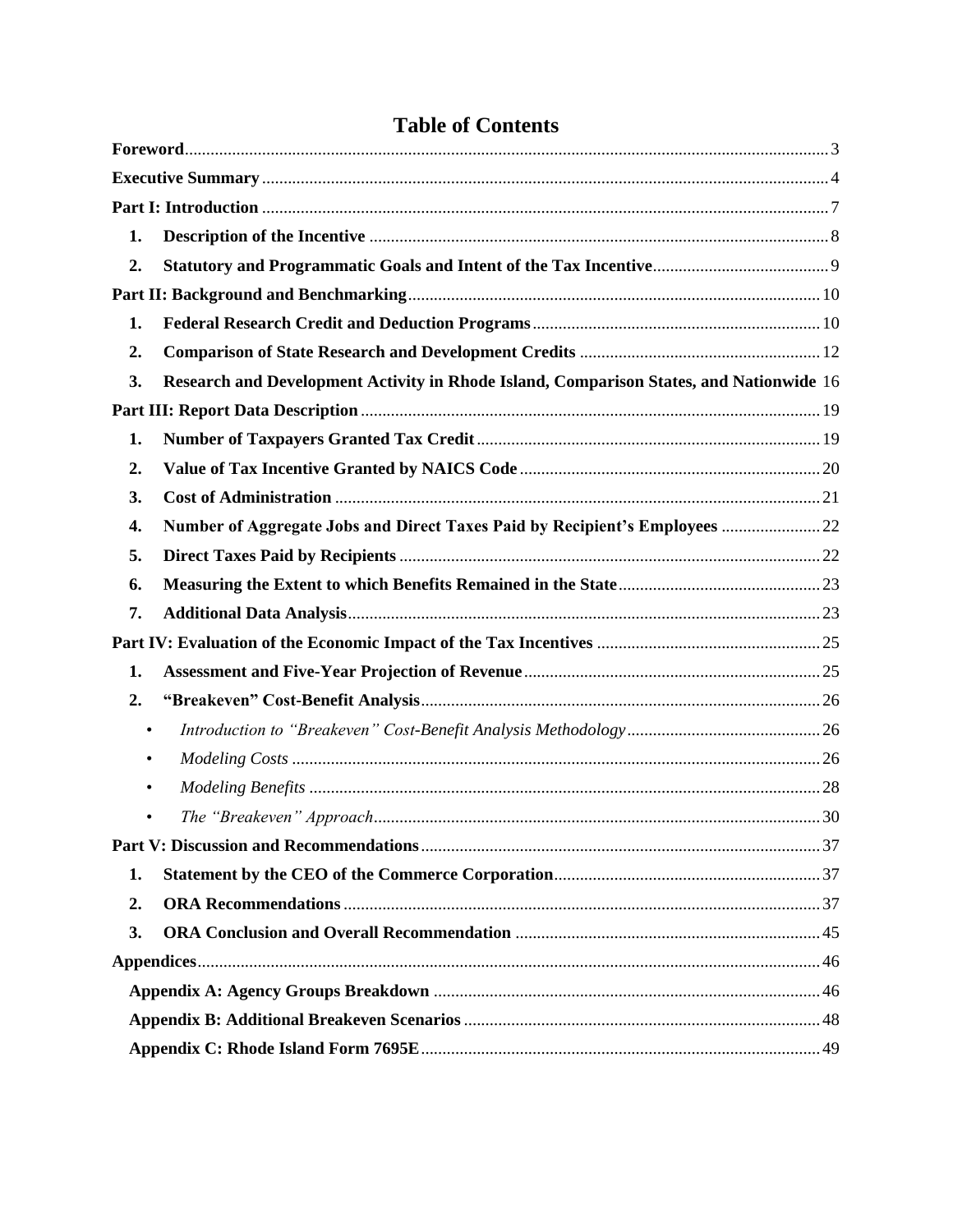#### <span id="page-2-0"></span>**Foreword**

The evaluation of the Research and Development Tax Incentives, *Tax Years 2016 through 2018* was prepared at the request of Paul L. Dion, Ph.D., Chief of the Rhode Island Department of Revenue, Office of Revenue Analysis in accordance with Rhode Island General Laws § 44-48.2-4. Madiha Zaffou, Ph.D., Chief Economic and Policy Analyst in the Office of Revenue Analysis was project leader for the production and writing of this report, under the guidance of Mr. Dion. Ms. Zaffou was assisted by Emily Fazio, Senior Economic and Policy Analyst in the Office of Revenue Analysis.

Much of the information needed to complete the analysis contained in this report was provided by the Rhode Island Department of Revenue, Division of Taxation, under the direction of Neena Sinha Savage, State Tax Administrator. The compilation of the data that was provided to the Office of Revenue Analysis was due to the tremendous efforts of Tracy Wunder, Data Analyst III in the Division of Taxation. Tracy was assisted in this task by Donna Dube, Chief Revenue Agent, Forms, Credits, and Incentives.

The Office of Revenue Analysis is appreciative of the efforts made by the Division of Taxation to provide us with the best information available at the time this report was written.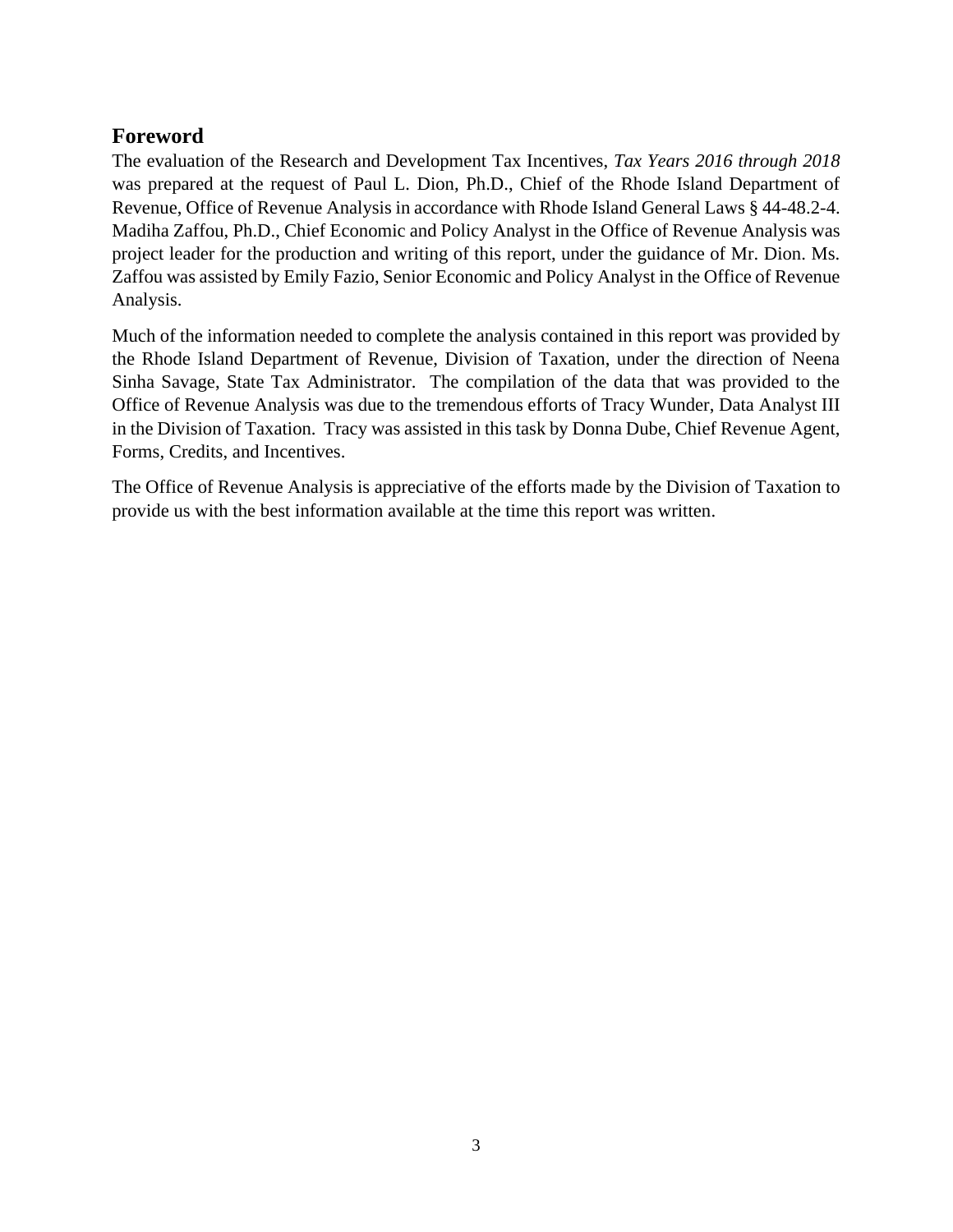## <span id="page-3-0"></span>**Executive Summary**

This report is the second evaluation of the Research & Development Tax Incentives conducted by the Department of Revenue, Office of Revenue Analysis (ORA) in accordance with Rhode Island General Laws (R.I. Gen. Laws) Chapter 44-48.2.<sup>1</sup> The report provides an estimate of the economic and fiscal impacts of this tax incentive for tax years 2016 through 2018. ORA relied primarily on data provided by the Department of Revenue, Division of Taxation (Taxation) to conduct the analysis. The following is a summary of this evaluation:

#### **The Tax Incentive Provision:**

R.I. Gen. Laws Chapter 44-32, entitled "Elective Deduction for Research and Development Facilities" establishes three tax incentive programs related to taxpayers engaged in research and development, as follows:

- The "Elective deduction against allocated entire net income", which establishes the program referred to in this report as the "New Research and Development Facilities Deduction." This section provides for a deduction against the tax imposed by R.I. Gen. Laws Chapter 44-11 (entitled "Business Corporation Tax") and Chapter 44-30 ("Personal Income Tax") for all expenditures paid or incurred for the construction, reconstruction, erection, or acquisition of any new tangible property that is depreciable, was acquired by purchase, is located in the state, and is used in the taxpayer's trade or business for purposes of research and development in the experimental or laboratory sense. This deduction is in lieu of depreciation or the Investment Tax Credit (R.I. Gen. Laws Chapter 44-31). The deduction is not refundable and has no provision for carryforward.
- The "Credit for research and development property acquired, constructed, or reconstructed after July 1, 1994", establishes the program referred to in this report as the "Research and Development Property Credit." Under this section, a taxpayer is allowed a credit against the tax imposed by R.I. Gen. Laws Chapters 44-11 (entitled "Business Corporation Tax") and 44-17 ("Taxation of Insurance Companies") for tangible personal property and other tangible property, including buildings and structural components of buildings that is acquired, constructed or reconstructed, or erected after July 1, 1994. The amount of credit is equal to 10% of the cost or other basis of the property for federal income tax purposes. The credit allowed cannot reduce the tax due for corporations to less than the minimum tax as set in R.I. Gen. Laws § 44-11-2(e). Unused amounts of the credit earned in a taxable year may be carried forward for seven tax years.
- The "Credit for qualified research expenses", establishes the program referred to in this report as the "Research and Development Expense Credit." Under this section, a taxpayer is allowed a credit against the business corporation tax imposed by R.I. Gen. Laws Chapters 44-11 (entitled "Business Corporation Tax") and 44-17 ("Taxation of Insurance Companies") for the excess, if any, of the qualified research expenses for the taxable year over the base period research expenses, where qualified and base period research expenses are as defined in 26 U.S.C. § 41. The amount of credit is equal to 22.5% of expenses for

<sup>&</sup>lt;sup>1</sup> The first evaluation of this program was published on June  $29<sup>th</sup>$ , 2018 and covered Tax Years 2013 through 2015.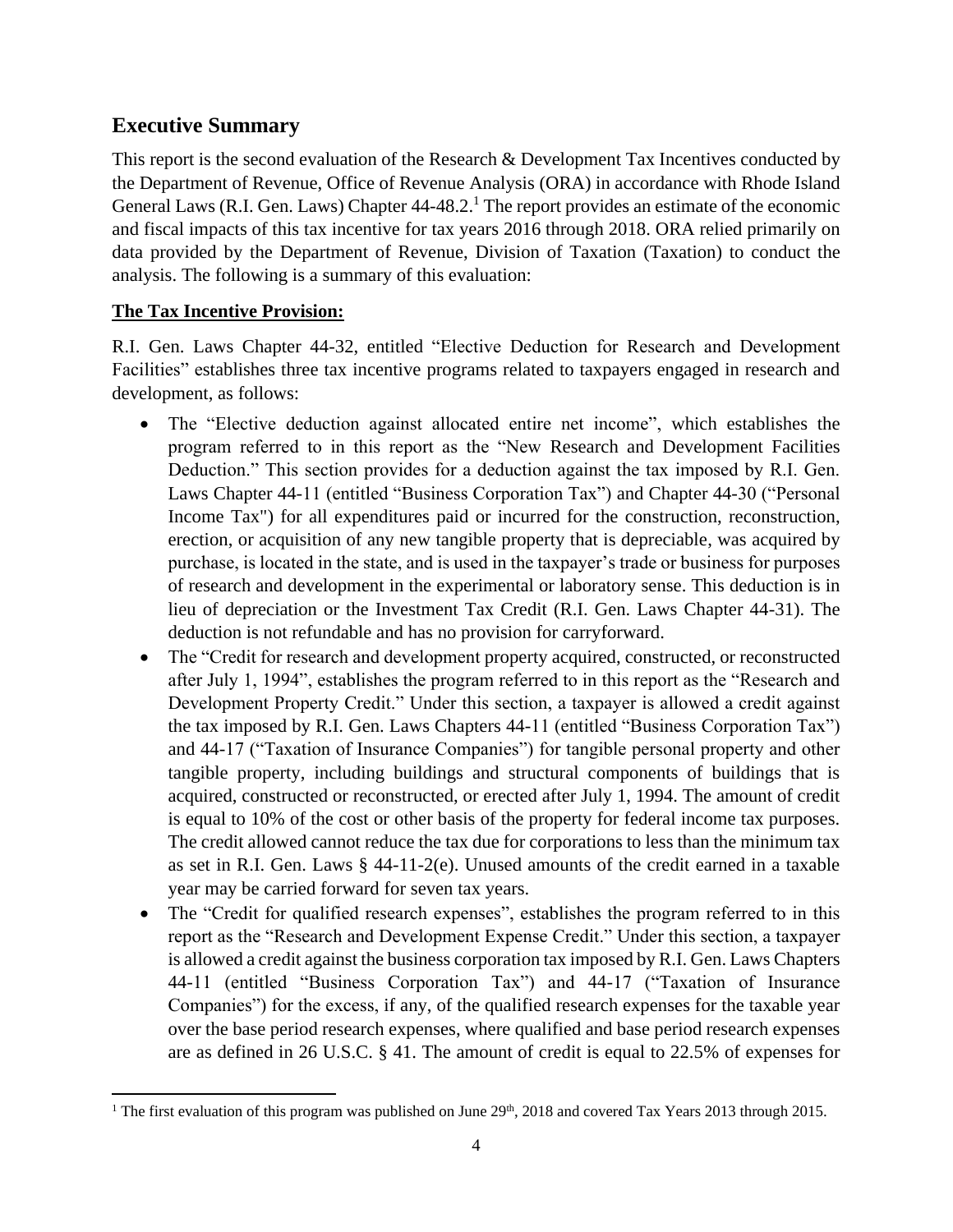the first \$25,000 worth of credit taken and 16.9% of expenses for any amount of applicable credit above \$25,000. The credit allowed cannot reduce the tax due for any taxable year by more than 50% of the tax liability that would be payable and for corporations to no less than the minimum tax as set in R.I. Gen. Laws § 44-11-2(e). Unused amounts of the credit earned in a taxable year may be carried forward for seven tax years.

• As of January 1, 2011, the Research and Development Property Credit and Research and Development Expense Credit are no longer allowed against the Rhode Island personal income tax imposed by R.I. Gen. Laws Chapter 44-30.

#### **The Main Goals and Objectives of the Tax Incentive:**

Statutory and programmatic goals and the intent of the New Research and Development Facilities Deduction, Research and Development Property Credit, and Research and Development Expense Credit are not defined in the enabling statute.

#### **The Report's Key Findings:**

- According to Taxation, an average of 64 companies received the Research and Development tax incentives with an average tax savings amount of \$3,146,073 over tax years 2016 through 2018.
- In an average year, 33.5% of R&D tax incentive recipients were companies operating in manufacturing industries. However, 71.8% of the amount of R&D tax incentives was received by companies in non-manufacturing industries for tax years 2016 through 2018.
- On average, the value of the R&D tax incentives represents 75.1% of the total state tax incentives received by firms that utilize the R&D tax incentives.
- On average, every \$1.00 of R&D tax incentives claimed, the same taxpayers claim an additional \$0.33 in other tax credits.
- Taxation reported an average of 10,370 employees working for R&D tax credits beneficiary firms across 75 different industries over tax years 2016 through 2018.
- The \$69,415 average median annual wage earned by employees of R&D tax incentive of recipients is 165.1% of the annual median wage of \$42,040 in 2018 for all occupations in Rhode Island.
- Under the assumption that R&D tax incentives are 100% responsible for taxpayer behavior, one dollar of investment in R&D tax incentives returned \$3.73 in state revenues.
- ORA conducted a "break-even" analysis to estimate the minimum percentage of the net economic activity created by the tax incentive beneficiaries that would have to be new to the Rhode Island economy, and thus, would not exist without the tax incentive, in order for the tax benefit to "pay" for itself.
	- o ORA estimated these minimum percentages as follows:
		- i. With respect to Rhode Island net general revenues, the R&D program breaks even if at least 28.0% of the economic activity directly related to the provision of the tax incentive would not have occurred without the tax incentive.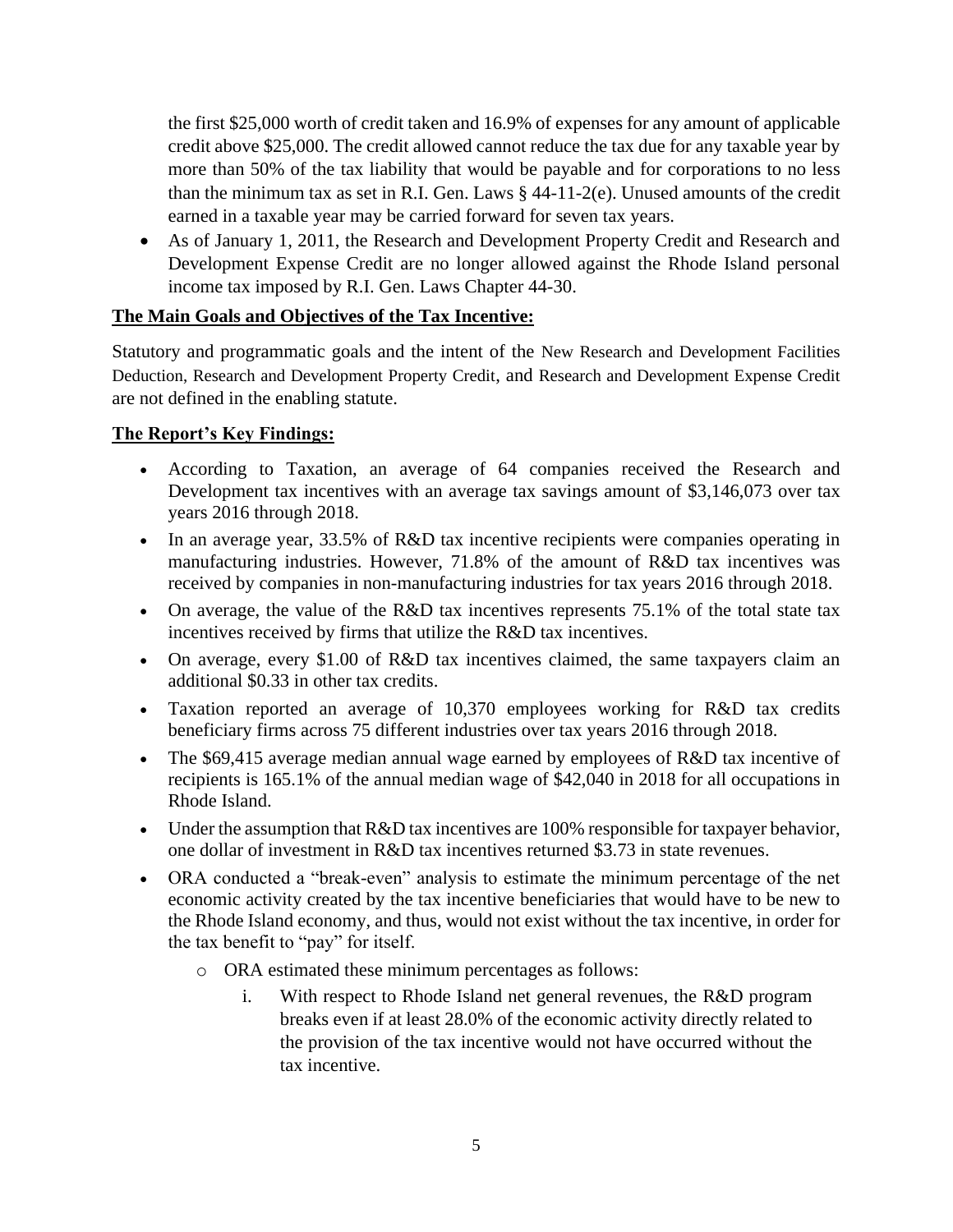- ii. With respect to Rhode Island employment, the R&D program breaks even if at least 1.8% of the economic activity directly related to the tax incentive's utilization would not have resulted except for the tax incentive.
- iii. With respect to Rhode Island Gross Domestic Product, the R&D program breaks even if at least 1.5% of the economic activity directly related to the availability of the tax incentive would not have occurred without the tax incentive being available.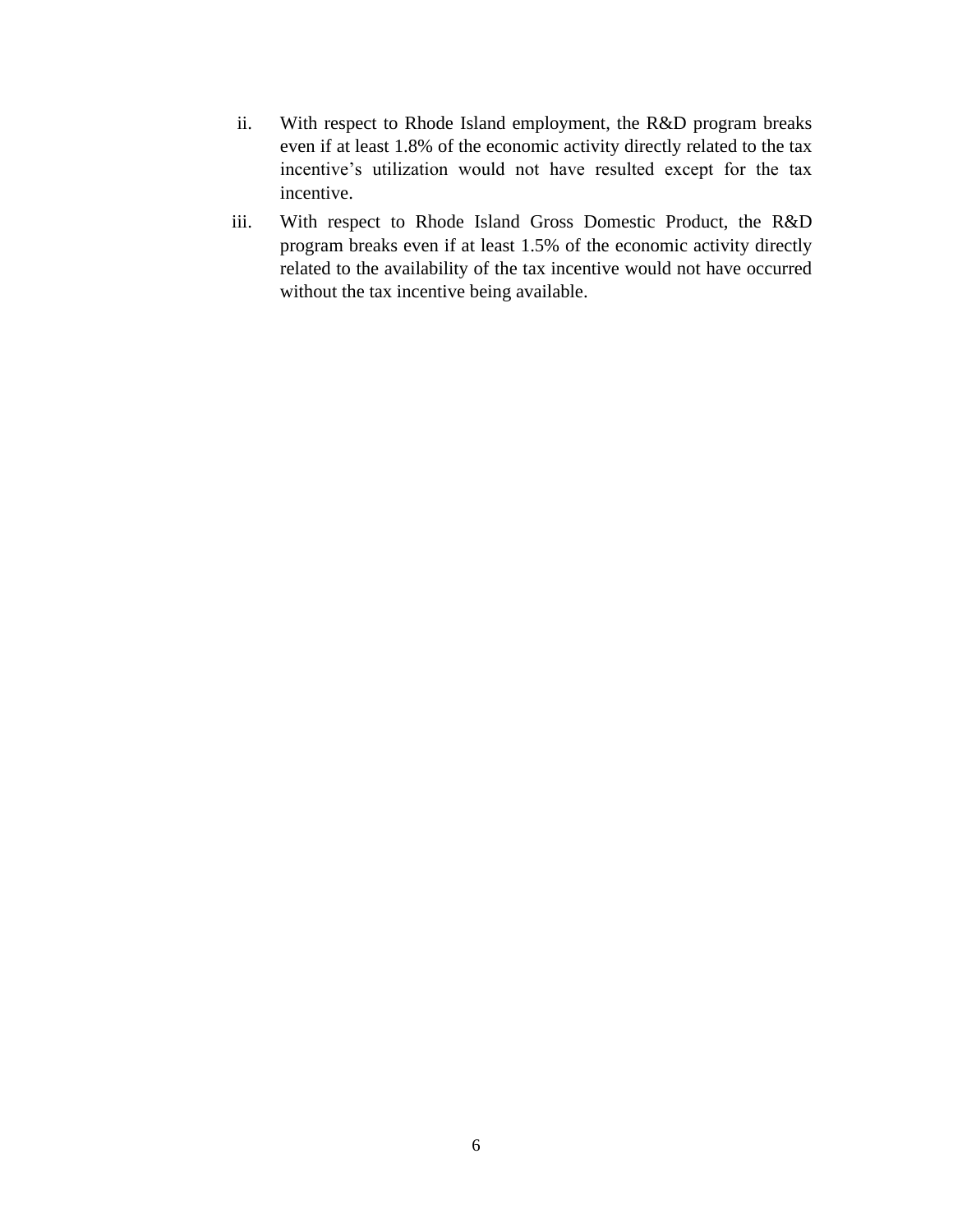## <span id="page-6-0"></span>**Part I: Introduction**

Pursuant to Rhode Island General Laws § 44-48.2-4, titled *Rhode Island Economic Development Tax Incentives Evaluation Act of 2013,* the Chief of the Office of Revenue Analysis (ORA) is required to produce, in consultation with the Director of the Rhode Island Commerce Corporation (CommerceRI), the Director of the Office of Management and Budget, and the Director of the Department of Labor and Training, a report that contains analyses of economic development tax incentives as listed in R.I. Gen. Laws § 44-48.2-3(1). According to R.I. Gen. Laws § 44-48.2-4(1), the report "[s]hall be completed at least once between July 1, 2014, and June 30, 2017, and no less than once every three (3) years thereafter".

The additional analysis as required by R.I. Gen. Laws § 44-48.2-4(1) shall include, but not be limited to the following items as indicated in R.I. Gen. Laws § 44-48.2-5(a):

- 1) A baseline assessment of the tax incentive, including, if applicable, the number of aggregate jobs associated with the taxpayers receiving such tax incentive and the aggregate annual revenue that such taxpayers generate for the state through the direct taxes applied to them and through taxes applied to their employees;
- 2) The statutory and programmatic goals and intent of the tax incentive, if said goals and intentions are included in the incentive's enabling statute or legislation;
- 3) The number of taxpayers granted the tax incentive during the previous twelve-month (12) period;
- 4) The value of the tax incentive granted, and ultimately claimed, listed by the North American Industrial Classification System (NAICS) Code associated with the taxpayers receiving such benefit, if such NAICS Code is available;
- 5) An assessment and five-year (5) projection of the potential impact on the state's revenue stream from carry forwards allowed under such tax incentive;
- 6) An estimate of the economic impact of the tax incentive including, but not limited to:
	- i. A cost-benefit comparison of the revenue forgone by allowing the tax incentive compared to tax revenue generated by the taxpayer receiving the credit, including direct taxes applied to them and taxes applied to their employees;
	- ii. An estimate of the number of jobs that were the direct result of the incentive; and
	- iii. A statement by the Chief Executive Officer of the Commerce Corporation, as to whether, in his or her judgment, the statutory and programmatic goals of the tax benefit are being met, with obstacles to such goals identified, if possible;
- 7) The estimated cost to the state to administer the tax incentive if such information is available;
- 8) An estimate of the extent to which benefits of the tax incentive remained in state or flowed outside the state, if such information is available;
- 9) In the case of economic development tax incentives where measuring the economic impact is significantly limited due to data constraints, whether any changes in statute would facilitate data collection in a way that would allow for better analysis;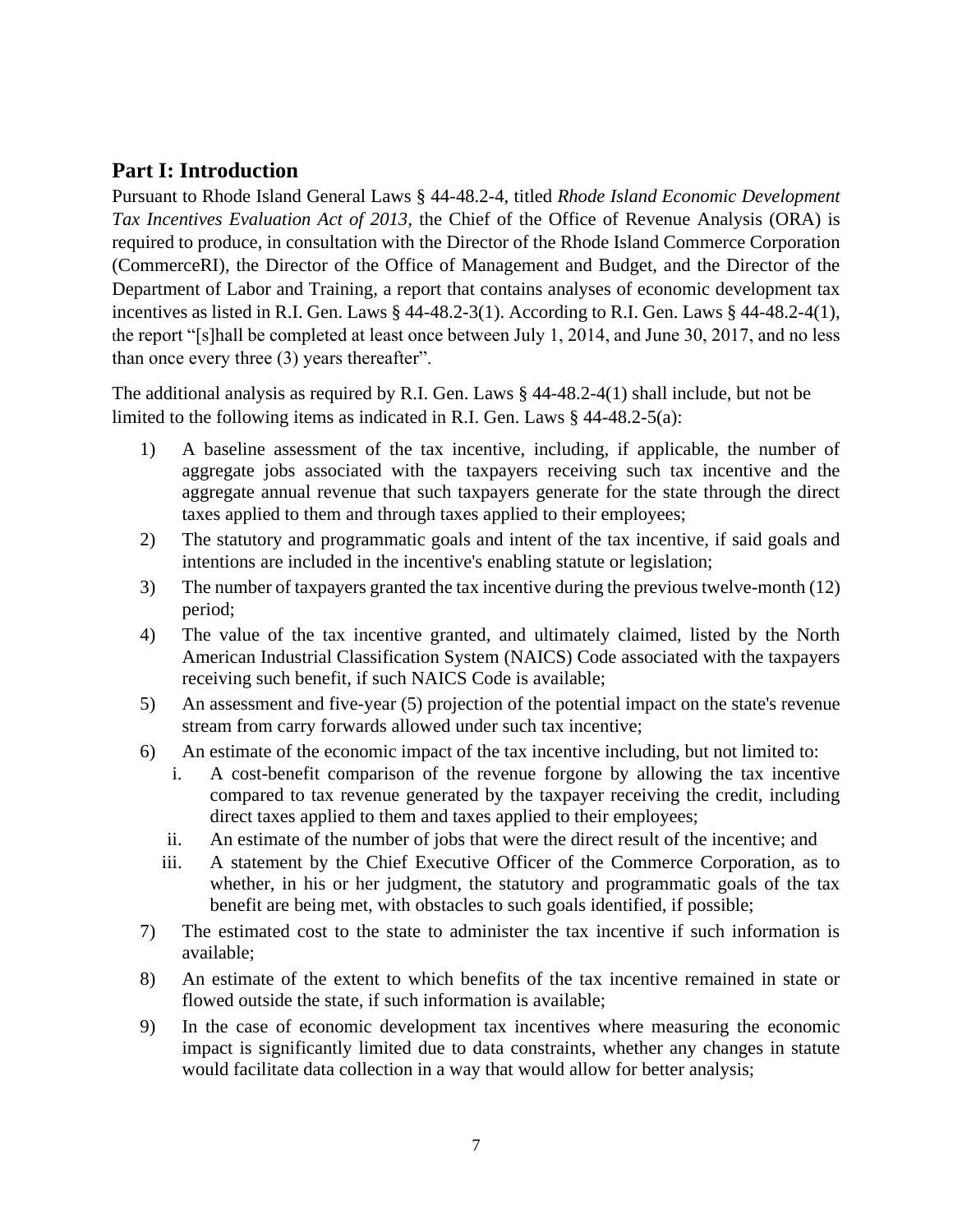- 10) Whether the effectiveness of the tax incentive could be determined more definitively if the General Assembly were to clarify or modify the tax incentive's goals and intended purpose;
- 11) A recommendation as to whether the tax incentive should be continued, modified, or terminated; the basis for such recommendation; and the expected impact of such recommendation on the state's economy;
- 12) The methodology and assumptions used in carrying out the assessments, projections and analyses required pursuant to subdivisions (1) through (8) of this section.

The current report is one part of a series of reports for each one of the tax credits to be analyzed according to R.I. Gen. Laws § 44-48.2-3(1). This report concerns the credits contained within R.I. Gen. Laws Chapter 44-32 entitled "Elective Deduction for Research and Development Facilities" containing sections 44-32-1 ("Elective Deduction against Allocated Entire Net Income"), 44-32-2 ("Credit for Research and Development Property Acquired, Constructed, or Reconstructed after July 1, 1994"), and 44-32-3 ("Credit for Qualified Research Expenses"). This report measures the economic impact associated with these Research and Development related tax incentives during tax years 2016 through 2018. This analysis is performed at the micro level using employment and wages information provided by the Division of Taxation. The report is divided into five sections. Section I provides a detailed description of the tax incentives and related statutory programmatic goals and intents. Section II provides background and benchmarking analysis related to these tax incentive programs. Section III presents a description of the data provided and used in the analysis by ORA. Section IV assesses the economic impact generated under these Research and Development related tax incentives using a "breakeven" cost-benefit analysis. Section V discusses relevant policy recommendations that could help in the decision process as to whether these programs should be continued, modified, or terminated.

#### **1. Description of the Incentive**

<span id="page-7-0"></span>R.I. Gen. Laws Chapter 44-32, entitled "Elective Deduction for Research and Development Facilities" establishes three tax incentive programs related to taxpayers engaged in research and development.

R.I. Gen. Laws § 44-32-1, entitled "Elective deduction against allocated entire net income", establishes the program referred to in this report as the "New Research and Development Facilities Deduction." This section provides for a deduction for all expenditures paid or incurred for the construction, reconstruction, erection, or acquisition of any new tangible property that is depreciable under Chapter 26 of the United States Code (26 U.S.C.) § 167, was acquired by purchase as defined in 26 U.S.C. § 179(d), is located in the state, and is used in the taxpayer's trade or business for purposes of research and development in the experimental or laboratory sense. The deduction shall be allowed against the portion of its entire net income allocated to Rhode Island during the taxable year. The deduction can be taken against the business corporation tax imposed by R.I. Gen. Laws Chapter 44-11 and the personal income tax imposed by R.I. Gen. Laws Chapter 44-30 and is in lieu of depreciation or the Investment Tax Credit (R.I. Gen. Laws Chapter 44-31). The deduction is not refundable and has no provision for carryforward.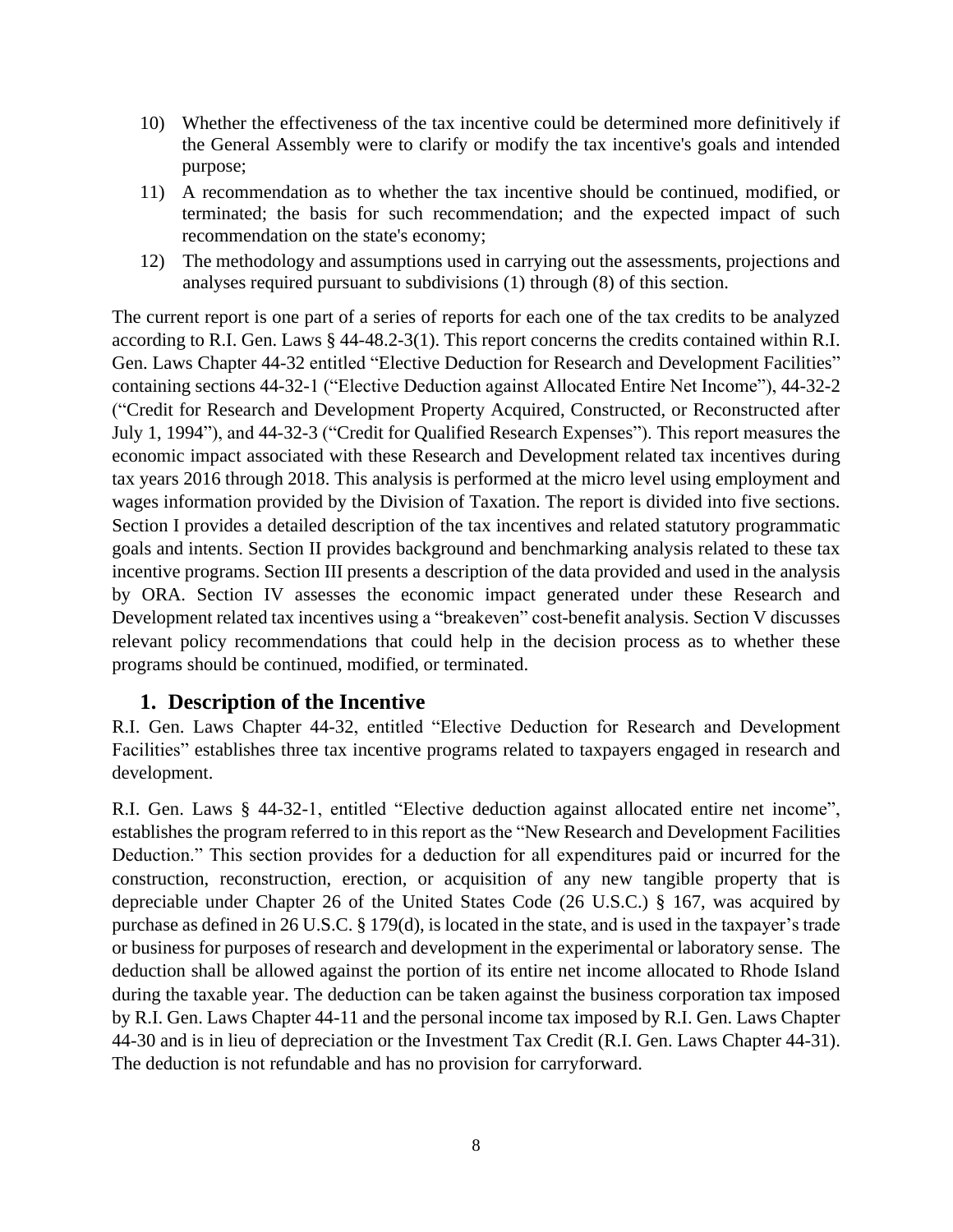R.I. Gen. Laws § 44-32-2, entitled "Credit for research and development property acquired, constructed, or reconstructed after July 1, 1994", establishes the program referred to in this report as the "Research and Development Property Credit." Under this section, a taxpayer is allowed a credit against the business corporation tax imposed under R.I. Gen. Laws Chapter 44-11 and the taxation of insurance companies imposed by R.I. Gen. Laws Chapter 44-17 for tangible personal property and other tangible property, including buildings and structural components of buildings that is acquired, constructed or reconstructed, or erected after July 1, 1994. The property must be depreciable or a recovery property as determined under 26 U.S.C. § 167 and § 168, have a useful life of at least three years, have a situs in the state, and used principally for purposes of research and development in the experimental or laboratory sense. The amount of credit is equal to 10% of the cost or other basis of the property for federal income tax purposes. The credit allowed cannot reduce the tax due for corporations to less than the minimum tax as set in R.I. Gen. Laws § 44-11- 2(e). Unused amounts of the credit earned in a taxable year may be carried forward to not more than seven succeeding tax years.

R.I. Gen. Laws § 44-32-3, entitled "Credit for qualified research expenses", establishes the program referred to in this report as the "Research and Development Expense Credit." Under this section, a taxpayer is allowed a credit against the business corporation tax imposed under R.I. Gen. Laws Chapter 44-11 and the taxation of insurance companies imposed by R.I. Gen. Laws Chapter 44-17 for the excess, if any, of the qualified research expenses for the taxable year over the base period research expenses, where qualified and base period research expenses are as defined in 26 U.S.C. § 41. The amount of credit is equal to 22.5% of expenses for the first \$25,000 worth of credit taken and 16.9% of expenses for any amount of applicable credit above \$25,000. The credit allowed cannot reduce the tax due for any taxable year by more than 50% of the tax liability that would be payable and for corporations to no less than the minimum tax as set in R.I. Gen. Laws § 44-11-2(e). Unused amounts of the credit earned in a taxable year may be carried forward to not more than seven succeeding tax years.

As of January 1, 2011, the Research and Development Property Credit and Research and Development Expense Credit are no longer allowed against the Rhode Island personal income tax imposed by R.I. Gen. Laws Chapter 44-30.

#### **2. Statutory and Programmatic Goals and Intent of the Tax Incentive**

<span id="page-8-0"></span>This information is unavailable. Statutory and programmatic goals and the intent of the New Research and Development Facilities Deduction, Research and Development Property Credit, and Research and Development Expense Credit are not defined in the enabling statute.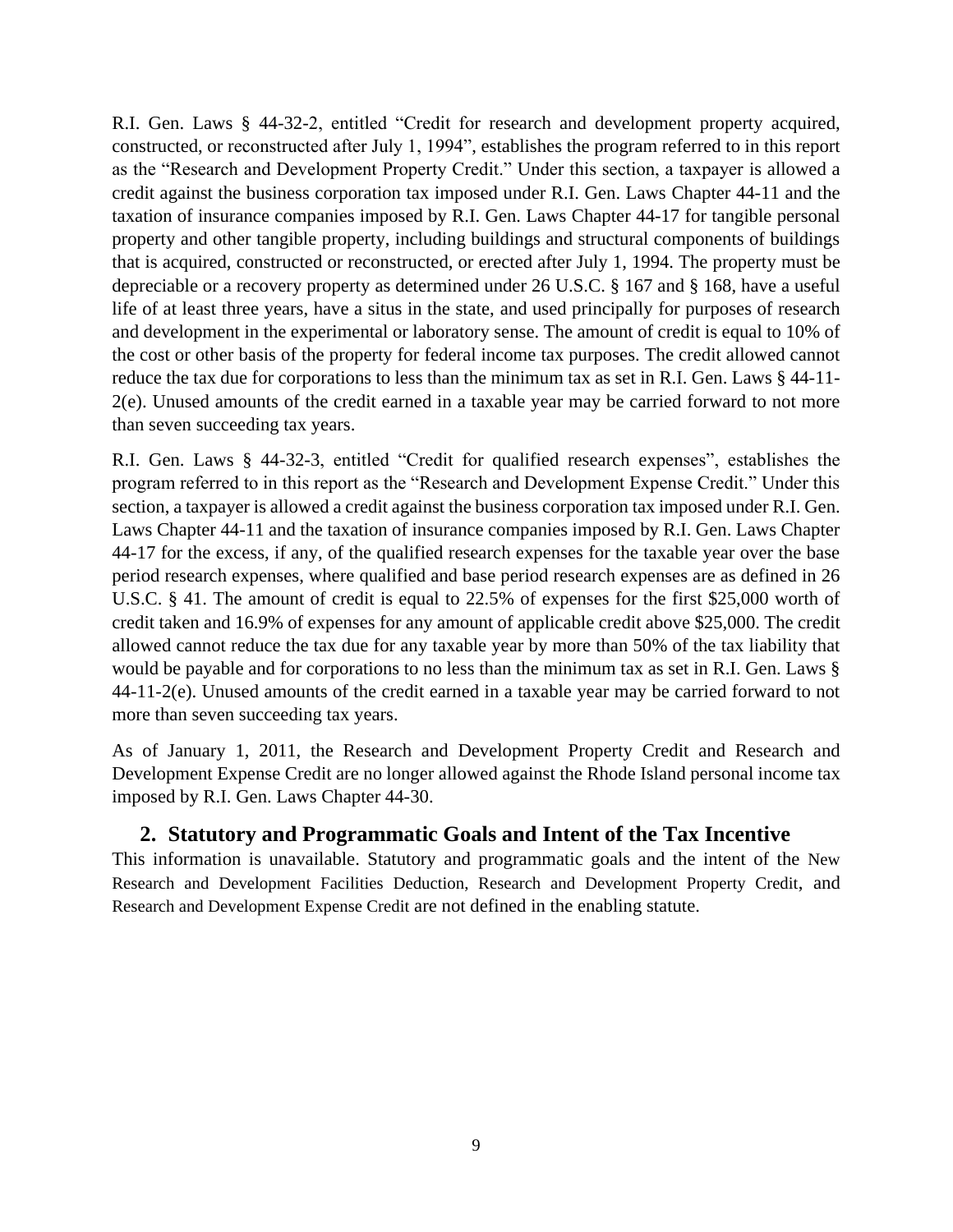#### <span id="page-9-0"></span>**Part II: Background and Benchmarking**

This background and benchmarking section presents information useful for understanding how Rhode Island research and development (R&D) tax incentive programs function and the economic environment in which they operate. Because state-level research and development tax incentives, including those offered by Rhode Island, are constructed in terms of federal rules and definitions, first this section presents information on the federal research tax credit and deduction programs. Next, this section compares Rhode Island research and development tax incentives with similar programs offered by selected comparison states. Finally, this section highlights levels and trends of research and development activity occurring in Rhode Island, selected comparison states, and nationwide.

To the extent that the availability of research and development-related tax incentives influences a multi-state firm's decision to conduct business activity in Rhode Island *vs.* a competitive out-ofstate location, it is important to consider the economic conditions and tax incentive features of the Rhode Island R&D tax incentives to that of other states. For this purpose, ORA selected four comparison states: Massachusetts and Connecticut, Rhode Island's two neighboring states, in addition to California and Delaware, two national leaders in R&D. ORA identified these leading states as those with a research and development tax incentive comparable to Rhode Islands and the highest concentration of R&D activity after ranking all fifty states by their ratios of average R&D spending to average state gross domestic product in 2016 through 2018.<sup>2</sup>

Throughout the benchmarking and background section, data are presented for Rhode Island, comparison states, and the United States whenever possible. ORA acknowledges that it may be useful to look beyond these four comparison states. This comparison is simply intended to be a concise starting point for future discussions.

Part III of this report reveals that a majority of Rhode Island research and development incentive usage was claimed by manufacturing industry recipients. For additional information concerning levels and trends of manufacturing industries economic activity in Rhode Island, selected comparison states, and nationwide, please refer to the "Part II: Benchmarking and Background" of the previously published *Tax Incentives Evaluation Act Report* on "Investment Tax Credits".<sup>3</sup>

#### **1. Federal Research Credit and Deduction Programs**

<span id="page-9-1"></span>Federal law per 26 U.S.C. §§ 41 and 174 provides relief to taxpayers engaged in R&D by establishing a tax credit and deduction to reduce the tax liability of businesses based on their level of qualified research expenditures. The Federal Credit for Increasing Research Activities ("Federal Research Credit) created by 26 U.S.C. § 41 is analogous to Rhode Island's R&D Property and Expense Credit programs. The Federal Research and Experimental Expenditure Deduction ("Federal Research Deduction") created by 26 U.S.C. § 174. allows for the immediate expensing of certain property investments related to R&D that would otherwise be subject to depreciation.

<sup>&</sup>lt;sup>2</sup> For 2016 through 2018, California ranked 1<sup>st</sup> for R&D spending as a share of total GDP at 4.7%. Washington had the second highest R&D spending to total GDP ratio at 4.5%. However, Washington's R&D tax credit was eliminated in 2015. Massachusetts ranked 3<sup>rd</sup> at 4.4%. Michigan and Oregon followed with 4.1% and 3.4%, respectively, but neither has a R&D tax credit. Delaware ranks  $6<sup>th</sup>$  with a R&D spending to total GDP ratio of 3.0%.

<sup>3</sup> Available:<http://www.dor.ri.gov/Reports/>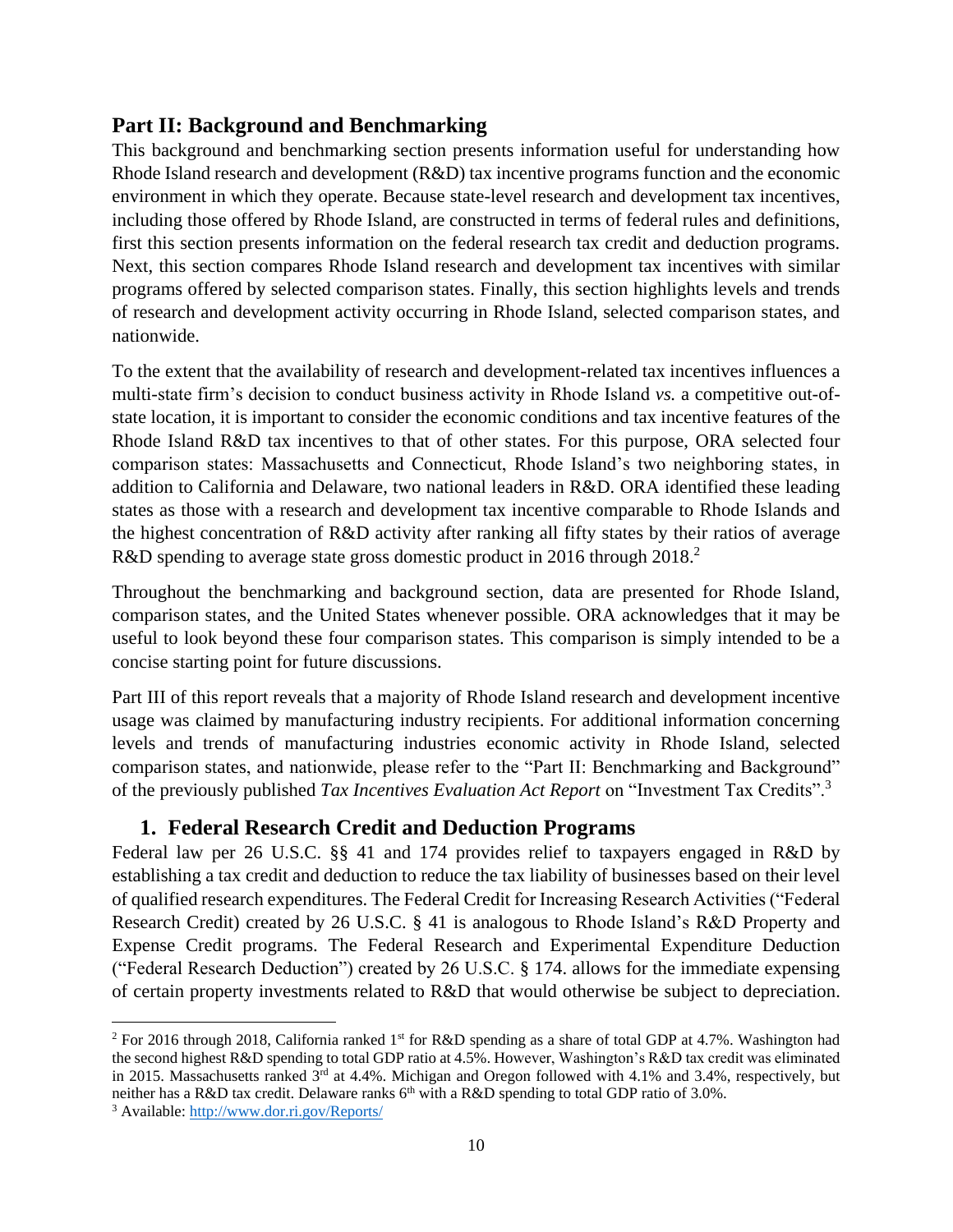The Federal Research Deduction is analogous to the Rhode Island New R&D Facilities Deduction program.

Qualified research expenditures may consist of in-house research expenses (*e.g.*, wages paid to employees engaged in R&D or purchases of equipment related to R&D) as well as purchased research services (*e.g.*, professional or technical services purchased from an outside firm, contractor, or research consortium). Most, but not all, qualified research expenses can be included in the credit calculation formula at 100%.

26 U.S.C. § 41(d) and Chapter 26 of the Code of Federal Regulations (26 C.F.R.) § 1.41-4 establish a four-part test to determine if an expense shall be considered a qualified research expenditure:<sup>4</sup>

- **"The Section 174 Test"** The expense must be related to the elimination of uncertainty concerning the development or improvement of a product. The qualifying activity must represent a research cost in the experimental or laboratory sense.
- **"The Discovering Technological Information Test"** The process of experimentation used to discover information must fundamentally rely on principles of the physical or biological sciences, engineering, or computer science. The issuance of a patent as the result of the research activity is sufficient by itself, but not necessary, to satisfy this test.
- **"The Business Component Test"** The taxpayer must intend to apply the new information being discovered to develop a new or improved product, process, computer software, formula, or invention. Research must be intended to improve function, performance, reliability, or quality of a business component and is not qualified if it relates to style, taste, cosmetic factors, or seasonal design. It is not acceptable for a taxpayer to group all research into a single broad category without identifying the specific business component to which the research activity relates.
- **"The Process of Experimentation Test"** Qualified research must reflect the three core elements of a process of experimentation including:
	- 1) Identify an aspect of uncertainty related to a product or business component
	- 2) Identify one or more alternatives intended to eliminate that uncertainty
	- 3) Identify a process of evaluating the alternatives.

Expenditures qualifying as deductions under 26 U.S.C. § 174. must satisfy only the "Section 174" test above. Expenditures qualifying for tax credits under 26 U.S.C. § 41. must satisfy all four tests.

The Rhode Island R&D Property and Expense Credit programs generally conform with these federal definitions. The only additional stipulation is that Rhode Island deduction or credit-eligible expenditures must have situs or take place in Rhode Island.

<sup>4</sup> Four-part test description is paraphrased and quoted from "Audit Techniques Guide: Credit for Increasing Research Activities (i.e., Research Credit) IRC § 41 – Qualified Research Activities" Internal Revenue Service, June 2005, Available: [https://www.irs.gov/businesses/audit-techniques-guide-credit-for-increasing-research-activities-i-e](https://www.irs.gov/businesses/audit-techniques-guide-credit-for-increasing-research-activities-i-e-research-tax-credit-irc-41-qualified-research-activities)[research-tax-credit-irc-41-qualified-research-activities](https://www.irs.gov/businesses/audit-techniques-guide-credit-for-increasing-research-activities-i-e-research-tax-credit-irc-41-qualified-research-activities)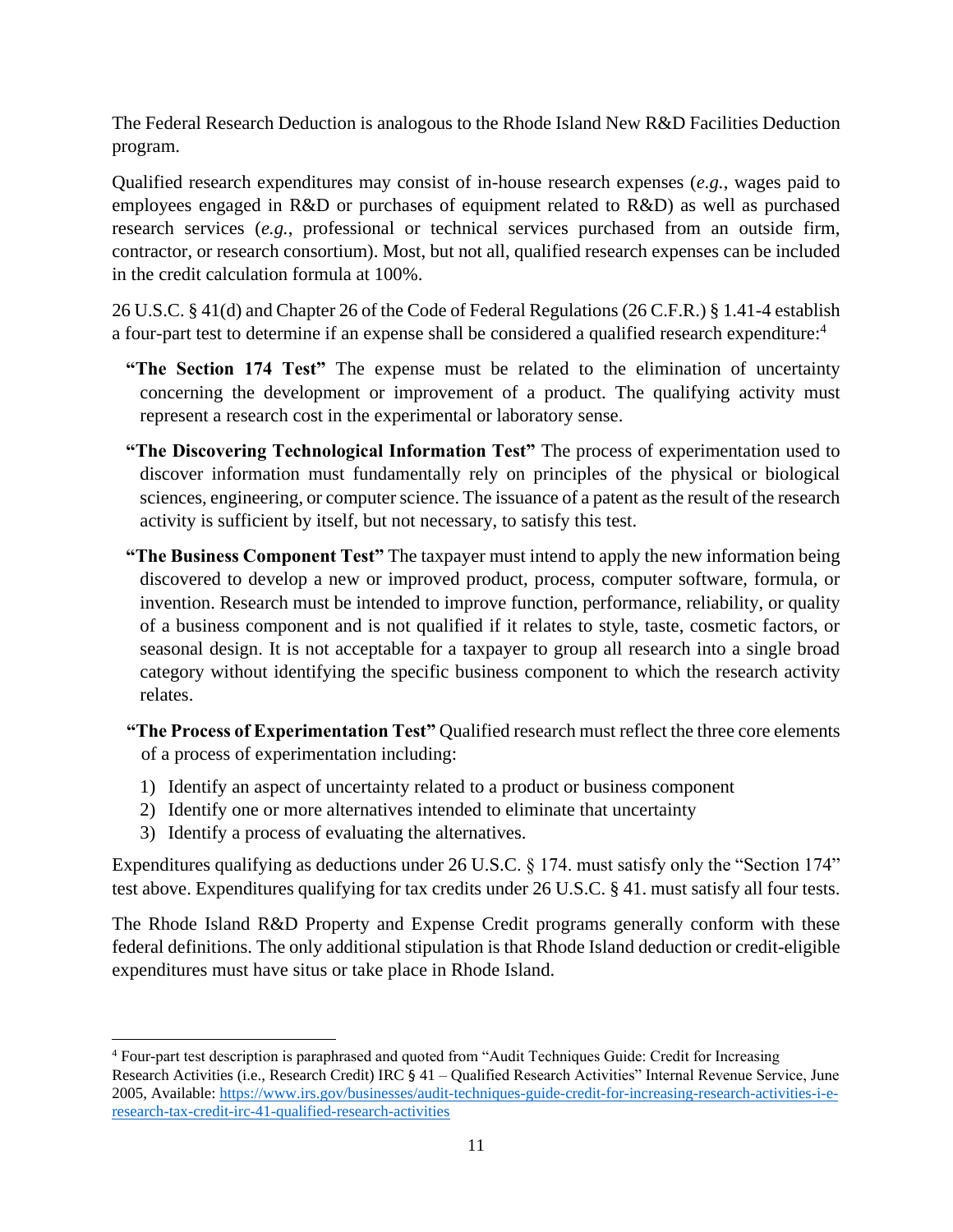The Federal Research Credit amount is calculated based on the amount of qualified research expenditures utilizing one of the following two formulas at the election of the taxpayer:<sup>5</sup>

- **The Regular Research Credit (RRC).** This credit calculation methodology awards a tax credit equal to 20% of a taxpayer's qualified research expenditures in excess of the base amount. The base amount is equal to the percentage of a firm's gross receipts devoted to research expenditures during a historical base period<sup>6</sup> multiplied by the average annual gross receipts of the most recent four years.
- **The Alternative Simplified Credit (ASC).** This simplified credit calculation is offered as an alternative to the RRC. This formula awards a tax credit equal to 14% of current year qualified research expenditures above the base amount, where the base amount is equal to 50% of the average annual amount of qualified research expenditures of the previous three tax years. If the taxpayer had zero qualified research expenditures in any of the three previous years, then the taxpayer may claim credit for 6% of the total qualified research expenditures for the current year.

By granting credit for only those expenditures above some base level, both formulas are intended to reward taxpayers only for incremental research activity, rather than subsidize research activity that may have happened anyway. The Rhode Island R&D Expense Credit is calculated based on the federally-defined base period amount and current year qualified research expenditures amount according to whichever credit calculation method was elected by the taxpayer when filing their federal return.

## **2. Comparison of State Research and Development Credits**

<span id="page-11-0"></span>The following table compares the Rhode Island Research and Development Expense Credit to the federal Research Credit.

<sup>5</sup> This report intends to only present a general overview of the Federal Research Credit calculation procedure. The RRC calculation involves a detailed consideration of taxpayer characteristics and filing choices. For full calculation please refer to IRS Form 6765 and accompanying instructions available at: [https://www.irs.gov/pub/irs](https://www.irs.gov/pub/irs-pdf/f6765.pdf)[pdf/f6765.pdf](https://www.irs.gov/pub/irs-pdf/f6765.pdf) an[d https://www.irs.gov/pub/irs-pdf/i6765.pdf](https://www.irs.gov/pub/irs-pdf/i6765.pdf)

<sup>&</sup>lt;sup>6</sup> The historical base period is typically a four-year period early in the existence of the firm. The exact years and assumptions used in this determination vary based on the taxpayer characteristics but is not allowed to exceed 16 percent. A detailed discussion of this calculation is beyond the scope of this report.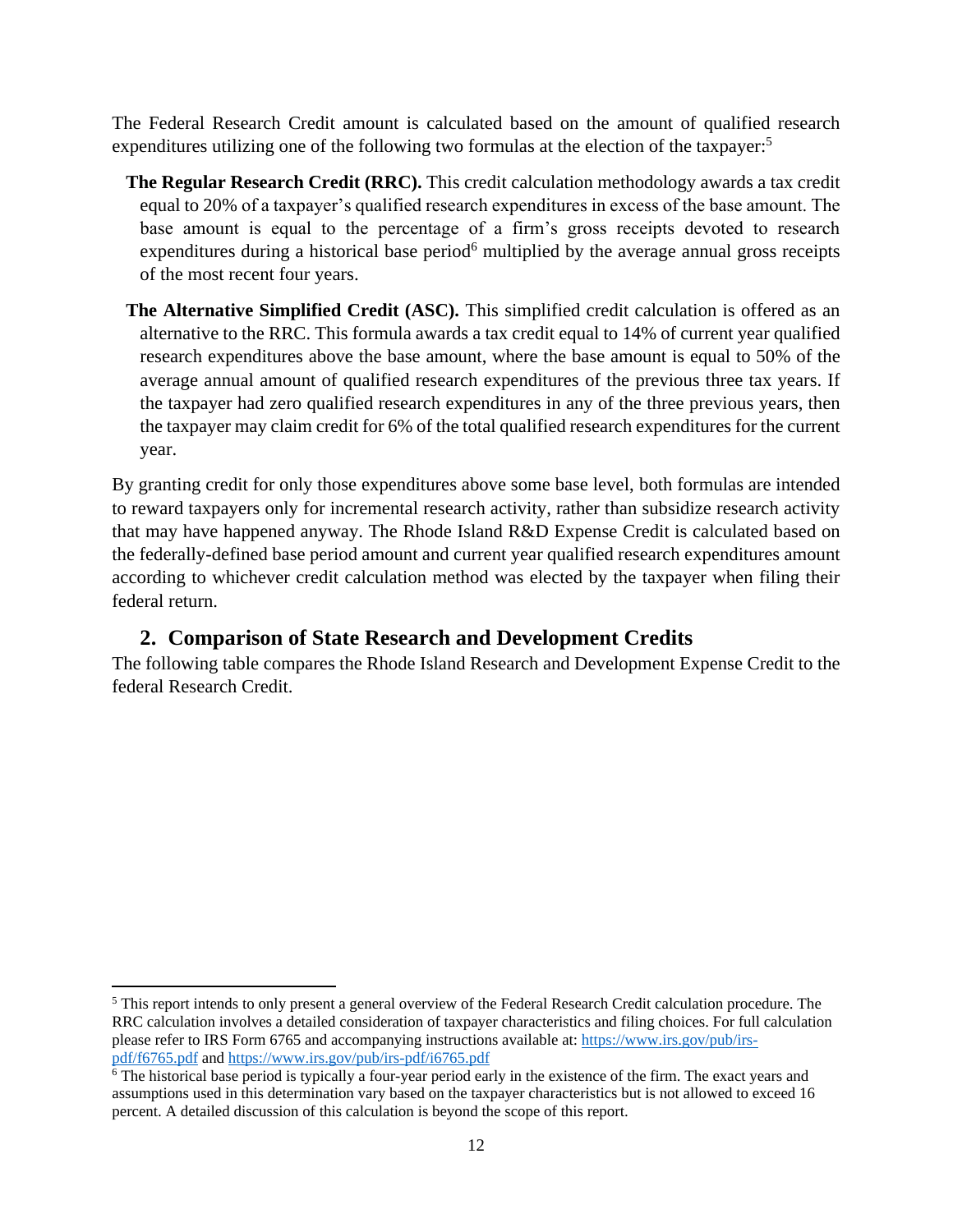|                                | Federal                                                                                              | RI                                                         |
|--------------------------------|------------------------------------------------------------------------------------------------------|------------------------------------------------------------|
| <b>Tax Credit Rate</b>         | Statutory rate of 20% or 14%                                                                         | 22.5% for the first \$25,000 and                           |
|                                | depending on credit calculation<br>$method*$                                                         | 16.9% on the excess                                        |
| <b>Eligibility of Business</b> | C-Corporation, S-Corp, Partnership,                                                                  | C-Corporations subject to business                         |
| <b>Type</b>                    | S-Partnership subject to corporate<br>or personal income tax                                         | corporation tax or insurance<br>company gross premiums tax |
| <b>Carryforward Period</b>     | 20 Years                                                                                             | 7 Years                                                    |
| <b>Carryback Period</b>        | 1 Year                                                                                               | None                                                       |
| <b>Refundability</b>           | Generally non-refundable; total of                                                                   | Non-refundable; capped at 50% of                           |
|                                | Federal Research Credit and other                                                                    | liability; shall not reduce tax below                      |
|                                | business tax credits capped at 25%                                                                   | minimum tax                                                |
|                                | of liability for certain taxpayers;                                                                  |                                                            |
|                                | limited refundability available to                                                                   |                                                            |
|                                | qualifying start-ups for which credit                                                                |                                                            |
|                                | is allowed to offset payroll taxes                                                                   |                                                            |
| Source:                        | https://www.irs.gov/businesses/audit-techniques-guide-credit-for-increasing-research-activities-i-e- |                                                            |

#### **Comparison of the RI R&D Expense Credit to the Federal Research Credit**

[research-tax-credit-irc-41-table-of-contents;](https://www.irs.gov/businesses/audit-techniques-guide-credit-for-increasing-research-activities-i-e-research-tax-credit-irc-41-table-of-contents) and R.I. Gen. Law § 44-32-3 \* According to 26 U.S.C. § 280C, taxpayers claiming both the Federal Research Deduction and Credit simultaneously

shall reduce the credit claimed by the amount of their deduction or elect to utilize a reduced credit rate equal to the full credit rate reduced by the statutory corporate tax rate (*i.e.*, During tax years 2016 and 2017, the federal corporate income tax rate was 35%; therefore, the credit rates for taxpayers electing the reduced rate calculation were 13% or 9.1% for RRC and ASC, respectively. In 2018, the federal corporate tax rate was lowered to 21%; therefore, the credit rates for taxpayers electing the reduced rate calculation were 10.3% (i.e., 0.20\*(1-0.21)) and 7.2% (i.e., 0.14\*(1-0.21)) for RRC and ASC, respectively). A 2016 U.S. Treasury Office of Tax Analysis Report indicates that 90% of taxpayers claiming both the Federal Research Deduction and Credit elect to utilize the reduced rate.<sup>7</sup>

As shown in the table above, Rhode Island's R&D Expense Credit is distinguished from the Federal Research Credit by its tiered credit rate. The Rhode Island credit provides a higher credit rate of 22.5% for the first \$111,111 of qualified research expenses and a reduced credit rate of 16.9% for amounts greater than \$111,111. This feature provides greater marginal benefits for taxpayers with smaller amounts of R&D expenditures. The Rhode Island credit has a shorter carryforward period than the federal credit and no carryback period, unlike the federal credit. Both the federal and state credits are non-refundable, which limits the value of the credit to only those taxpayers who anticipate having a tax liability within the carryforward period.

R&D tax incentives are common across the United States. The *2021 State Business Tax Climate Index* published by the Tax Foundation indicates that 37 out of 51 states plus Washington D.C. offered some type of R&D credit or deduction against the state corporate income or gross receipts tax. <sup>8</sup> The following table provides a comparison of the basic features of Rhode Island's R&D Expense Credit with similar credits in the comparison states of California, Connecticut, Massachusetts, and Delaware:

<sup>7</sup> Available:<https://www.treasury.gov/resource-center/tax-policy/tax-analysis/Documents/RE-Credit.pdf>

<sup>8</sup> *2021 State Business Tax Climate Index*, Tax Foundation. Refer to Table 9, Page 57. Available: <https://taxfoundation.org/2021-state-business-tax-climate-index/>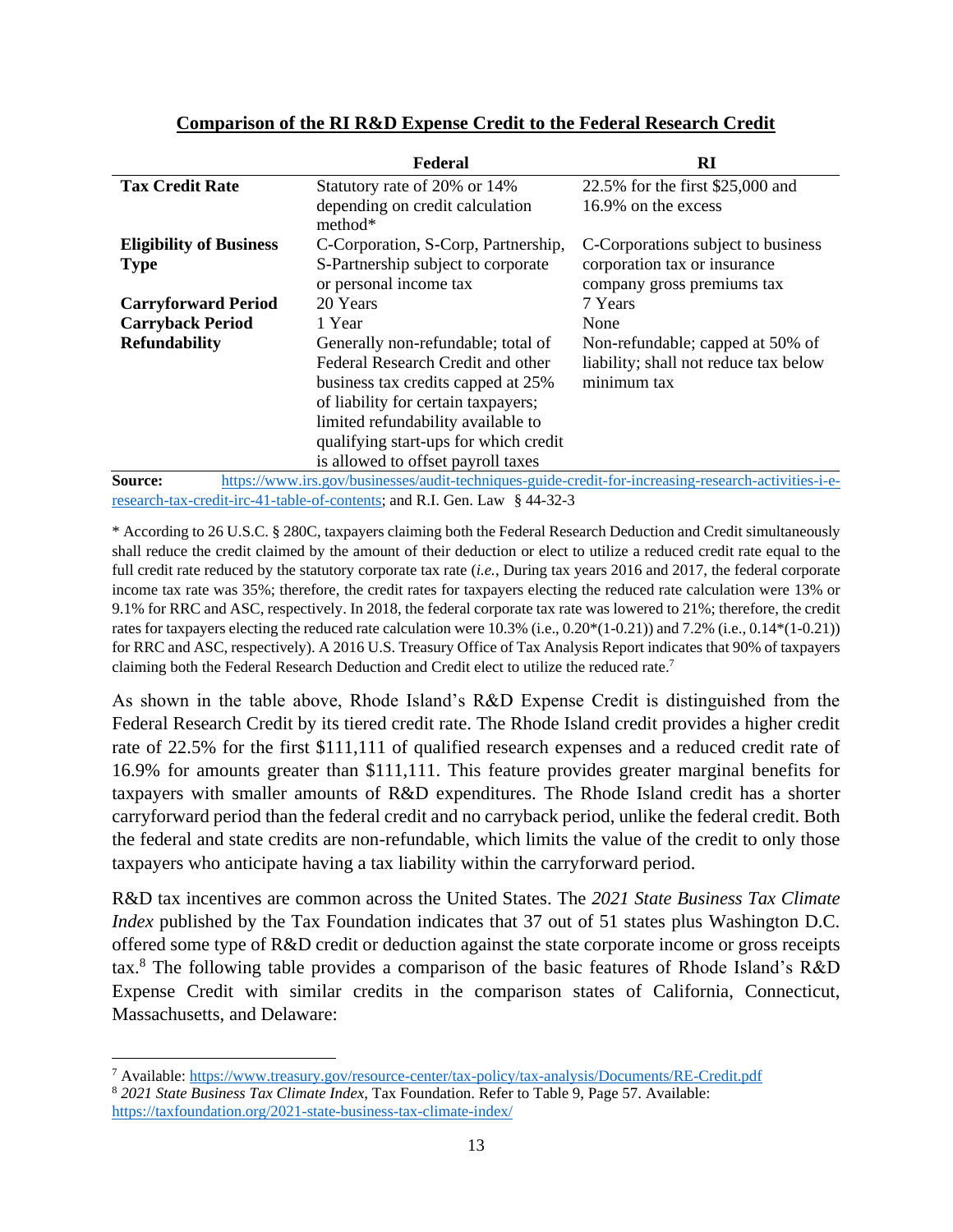|                         | <b>Rhode Island</b>  | <b>Massachusetts</b>  | <b>Connecticut</b>         | <b>California</b>     | <b>Delaware</b>            |
|-------------------------|----------------------|-----------------------|----------------------------|-----------------------|----------------------------|
| <b>Credit Name</b>      | R&D Expense          | R&D Tax Credit        | Research & Experimental    | California Research   | Credit for Research and    |
|                         | Credit               |                       | (Incremental)              | Credit                | Development Expenses       |
|                         |                      |                       | <b>Expenditures Credit</b> |                       |                            |
| <b>Statutory</b>        | R.I. Gen. Laws       | Mass. Gen. Laws       | Conn. Gen. Stat.           | <b>CAR&amp;TC</b>     | 30 Del. Laws § 2070 -      |
| <b>Reference</b>        | $§$ 44-32-3          | ch.63, § 38M          | $$12-217j$                 | 17052.12 and          | 2075                       |
|                         |                      |                       |                            | 23609                 |                            |
| <b>Credit Rate</b>      | 22.5% for the        | 10% for qualified     | 20%                        | 15% on qualified      | 10% of qualified instate   |
|                         | first \$25,000 and   | research expenses;    |                            | research expenses;    | research expenditures; or  |
|                         | 16.9% on any         | 15% for basic         |                            | 24% for basic         | 50% of the apportioned     |
|                         | excess               | research payments     |                            | research payments     | share of the federal       |
|                         |                      |                       |                            |                       | alternative simplified     |
|                         |                      |                       |                            |                       | credit (ASC)               |
| Qualifying              | All in-state         | All in-state          | All in-state qualified     | 15% of the excess     | All in-state qualified     |
| <b>R&amp;D Expenses</b> | qualified            | qualified research    | research expenses above    | of current year       | research expenses above    |
|                         | research             | expenses above the    | the federal base amount    | research              | the Delaware base          |
|                         | expenses above       | federal base amount   |                            | expenditures over a   | amount                     |
|                         | the federal base     |                       |                            | computed base         |                            |
|                         | amount               |                       |                            | amount.               |                            |
| <b>Refundability</b>    | Non-refundable;      | Non-refundable;       | Limited refundability;     | Non-refundable, but   | Refundable; No credit      |
| & Limitations           | credit cannot        | credit cannot reduce  | qualified small businesses | may reduce regular    | cap.                       |
|                         | reduce tax           | liability below the   | may receive a refund       | tax below the CA      |                            |
|                         | liability by more    | minimum tax.          | equal to 65% of credit     | "tentative minimum    |                            |
|                         | than 50% or the      |                       | amount up to \$1,500,000.  | tax."                 |                            |
|                         | minimum tax.         |                       |                            |                       |                            |
| Carryforward            | Up to 7 years        | Up to 15 years        | Up to 15 years             | Unlimited             | <b>NA</b>                  |
| <b>Source</b>           | http://webserver.    | https://malegislature | http://www.ct.gov/drs/cwp  | https://apps.leg.wa.g | https://www.ftb.ca.gov/fil |
|                         | rilin.state.ri.us/St | .gov/laws/generalla   | /view.asp?a=3807&q=522     | ov/WAC/default.asp    | e/business/credits/califor |
|                         | atutes/TITLE44/      | ws/parti/titleix/chap | 224                        | $x?$ cite=458-20-     | nia-research.html          |
|                         | 44-32/44-32-         | ter63/section38m      |                            | 24003                 |                            |
|                         | 3.HTM                |                       |                            |                       |                            |

#### **Research & Development Tax Credits in Rhode Island and Selected Comparison States**

Note: Credit characteristics reflects current policy as identified by ORA in April 2022. This table presents a single comparison credit program for each comparison state determined by ORA to be most similar to the Rhode Island R&D Expense Credit.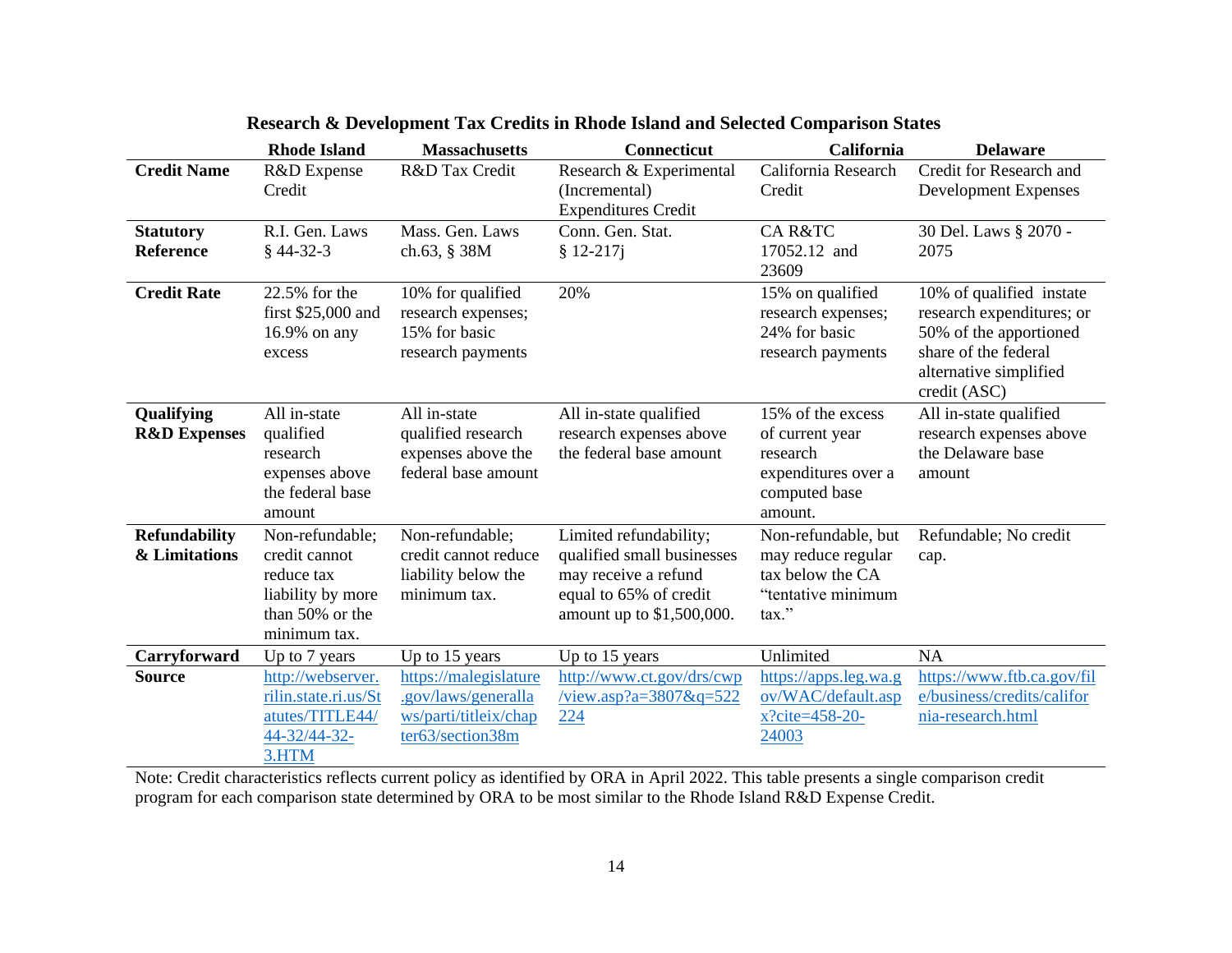All four of the comparison states, Massachusetts, Connecticut, California, and Delaware, have tax credit programs that are similar to the Rhode Island R&D Expense Credit. These states award credit only for the in-state portion of incremental research expenditures as defined by 26 U.S.C. § 41. This generally means that taxpayers receive credit for only the portion of qualified research expenses that exceed the federal "base amount" as defined by either the RRC or ASC calculation methodology elected by the taxpayer when filing their federal corporate income taxes.<sup>9</sup> Additionally, Rhode Island's credit rate is generally comparable to these four comparison states. Rhode Island's tiered rate structure at 16.9% / 22.5% overlaps the 20% credit rate in Connecticut and the 15% / 24% rate structure in California. Rhode Island's rate is higher than the 10% / 15% rate structure offered by Massachusetts and the 10% rate offered by Delaware.

Three out of five states offered non-refundable tax credit. Connecticut was the only state that offered limited refundability to qualified small businesses and Delaware is the only state that has no expenditure cap and a fully refundable tax credit. The Rhode Island credit is not only nonrefundable, but the credit is capped at 50% of tax liability. Some evaluators perceive the lack of refundability of R&D tax credits as reducing their effectiveness. For example, a 2012 evaluation of the Washington State High Technology R&D Tax Credit conducted by the Washington State Joint Legislative Audit & Review Committee notes that 30% credit recipients utilized the full extent of the allowable credit.<sup>10</sup> Taxpayers having claimed the maximum credit amount allowed by their tax liability have a reduced marginal incentive to increase R&D expenditures. These taxpayers will receive zero additional tax savings in the current year even if they were to increase R&D expenses. Taxpayers may receive a future benefit if they anticipate being able to carryforward the credit and apply it to their liability in some future year.

A unique feature of the Rhode Island R&D Expense Credit is the tiered credit rate structure. The Rhode Island credit is structured such that a higher credit rate of 22.5% is applied to the first \$111,111 of qualified research expenses (or \$25,000 of credit). Firms may then claim a credit rate of 16.9% for expenses in excess of this amount. The tiered credit rate provides greater marginal incentive to smaller firms. However, further empirical analysis is necessary to evaluate the effectiveness of this provision in actually encouraging R&D spending among smaller-scale firms.

The table above only contains a single tax credit from each state determined by ORA to be most comparable to the Rhode Island R&D Expense Credit, which is the most heavily utilized of the three R&D tax incentives Rhode Island offers. For example, Connecticut offers at least two R&D Credit programs: an incremental credit for R&D expenses above the federally defined base amount with a credit rate of 20% per Conn. Gen. Stat. § 12-217; and also, a non-incremental credit for R&D expenses applied to *all* in-state R&D expenses per Conn. Gen. Stat. § 12-217n.

<sup>9</sup> These states generally make use of federal definitions and calculation methodologies, with certain adjustments and exceptions in each state. For example, the California credit calculation method supports the RRC, but not the ASC credit calculation methodology.

<sup>10</sup> State of Washington Joint Legislative Audit & Review Committee, *2012 Tax Preference Performance Reviews*, (Report 13-1), page 104. Available:<http://leg.wa.gov/JLARC/AuditAndStudyReports/Documents/13-1.pdf>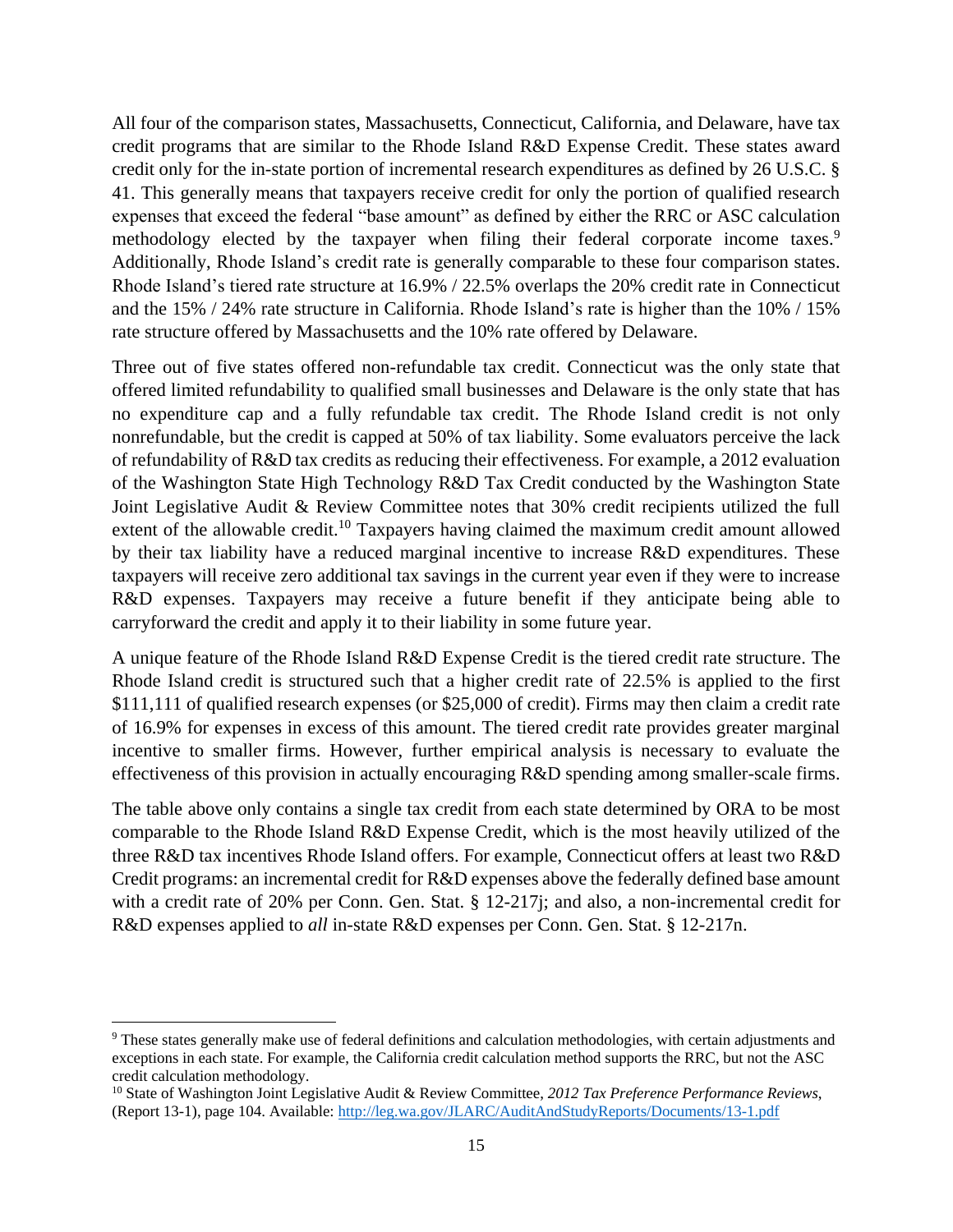# <span id="page-15-0"></span>**3. Research and Development Activity in Rhode Island, Comparison States, and Nationwide**

ORA found that R&D activity is primarily driven by manufacturing industries. The following chart summarizes data from the National Science Foundation on R&D spending throughout the United States. Note that this table, and all that follow, depict *business* R&D which excludes certain research activities conducted by government and non-profit institutions such as hospitals or universities.

#### **United States Funds Spent for Domestic Business R&D**

(Spending in Millions of Dollars, Calendar Years 2016 – 2018)

|                                                                                          |           |           |                | Average   |                |  |
|------------------------------------------------------------------------------------------|-----------|-----------|----------------|-----------|----------------|--|
|                                                                                          | CY 2016   | CY 2017   | <b>CY 2018</b> | Amount    | <b>Percent</b> |  |
| <b>Manufacturing Industries</b>                                                          | \$250,553 | \$257,227 | \$274,075      | \$260,618 | 64.3%          |  |
| Non-Manufacturing Industries                                                             | \$124,132 | \$142,874 | \$166,961      | \$144,656 | 35.7%          |  |
| <b>All U.S. Businesses</b>                                                               | \$374,685 | \$400,100 | \$441,036      | \$405,274 | 100.0%         |  |
| <b>Course</b> Metional Coince Foundation https://www.nef.cou/statistics/industry/#tobe 1 |           |           |                |           |                |  |

**Source:** National Science Foundation,<https://www.nsf.gov/statistics/industry/#tabs-1>

**Notes:** Manufacturing industries is comprised of NAICS Codes 31-33. Non-Manufacturing industries is comprised of NAICS Codes 21-23 and 42-81.

These national data show that manufacturing industries are responsible for nearly two-thirds, or 64.3% , of R&D expenditures nationwide. The data also indicate that R&D spending was on an upward trend from calendar years 2016 through 2018. R&D spending increased from \$374.7 billion to \$441.0 billion during this time period, an average annual growth rate of 8.5%.

The following chart provides further detail on the concentration of R&D activity within the manufacturing industries by presenting R&D expenditures as a percent of sales revenues. The data is presented for calendar year 2018, the most recent year for which data was available at the time of this report's publication.

| <b>Domestic Business R&amp;D as a Percent of Domestic Sales</b> |                         |  |  |  |
|-----------------------------------------------------------------|-------------------------|--|--|--|
| by Manufacturing and Non-Manufacturing Industries               |                         |  |  |  |
| (Spending in Millions of Dollars, Calendar Year 2018)           |                         |  |  |  |
|                                                                 | <b>R&amp;D</b> Spending |  |  |  |
|                                                                 | as Percent of Sales     |  |  |  |
| <b>Manufacturing Industries</b>                                 | 4.6%                    |  |  |  |
| Non-Manufacturing Industries                                    | 3.5%                    |  |  |  |
| 4.1%<br><b>All Industries</b>                                   |                         |  |  |  |

**Source**: National Science Foundation, National Center for Science and Engineering Statistics, and U.S. Census Bureau, Business Research and Development: 2018,

<https://ncses.nsf.gov/pubs/nsf21312#data-tables>

**Notes:** Manufacturing industries is comprised of NAICS Codes 31-33. Non-Manufacturing industries is comprised of NAICS Codes 21-23 and 42-81.

These data indicate that manufacturing industries not only generate a majority of R&D expenditures when measured in absolute terms, but these industries spend more on R&D when measured in relative terms. An average United States manufacturer spends 4.6% of sales on R&D,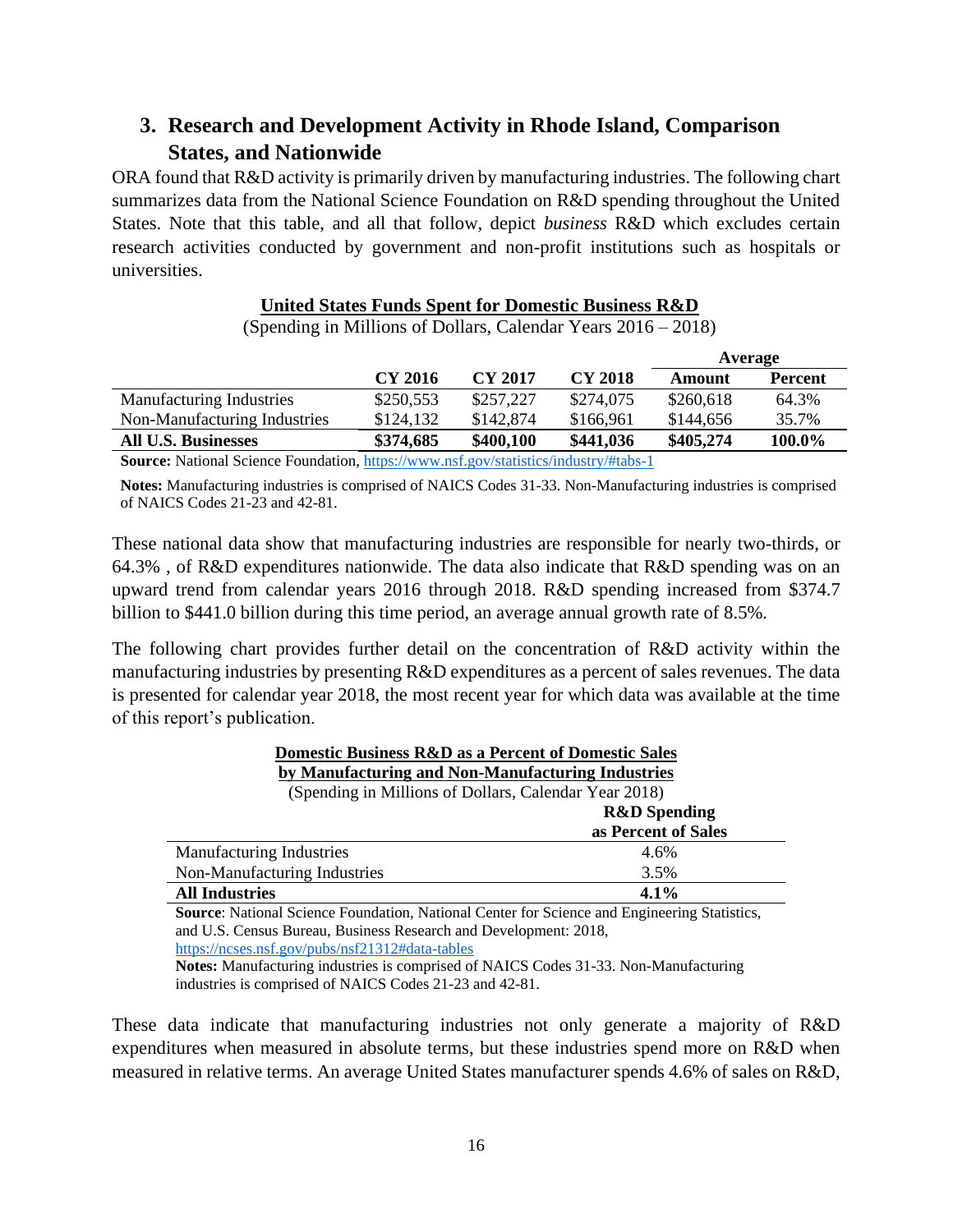while the average non-manufacturing firm spends 3.5%. This indicates that manufacturing firms spend a larger proportion of revenue on R&D compared with firms in other industries.

There is considerable variation among specialized manufacturing industries with respect to the concentration of R&D spending. The following table shows the ten specialized manufacturing industries nationwide with the most concentrated R&D spending determined by a ranking of industry R&D spending as a proportion of sales.

| <b>Domestic Business R&amp;D as a Percent of Domestic Sales</b> |
|-----------------------------------------------------------------|
| <b>Among Specialized Manufacturing Industries</b>               |

(Calendar Year 2018)

|                                                                                              |                     | <b>R&amp;D</b> as Percent |
|----------------------------------------------------------------------------------------------|---------------------|---------------------------|
| <b>Rank / Specialized Industry</b>                                                           | <b>NAICS Code/s</b> | of Sales                  |
| Semiconductor machinery                                                                      | 333242              | 19.2%                     |
| Communications equipment                                                                     | 3342                | 15.5%                     |
| Electromedical, electrotherapeutic, and irradiation apparatus                                | 334510, 334517      | 11.5%                     |
| Pharmaceuticals and medicines                                                                | 3254                | 11.4%                     |
| Search, detection, navigation, guidance, aeronautical, and<br>nautical system and instrument | 334511              | 11.2%                     |
| Semiconductor and other electronic components                                                | 3344                | 10.3%                     |
| Computer and electronic products                                                             | 334                 | 10.2%                     |
| Navigational, measuring, electromedical, and control<br>instruments                          | 3345                | 9.3%                      |
| Other computer and electronic products                                                       | other 334           | 9%                        |
| Guided missile, space vehicle, and related parts                                             | 336414-15, 336419   | 7.7%                      |

**Source:** National Science Foundation, National Center for Science and Engineering Statistics, and U.S. Census Bureau, Business R&D and Innovation Survey, Table 17, 2018. <https://ncses.nsf.gov/pubs/nsf21312#data-tables>

The table above indicates that the most specialized manufacturing industries devote between 7.7 and 19.2% of sales to R&D expenses.

R&D spending also varies considerably by state as shown in the following table, which depicts various measures of R&D spending in Rhode Island, comparison states, and nationwide.

| <b>Funds Spent for Domestic Business R&amp;D</b>      |                                                  |                |                         |                                                                  |                       |  |  |
|-------------------------------------------------------|--------------------------------------------------|----------------|-------------------------|------------------------------------------------------------------|-----------------------|--|--|
| In Rhode Island, Comparison States, and United States |                                                  |                |                         |                                                                  |                       |  |  |
|                                                       |                                                  |                |                         | (Spending in Millions of Dollars, Calendar Years $2016 - 2018$ ) |                       |  |  |
|                                                       |                                                  |                | <b>R&amp;D</b> Spending |                                                                  | Average R&D as        |  |  |
| <b>State</b>                                          | <b>CY 2016</b>                                   | <b>CY 2017</b> | <b>CY 2018</b>          | 3-Year Average                                                   | <b>Percent of GDP</b> |  |  |
| California                                            | \$117,569                                        | \$132,473      | \$144,524               | \$131,522                                                        | 4.7%                  |  |  |
| Massachusetts                                         | \$21,560                                         | \$23,655       | \$27,282                | \$24,166                                                         | 4.4%                  |  |  |
| Delaware                                              | \$2,069                                          | \$2,048        | \$2,375                 | \$2,164                                                          | 3.0%                  |  |  |
| Connecticut                                           | \$7,987<br>\$8,056<br>\$8,694<br>\$7,488<br>3.0% |                |                         |                                                                  |                       |  |  |
| <b>United States</b>                                  | \$374,685                                        | \$400,100      | \$441,036               | \$405,274                                                        | $2.1\%$               |  |  |
| Rhode Island                                          | \$875                                            | \$730          | \$703                   | \$769                                                            | $1.3\%$               |  |  |

Sources: National Science Foundation, https://www.nsf.gov/statistics/industry/#tabs-1; and United States Department of Commerce, Bureau of Economic Analysis.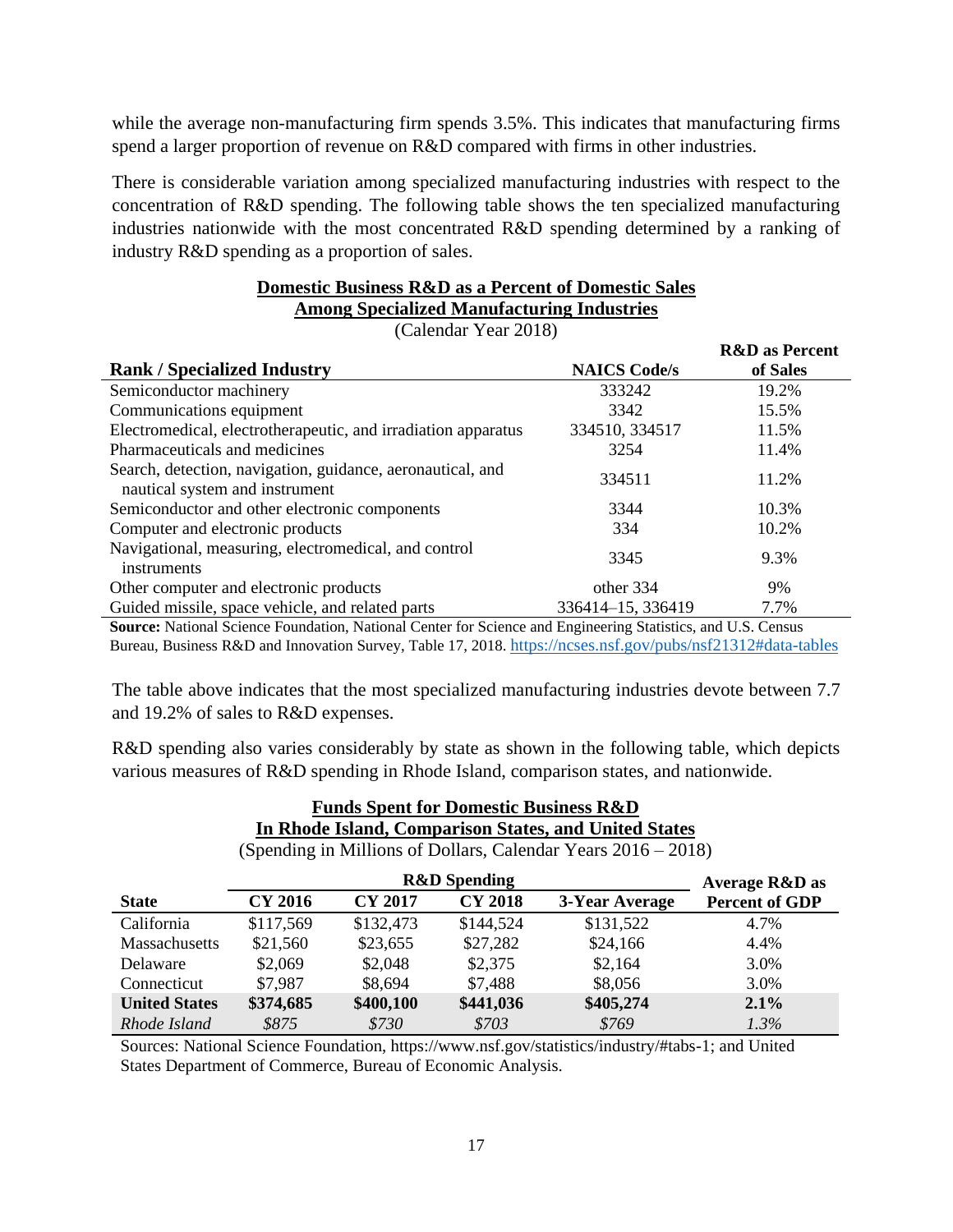As shown in the table, all four comparison states had levels of R&D spending above the national average when scaled for the size of each state's economy. Rhode Island business R&D spending, at 1.3% as a proportion of GDP, was below the national average of 2.1%. Rhode Island R&D spending is also more volatile than comparison states and nationwide. Comparison states, with the exception of Delaware and Connecticut, showed a pattern of consistent year-over-year growth in CY 2017 and 2018. However, Rhode Island showed a 16.6% decline in R&D spending from CY 2016 to CY 2017 followed by a 3.7% decline in R&D spending in CY 2018.<sup>11</sup>

The following bar graph summarizes the data in the previous table and provides a visual illustration of Rhode Island under-indexing comparison states and the national average with respect to R&D spending.



The bar graph depicts clustering of domestic business R&D spending in the top two states above 4.0% of GDP. It should be noted that while California ranked first across all U.S. states in terms of concentration of R&D spending, neighboring Massachusetts is the third-ranked state nationwide, trailing Washington in the rankings by a small margin. Delaware ranked sixth, narrowly outperforming Connecticut, which is ranked  $7<sup>th</sup>$  among fifty states, both standing above the national average at 2.1 percent. Rhode Island, ranked  $25<sup>th</sup>$ , stands below the national average at 1.3 percent.

<sup>&</sup>lt;sup>11</sup> Delaware's pattern was a 1.0% decrease in CY 2017 followed by a 16.0% increase in CY 2018. Connecticut's pattern was an 8.9% increase in CY 2017 followed by a 13.9% decrease in CY 2018.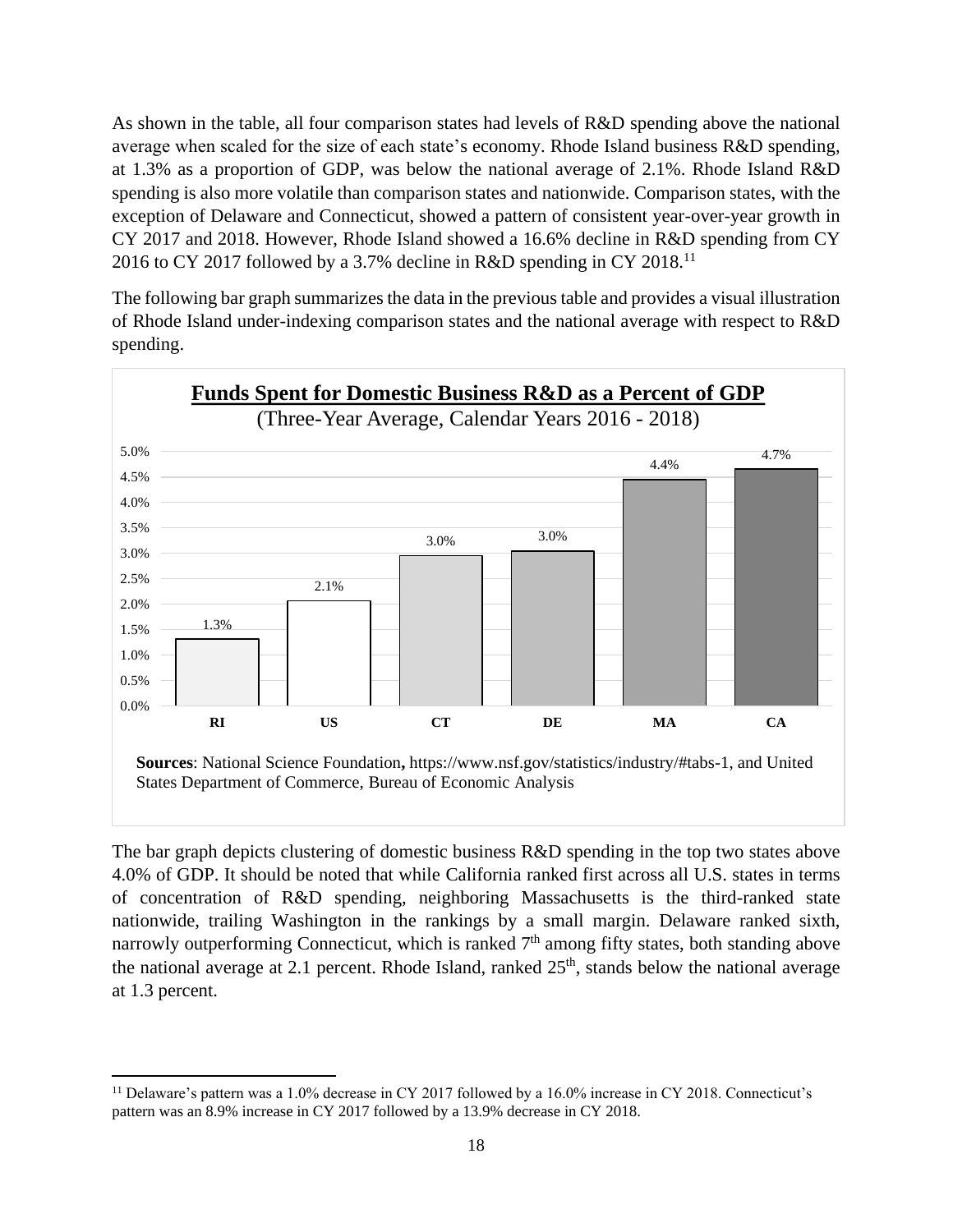# <span id="page-18-0"></span>**Part III: Report Data Description**

The analysis of the R&D programs in this report required an analysis of micro-level taxpayer data. ORA encountered significant challenges related to data access. In order to gain sufficient access to data while respecting confidentiality concerns, ORA entered into Memoranda of Understanding (MOU) with the Rhode Island Department of Revenue, Division of Taxation (Division of Taxation), Rhode Island Department of Labor and Training, and Rhode Island Commerce Corporation (CommerceRI). These MOUs sought to preserve the confidentiality of individually identifiable taxpayers consistent with the statutory mandates regarding secrecy and confidentiality of taxpayer information. In this context, ORA relied on data provided by credit recipients to Taxation for tax years 2016, 2017, and 2018, to the extent such information were provided, as required by Rhode Island General Law § 44-48.2-5(b). The data provided by the Division of Taxation to ORA consisted of the following:

- ➢ Credit amounts, recipient firms, and employment information.
- ➢ Withholding tax payment records on file provided by Taxation in each tax year subject to the current analysis.
- $\triangleright$  Corporate tax payments on file provided by Taxation in each tax year subject to the current analysis.
- $\triangleright$  Cost of administration of the tax incentive.

ORA made no attempt to verify the accuracy of the data provided and made minimal corrections to the data in order to be able to execute specific calculations for the report. The data included in this report are unaudited and reported as compiled.

ORA utilized several data sources in this report that did not differentiate between the New R&D Facilities Deduction, R&D Property Credit, and R&D Expense Credit as they are frequently consolidated into the same line item for reporting purposes. When sources were able to distinguish credit usage between the three R&D tax incentives programs, ORA observed that the R&D Expense Credit represented virtually all of the credit usage when measured in terms of dollars of usage. Specifically, for the time period of tax years 2016 through 2018, the R&D Expense credit represented 98.4%, or \$9.29 million out of \$9.44 million, total R&D tax incentive usage. Furthermore, differentiating between the three incentives would require reporting certain data in groups consisting of only a few taxpayers, which would potentially compromise taxpayer confidentiality. For these reasons, some tables in this section aggregates usage of all three programs and refers to them collectively as "R&D tax incentives".

## **1. Number of Taxpayers Granted Tax Credit**

<span id="page-18-1"></span>According to the Division of Taxation, an average of 64 companies received the R&D credits (i.e. R&D Property Credit and R&D Expense Credit) over tax years 2016 through 2018 with an average value of \$3.14 million. The following table provides a breakdown of the number of R&D credits recipients and the corresponding tax credit amounts received by tax year and tax type: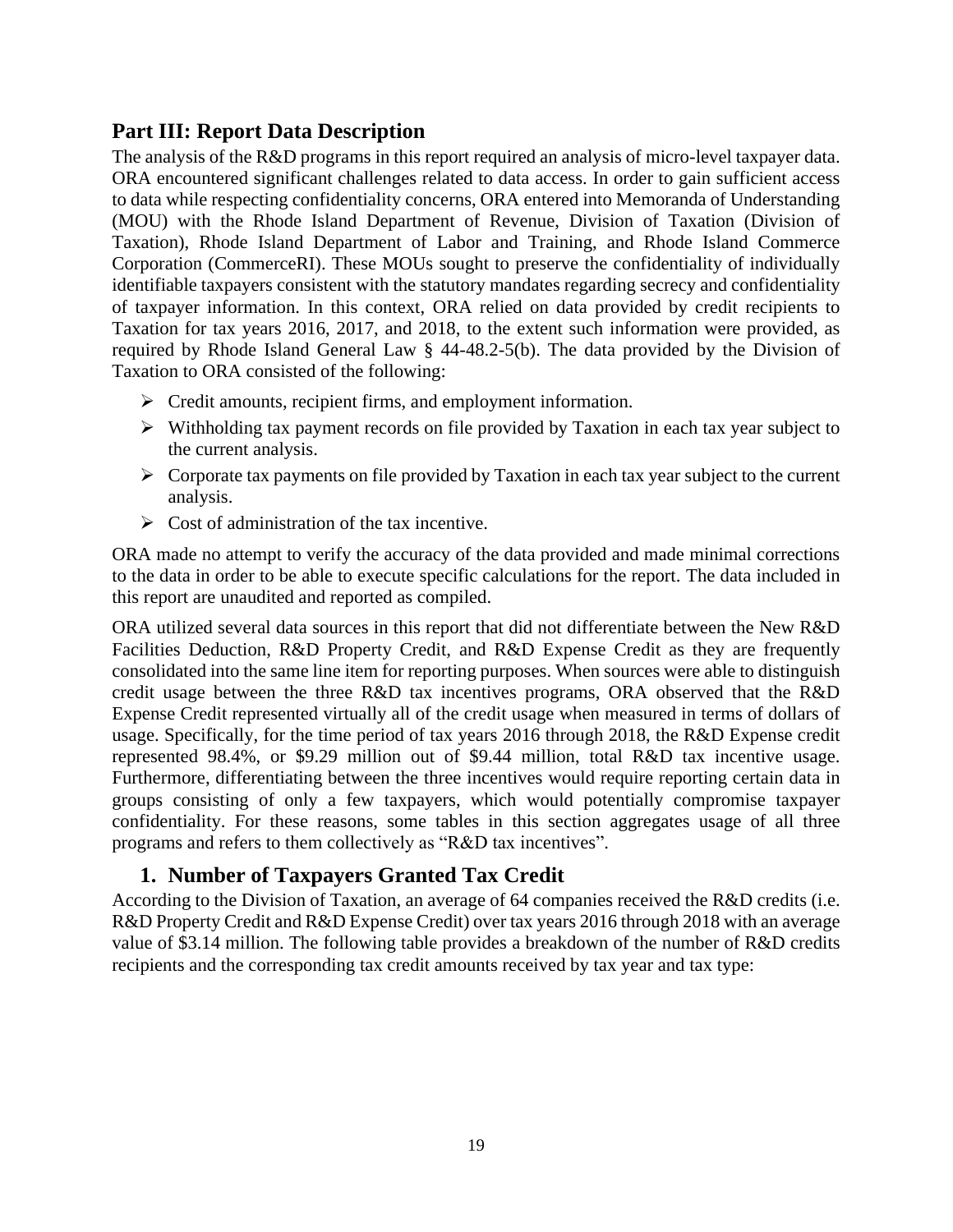|                                 | TY 2016   | TY 2017 | TY 2018 | <b>Three-Year</b><br><b>Total</b> | <b>Three-Year</b><br>Average |
|---------------------------------|-----------|---------|---------|-----------------------------------|------------------------------|
| <b>Business Corporation Tax</b> |           |         |         |                                   |                              |
| Incentive Amount                | \$1.26    | \$1.68  | \$2.83  | \$5.76                            | \$1.92                       |
| Number of Recipients *          | 59        | 63      | 63      | 185                               | 62                           |
| <b>Insurance Premiums Tax</b>   |           |         |         |                                   |                              |
| Incentive Amount                | \$0.73    | \$1.05  | \$1.87  | \$3.66                            | \$1.22                       |
| Number of Recipients            | <10       | <10     | <10     | <b>ND</b>                         | < 10                         |
| <b>T</b> otal                   |           |         |         |                                   |                              |
| <b>Incentive Amount</b>         | \$1.99    | \$2.73  | \$4.70  | \$9.42                            | \$3.14                       |
| Number of Recipients            | <b>ND</b> | ND      | ND      | ND                                | 64                           |

#### **R&D Tax Credit Amounts and Recipients by Tax Type** (Millions of Dollars, Tax Years 2016 – 2018)

**Source**: Division of Taxation

#### **Note:**

This table includes credit amounts for the R&D Property Credit and R&D Expense Credit. Usage of the New R&D Facilities Deduction is not reflected in this table.

ND indicates the number of recipients is not disclosed by Taxation due to taxpayer confidentiality. **\*** Number of Recipients do not include an undisclosed number less than 10 of recipients who received the R&D Property tax incentive

The breakdown of the three R&D tax incentives programs is provided in the following table:

#### **R&D Tax Incentives Amount by Incentive**

**TY 2016 TY 2017 TY 2018 Three-Year Total Three-Year Average** New R&D Facilities Deduction  $$800 \t$2,200 \t$13,324 \t$16,324 \t$5,441$ R&D Property Credit  $$13,817$   $$0$   $$121,567$   $$135,384$   $$45,128$ R&D Expense Credit \$1,978,157 \$2,729,960 \$4,578,395 \$9,286,512 \$3,095,504 **Total** \$1,992,774 \$2,732,160 \$4,713,286 \$9,438,220 \$3,146,073

(Tax Years 2016 – 2018)

**Source**: Division of Taxation & 2016 – 2018 Taxation Statistics of Income reports

#### **2. Value of Tax Incentive Granted by NAICS Code**

<span id="page-19-0"></span>ORA obtained data from the Taxation regarding R&D tax incentive amounts received by firms for tax years 2016 through 2018 broken down by their North American Industry Classification System (NAICS) code for modeling purposes. ORA used the provided 75 NAICS industries to accurately simulate direct shocks to the Rhode Island economy with the REMI model.<sup>12</sup> ORA found that some of the industries were represented by only one or two R&D tax incentive recipients. In this context, ORA is unable to disclose R&D tax incentive amounts received by NAICS code as it may

<sup>&</sup>lt;sup>12</sup> Refer to "'Breakeven' Cost-Benefit Analysis" section below for more information regarding the REMI Tax-PI model utilized in this analysis.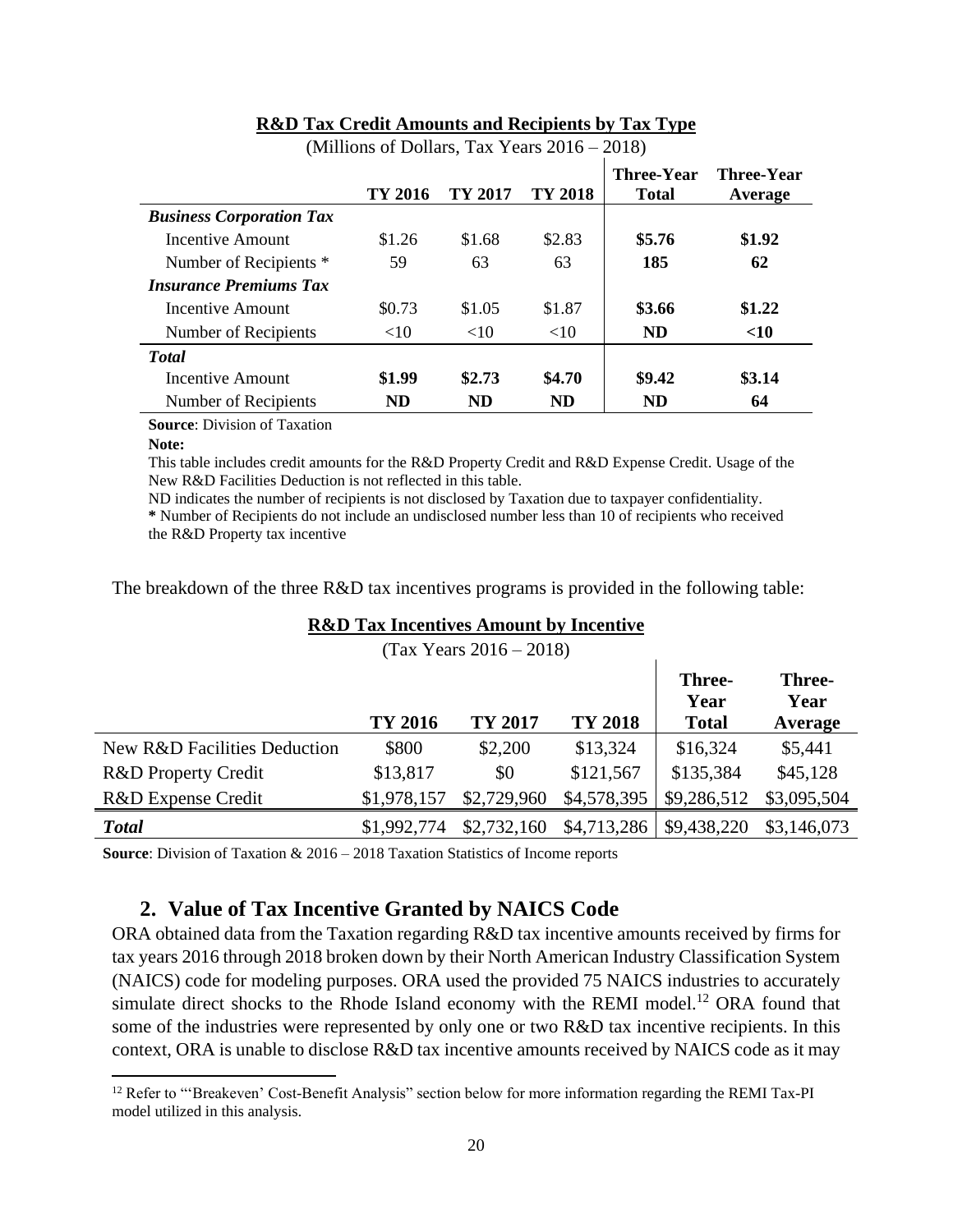violate taxpayer confidentiality. ORA broke down the R&D tax incentive amounts received in tax year 2016 through 2018 into manufacturing and non-manufacturing sectors. The following table depicts the amount of the R&D tax incentives received by firms in those two industry groups during tax year 2016 through 2018:

|                                     | <b>R&amp;D Tax Credit Amounts and Recipients by Tax Type</b> |             |             |                              |  |  |  |  |
|-------------------------------------|--------------------------------------------------------------|-------------|-------------|------------------------------|--|--|--|--|
|                                     | $(Tax Years 2016 - 2018)$                                    |             |             |                              |  |  |  |  |
|                                     | TY 2016                                                      | TY 2017     | TY 2018     | <b>Three-Year</b><br>Average |  |  |  |  |
| <b>Manufacturing Industries</b>     |                                                              |             |             |                              |  |  |  |  |
| <b>Count of Recipients</b>          | 18                                                           | 21          | 26          | 22                           |  |  |  |  |
| Percent of Total                    | 29.5%                                                        | 32.3%       | 38.8%       | 33.5%                        |  |  |  |  |
| Credit Amount                       | \$572,753                                                    | \$648,125   | \$1,506,484 | 909,121                      |  |  |  |  |
| Percent of Total                    | 28.8%                                                        | 23.7%       | 32.1%       | 28.2%                        |  |  |  |  |
| <b>Non-Manufacturing Industries</b> |                                                              |             |             |                              |  |  |  |  |
| Count of Recipients                 | 43                                                           | 44          | 41          | 43                           |  |  |  |  |
| Percent of Total                    | 70.5%                                                        | 67.7%       | 61.2%       | 66.5%                        |  |  |  |  |
| <b>Credit Amount</b>                | \$1,419,221                                                  | \$2,081,835 | \$3,193,478 | 2,231,511                    |  |  |  |  |
| Percent of Total                    | 71.2%                                                        | 76.3%       | 67.9%       | 71.8%                        |  |  |  |  |
| <b>Total</b>                        |                                                              |             |             |                              |  |  |  |  |
| <b>Count of Recipients</b>          | 61                                                           | 65          | 67          | 64                           |  |  |  |  |
| Credit Amount                       | \$1,991,974                                                  | \$2,729,960 | \$4,699,962 | \$3,140,632                  |  |  |  |  |

**Source**: Division of Taxation

#### **Note:**

This table includes credit amounts for the R&D Property Credit and R&D Expense Credit. Usage of the New R&D Facilities Deduction is not reflected in this table.

#### **3. Cost of Administration**

<span id="page-20-0"></span>ORA surveyed the Division of Taxation to ascertain the cost for the administration of the R&D tax incentives. The table below provides information on the direct cost incurred by the Division of Taxation during tax years 2016 through 2018 to administer these tax incentives.

| <b>R&amp;D Tax Incentives Cost of Administration</b>                               |  |  |  |  |  |  |  |
|------------------------------------------------------------------------------------|--|--|--|--|--|--|--|
| $(Tax Years 2016 - 2018)$                                                          |  |  |  |  |  |  |  |
| <b>Cost-Incurring Entity</b><br>TY 2016 TY 2017 TY 2018<br><b>Total</b><br>Average |  |  |  |  |  |  |  |
| \$13,083<br>\$4,037<br>\$4,358<br>\$4.687<br>\$4,361<br>Division of Taxation       |  |  |  |  |  |  |  |

**Source:** Division of Taxation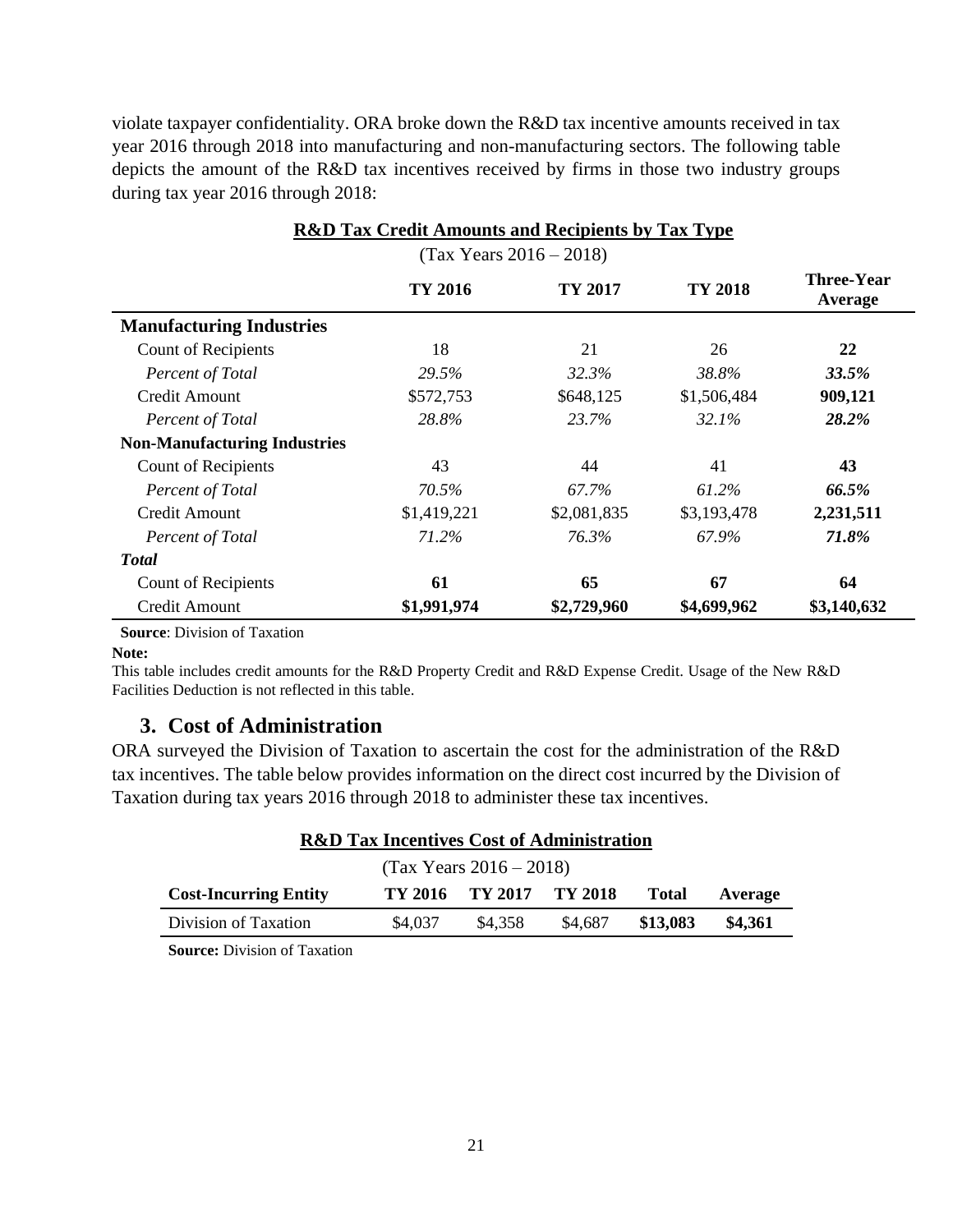# <span id="page-21-0"></span>**4. Number of Aggregate Jobs and Direct Taxes Paid by Recipient's Employees**

The Division of Taxation provided ORA with data on taxes paid by employees of the R&D tax incentive-recipient firms for tax years 2016 through 2016. The following table describes the breakdown of this information by taxpayer's residency status.

| <b>R&amp;D Tax Credits</b>                                      |                                                            |                           |              |              |  |  |  |  |  |
|-----------------------------------------------------------------|------------------------------------------------------------|---------------------------|--------------|--------------|--|--|--|--|--|
| <b>Personal Income Taxes Paid by Recipient Firms' Employees</b> |                                                            |                           |              |              |  |  |  |  |  |
|                                                                 |                                                            | $(Tax Years 2016 - 2018)$ |              |              |  |  |  |  |  |
|                                                                 | TY 2016<br>TY 2018<br>TY 2017<br><b>Three Year Average</b> |                           |              |              |  |  |  |  |  |
| <b>RI</b> Residents                                             |                                                            |                           |              |              |  |  |  |  |  |
| <b>Count of Taxpayers</b>                                       | 5,347                                                      | 6,840                     | 11,234       | 7,807        |  |  |  |  |  |
| Taxes Paid *                                                    | \$16,972,988                                               | \$24,286,572              | \$28,022,667 | \$23,094,076 |  |  |  |  |  |
| Avg Taxes Paid                                                  | \$3,174                                                    | \$3,551                   | \$2,494      | \$3,073      |  |  |  |  |  |
| <b>Non-Residents</b>                                            |                                                            |                           |              |              |  |  |  |  |  |
| <b>Count of Taxpayers</b>                                       | 2,020                                                      | 2,555                     | 3,114        | 2,563        |  |  |  |  |  |
| <b>Taxes Paid</b>                                               | \$6,198,699                                                | \$8,022,672               | \$9,100,338  | \$7,773,903  |  |  |  |  |  |
| Avg Taxes Paid                                                  | \$3,069                                                    | \$3,140                   | \$2,922      | \$3,044      |  |  |  |  |  |
| <b>Total</b>                                                    |                                                            |                           |              |              |  |  |  |  |  |
| <b>Count of Taxpayers</b>                                       | 7,367                                                      | 9,395                     | 14,348       | 10,370       |  |  |  |  |  |
| <b>Taxes Paid</b>                                               | \$23,171,687                                               | \$32,309,244              | \$37,123,005 | \$30,867,979 |  |  |  |  |  |
| Avg Taxes Paid                                                  | \$3,145                                                    | \$3,439                   | \$2,587      | \$3,057      |  |  |  |  |  |

**Source:** Division of Taxation

#### **Notes:**

This table includes taxes paid by the employees of the recipient firms of the R&D Property Credit and R&D Expense Credit.

\* Taxes paid are estimated by Taxation using Fed AGI minus "Property Tax Credit" minus "RI Earned Income Credit" minus "Lead Paint Credit" if applicable. It should be noted that when Fed AGI is higher than wages derived from the tax incentive, the taxes paid are apportioned using the ratio of those wages to the total reported Fed AGI.

For tax years 2016 through 2018, an average of 7,807 Rhode Island resident employees of R&D tax incentive recipient firms paid an average of \$23.1 million in personal income taxes, or \$3,073 per person. Personal income taxes paid by Rhode Island resident employees represent 74.8% of average total personal income taxes paid by R&D tax incentive recipient employees in 2016 through 2018. The 2,563 non-Rhode Island resident employees of R&D tax incentive recipient firms paid an average of \$7.8 million in personal income taxes over tax year 2016 through 2018, which is an average of \$3,044 in personal income taxes paid per person. This represents 25.2% of average total personal income taxes paid by R&D tax incentive recipient employees in 2016 through 2018.

#### **5. Direct Taxes Paid by Recipients**

<span id="page-21-1"></span>The Division of Taxation provided ORA with data on taxes paid by the 64 R&D tax incentiverecipient firms in tax years 2016 through 2018. The following table describes the breakdown of this information by firms' location of domicile.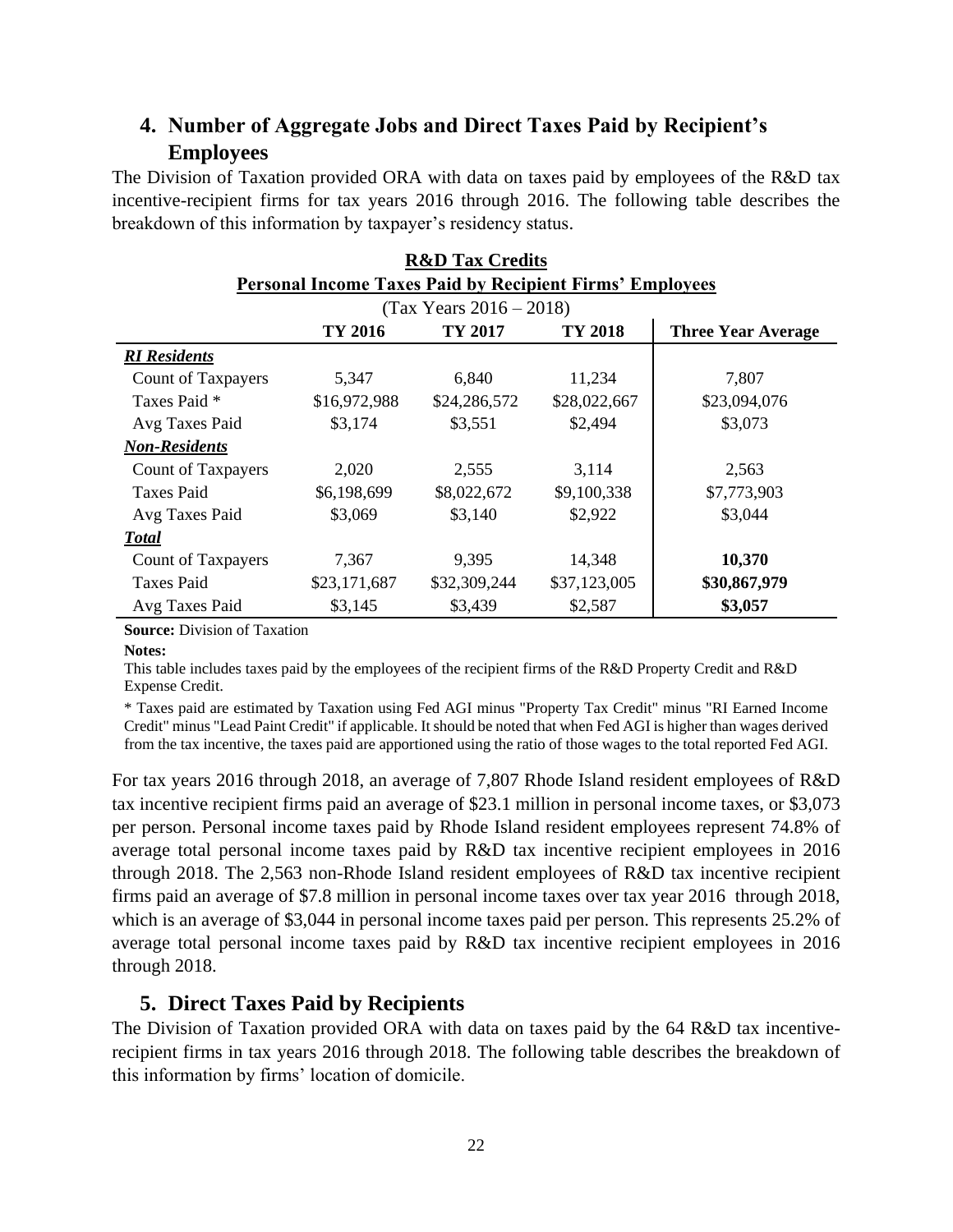|                      | (Tax Years 2016 - 2018) |             |             |             |
|----------------------|-------------------------|-------------|-------------|-------------|
|                      | TY 2016                 | TY 2017     | TY 2018     | Average     |
| <b>RI</b> Firms      |                         |             |             |             |
| Percent of Taxpayers | 29%                     | 35%         | 41%         | 35%         |
| <b>Taxes Paid</b>    | \$859,793               | \$942,083   | \$1,078,046 | \$959,974   |
| <b>Non-RI Firms</b>  |                         |             |             |             |
| Percent of Taxpayers | 71%                     | 65%         | 59%         | 65%         |
| <b>Taxes Paid</b>    | 3,244,081               | 2,710,083   | 7,504,128   | \$4,486,097 |
| <b>Total</b>         |                         |             |             |             |
| Percent of Taxpayers | 100%                    | 100\%       | 100\%       | 100%        |
| <b>Taxes Paid</b>    | \$4,103,873             | \$3,652,166 | \$8,582,174 | \$5,446,071 |

#### **R&D Tax Credits Taxes Paid by Recipient Firms by Location of Domicile**

**Source:** Division of Taxation

#### **6. Measuring the Extent to which Benefits Remained in the State**

<span id="page-22-0"></span>R.I. Gen. Laws § 44-48.2-5(a)(8) requires that this analysis report on the extent to which benefits associated with the tax incentive remained in the state, if such information is available. In consideration of this requirement, ORA has presented tables on taxes paid by recipient firms by location of domicile and their employees by resident *vs.* non-resident status.

The amount of R&D tax incentives earned by a firm is tied to its research and development spending, including expenditures on buildings, equipment and supplies, as well as computer hardware and software. While the final destination of these purchases must be within Rhode Island, ORA has no data available to confirm the extent to which these research expenses resulted from purchases from Rhode Island vendors or out-of-state vendors. These purchases are modeled as "Production Cost" in the "breakeven" cost-benefit analysis in this report, which allows the REMI Tax-PI economic modeling software to allocate spending consumption by Rhode Island firms between in-state *vs*. out-of-state vendors according to standard assumptions, calibrated based on historical data describing the regional and national economy.

#### **7. Additional Data Analysis**

<span id="page-22-1"></span>Using tax credit data provided by Taxation, ORA identified firms receiving multiple incentive programs in addition to the investment tax credit in tax years 2016 through 2018. The following table describes R&D tax incentives recipients that received additional Rhode Island tax incentives: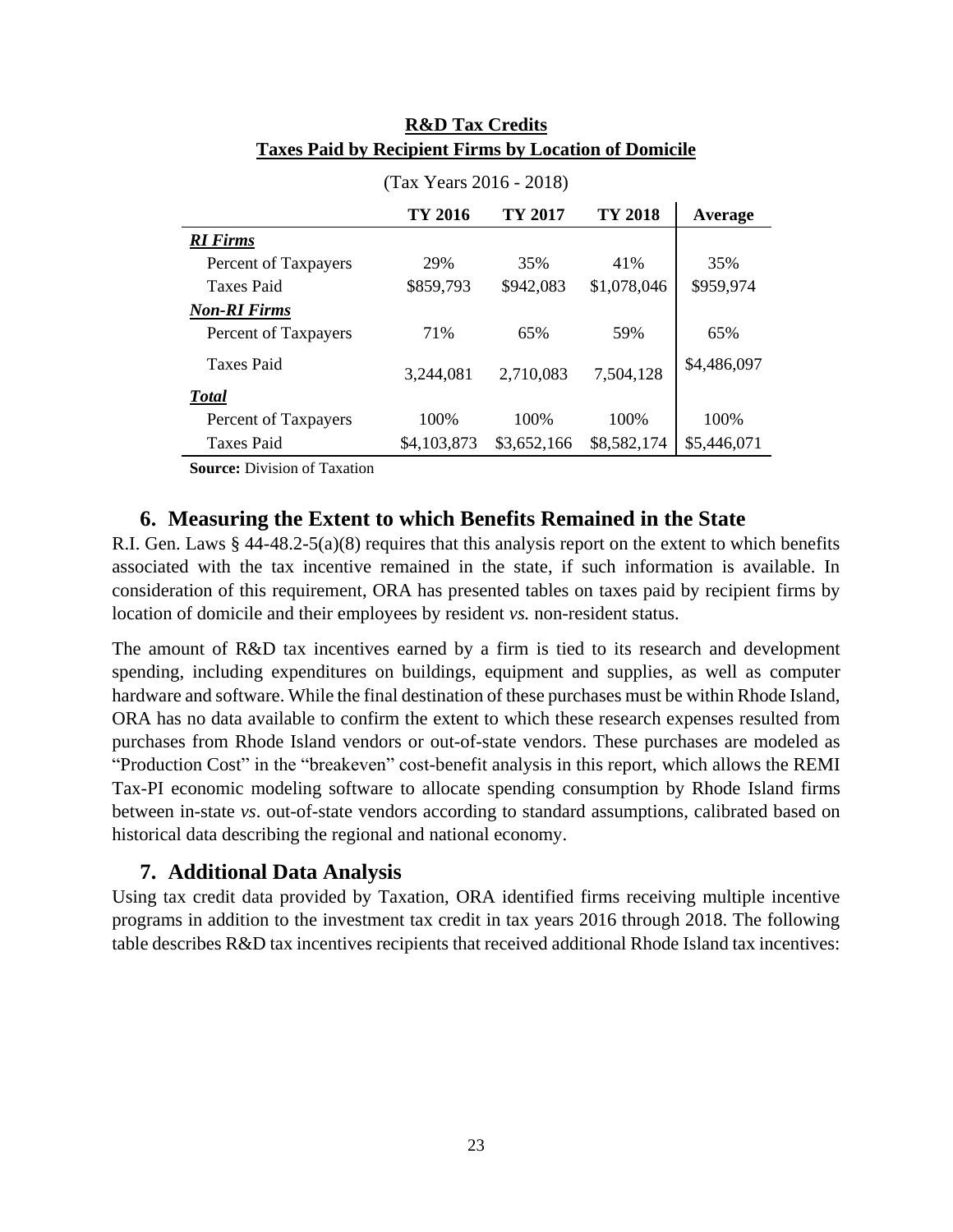| (Average, Tax Year 2016-2018)                                     |                         |
|-------------------------------------------------------------------|-------------------------|
| <b>Tax Incentive</b>                                              | <b>Incentive Amount</b> |
| R&D Tax Credit – Total, All Firms                                 | \$3,140,632             |
| $R&D - Firms \, Claining \, R&D \, and \, Additional \, Credit/s$ | \$1,118,059             |
| $R&D - Firms \, Claiming \, R&D \, only$                          | \$2,022,573             |
| <b>Other Tax Incentive Claimed</b>                                | <b>Incentive Amount</b> |
|                                                                   |                         |
| Historic Tax Credit                                               | \$522,119               |
| Investment Tax Credit                                             | \$505,377               |
| <b>Jobs Training Tax Credit</b>                                   | \$16,094                |
| <b>Total Other Credits</b>                                        | \$1,043,590             |

#### **Identifying Additional Tax Credits Received by R&D-Recipient Taxpayers**

**Source:** Division of Taxation

This table indicates that, in addition to the R&D tax credits, some R&D tax credits firms received other Rhode Island business tax credits. These other tax credits include the Historic Structures Tax Credit (R.I. Gen. Laws § 44-33.2-3), Investment Tax Credit (R.I. Gen. Laws Chapter 44-31-1), and the Jobs Training Tax Credit (R.I. Gen. Laws § 42-64.6-4). The number of taxpayers claiming each additional credit cannot be reported due to taxpayer confidentiality constraints. However, based on the data presented in the table above, ORA determined that for every \$1.00 of R&D tax incentives claimed, the same taxpayers claim an additional \$0.33 in other tax credits. On average R&D Tax incentives represent approximately 75.1% of the total value of tax incentives claimed by the taxpayer.

ORA analyzed data provided by Taxation on employment and wages paid to the employees of the R&D tax incentive recipients.

|                        |                               | <b>Employees of R&amp;D Recipient Firms:</b> |                 |                       |
|------------------------|-------------------------------|----------------------------------------------|-----------------|-----------------------|
|                        |                               | <b>Wages of R&amp;D Recipient Employees</b>  |                 |                       |
|                        |                               | (Tax Years 2016-2018)                        |                 |                       |
| <b>Tax Year</b>        | Number of<br><b>Employees</b> | <b>Sum of Wages</b>                          | Average<br>Wage | <b>Median</b><br>Wage |
| 2016                   | 7.367                         | \$649,070,774                                | \$106,400       | \$71,014              |
| 2017                   | 9,395                         | \$859,592,617                                | \$111,854       | \$70,750              |
| 2018                   | 14,348                        | \$1,059,307,240                              | \$98,918        | \$66,480              |
| <b>Total / Average</b> | 31,110                        | \$2,567,970,631                              | \$105,724       | \$69,415              |

**Source**: Rhode Island Department of Revenue, Division of Taxation

In tax years 2016 through 2018, employees working for a R&D tax incentive recipient firm earned a total of \$2.57 billion at an average median annual wage of \$69,415. The average median annual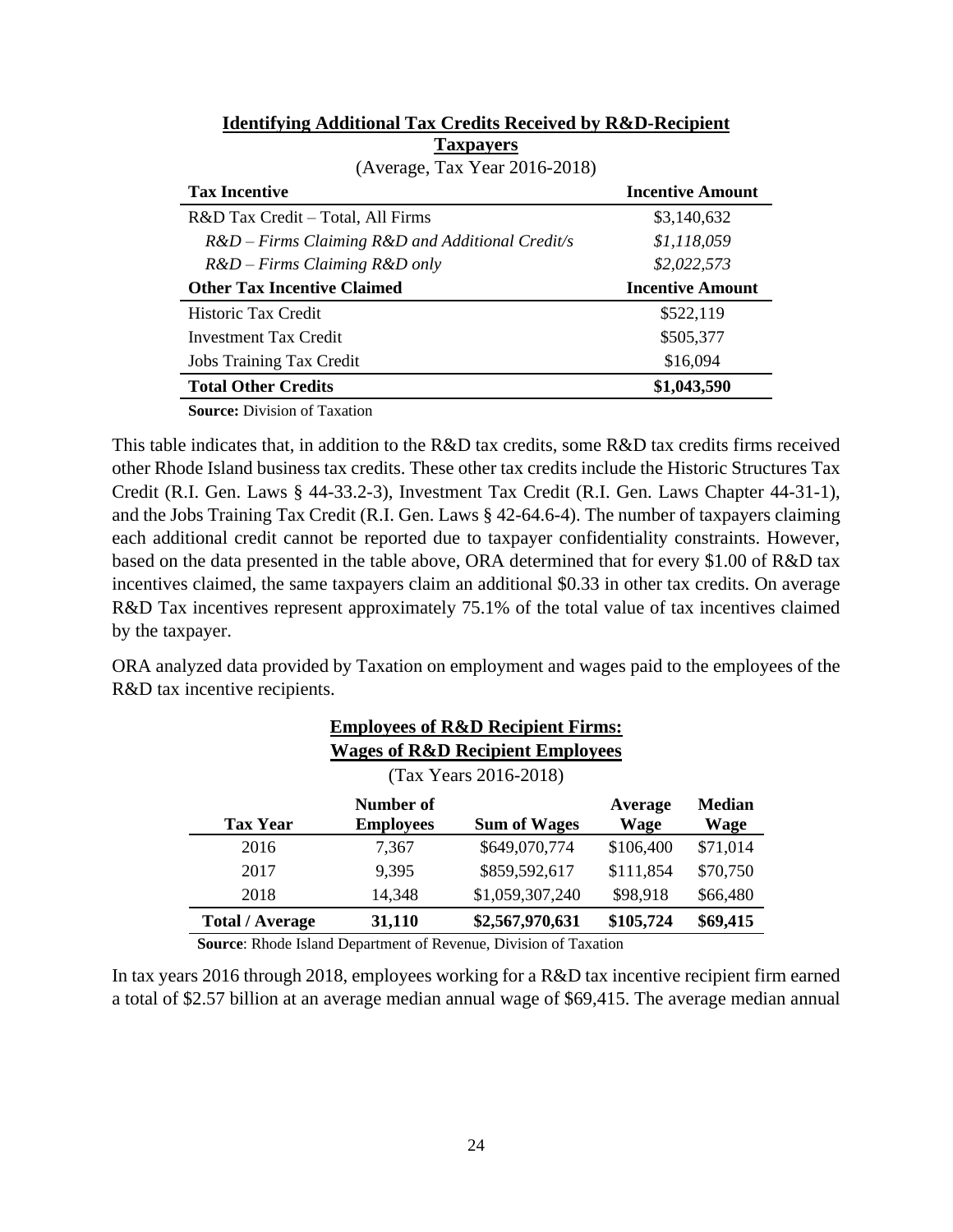wage earned by employees of R&D tax incentive recipients is 165.1% of the annual median wage of \$42,040 in 2018 for all occupations in Rhode Island.<sup>13</sup>

## <span id="page-24-0"></span>**Part IV: Evaluation of the Economic Impact of the Tax Incentives**

This section of the report addresses two major objectives defined in R.I. Gen. Laws § 44-48.2-5: first, to provide a projection of the potential impact of the R&D tax incentives on state revenues from projected future use and carryforward; and, second, to produce a breakeven cost-benefit analysis that can determine the net impact on state revenues resulting from the R&D tax credits.

#### **1. Assessment and Five-Year Projection of Revenue**

<span id="page-24-1"></span>ORA assumes that the issuance of the R&D tax credits under current law will follow historical issuance patterns. Therefore, ORA assumed a three-year moving average in the total amount of the tax incentives that would be assigned in future calendar years. Usage is divided between the New R&D Facilities Deduction, R&D Property Credit, and R&D Expense Credit according to the three-year historical average from 2016 through 2018. The following table provides the distribution of the anticipated amount of the R&D tax incentives to be issued in each fiscal year.

|           |                       |                                                  | (Millions of Dollars)                    |                                        |                                                    |
|-----------|-----------------------|--------------------------------------------------|------------------------------------------|----------------------------------------|----------------------------------------------------|
|           | <b>Fiscal</b><br>Year | New R&D<br><b>Facilities</b><br><b>Deduction</b> | <b>R&amp;D Property</b><br><b>Credit</b> | R&D<br><b>Expense</b><br><b>Credit</b> | <b>Total R&amp;D Tax</b><br><b>Incentive Usage</b> |
|           | 2016                  | \$0.00                                           | \$0.02                                   | \$1.57                                 | \$1.59                                             |
|           | 2017                  | \$0.00                                           | \$0.03                                   | \$2.70                                 | \$2.73                                             |
| Actual    | 2018                  | \$0.00                                           | \$0.04                                   | \$4.05                                 | \$4.09                                             |
|           | 2019                  | \$0.00                                           | \$0.04                                   | \$4.40                                 | \$4.45                                             |
|           | 2020                  | \$0.00                                           | \$0.04                                   | \$4.53                                 | \$4.58                                             |
|           | 2021                  | \$0.00                                           | \$0.04                                   | \$4.51                                 | \$4.55                                             |
|           | 2022                  | \$0.00                                           | \$0.04                                   | \$4.48                                 | \$4.53                                             |
| Projected | 2023                  | \$0.00                                           | \$0.04                                   | \$4.51                                 | \$4.55                                             |
|           | 2024                  | \$0.00                                           | \$0.04                                   | \$4.50                                 | \$4.54                                             |
|           | 2025                  | \$0.00                                           | \$0.04                                   | \$4.50                                 | \$4.54                                             |

## **R&D Tax Incentives: Revenue Projections**

**Source:** ORA calculations based on Taxation testimony at the November 2021 Revenue Estimating Conference

**Notes:** Projections are constructed as a three-year moving average of R&D tax credits usage by tax year. Most recent three years of historical data included in moving average are tax years 2018 through 2020. Projected credit usage by tax year is converted into fiscal year under the assumption that each fiscal year represents the average of the two constituent tax years (*e.g.*, assume FY 2021 is equal to average of TY 2020 and TY 2021).

<sup>&</sup>lt;sup>13</sup> According to the U.S. Bureau of Labor Statistics' May 2018 State Occupational Employment and Wage Estimates for Rhode Island the median annual wage for all occupations in Rhode Island was \$42,040.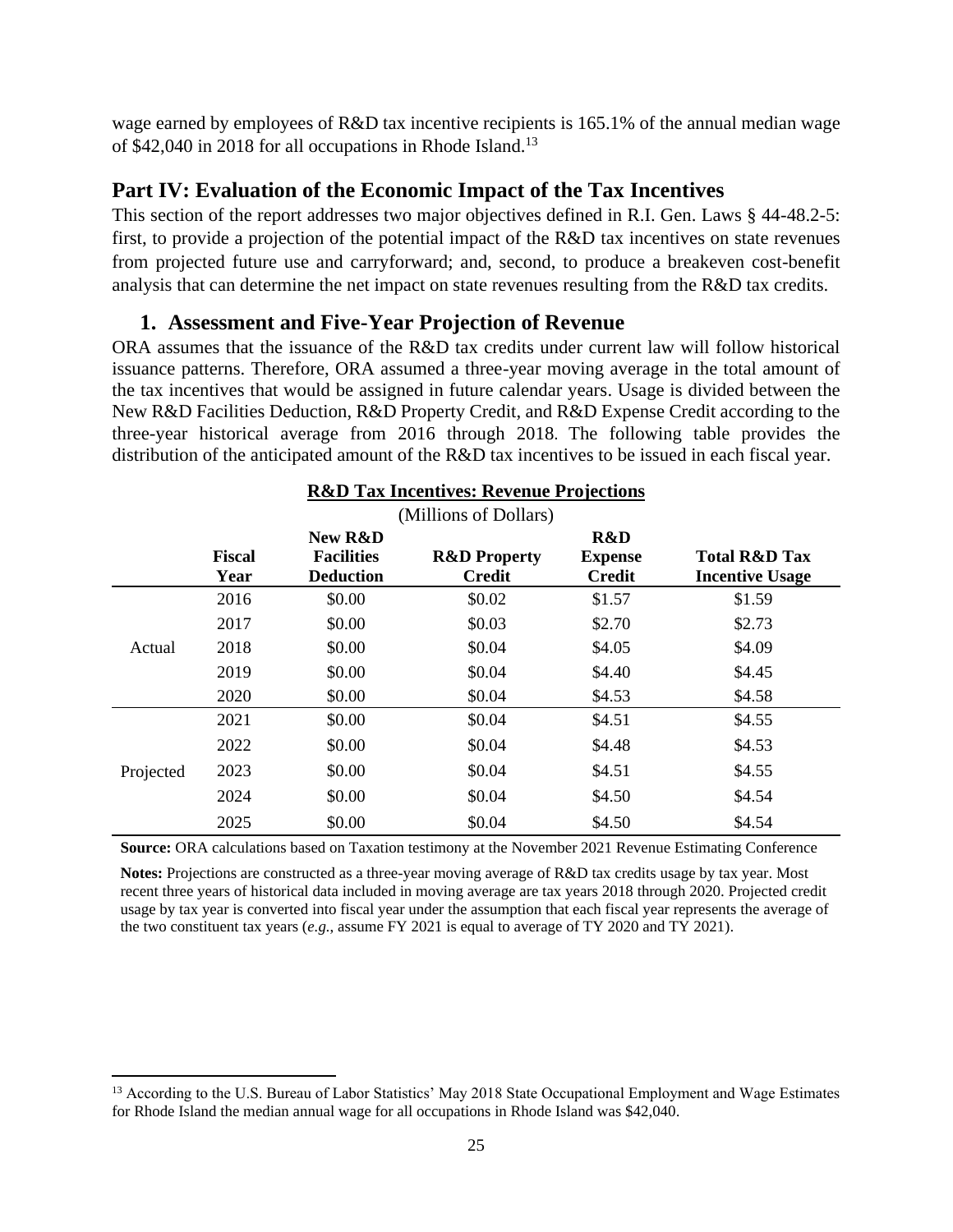## <span id="page-25-0"></span>**2. "Breakeven" Cost-Benefit Analysis**

#### <span id="page-25-1"></span>• *Introduction to "Breakeven" Cost-Benefit Analysis Methodology*

Pursuant to R.I. Gen. Laws § 44-48.2-5(6), ORA conducted a "breakeven" cost-benefit analysis to measure the fiscal impacts on the state economy resulting from the R&D program under a variety of assumptions. To provide additional insight, ORA also produced breakeven analyses with respect to Rhode Island employment and Rhode Island gross domestic product (GDP).

To execute these cost-benefit analyses, ORA utilized Regional Economic Models, Incorporated's (REMI) 70-sector model of the Rhode Island economy via the REMI Tax-PI software platform to produce estimates of the total economic effects of the tax credits issued in tax years 2016 through 2018.<sup>14</sup> The dynamic capabilities of the REMI Tax-PI model allows one to estimate the impacts of exogenous shocks to the state's economy, including changes to public policy, shifts in consumer behavior and demand, and developments in industry. The REMI Tax-PI operationalizes these insights by augmenting REMI's base economic and demographic model, PI+, with a module that allows the user to enter a state's customized budget, to run fiscal and economic forecasts. Specifically, for each budget item, one can choose an "Indicator", which is the economic or demographic driver of that budget item (e.g., personal income for personal income tax revenue, or age 5-18 population for K-12 education spending), and a "Policy Variable", which is the economic or demographic change associated with a change to the structure of that budget item (e.g., a change in consumer prices for a change in the sales tax).

The analysis is based on self-reported firm-level data on employment and wages provided by Taxation and publicly available historical data on the regional and national economies. Direct benefits are input into the REMI model as policy variables simulating changes in personal taxes, production cost, and industry sales. ORA assigned the three-year average R&D amount of \$3,146,073 as the cost of the incentive.

The "breakeven" approach developed for this report allows a reader to assume that the R&D leveraged various levels of economic activity required of recipient firms to receive a tax incentive. This assumption means that some varying portion of the economic activity required of recipient firms to receive a tax incentive would not have occurred in the absence of the tax incentive. Under this assumption, firms made some portion of their long-term production decisions based on the availability of an incentive over time, and removal of that tax benefit in a particular year would undo all such decisions.

<span id="page-25-2"></span>• *Modeling Costs*

ORA assumes that the tax incentive is funded by an equivalent reduction in state government spending – that is, when the state government forgoes revenue by allowing a tax rate reduction, there are fewer funds available for other spending priorities. ORA modeled these adjustments based on a comprehensive historical analysis of Rhode Island general fund expenditures for fiscal year 2018, which represent the most recent expenditure data at the time of the analysis. ORA

<sup>&</sup>lt;sup>14</sup> Detailed documentation on the REMI Tax-PI v2.3.1 model employed in this analysis is available at: http://www.remi.com/resources/documentation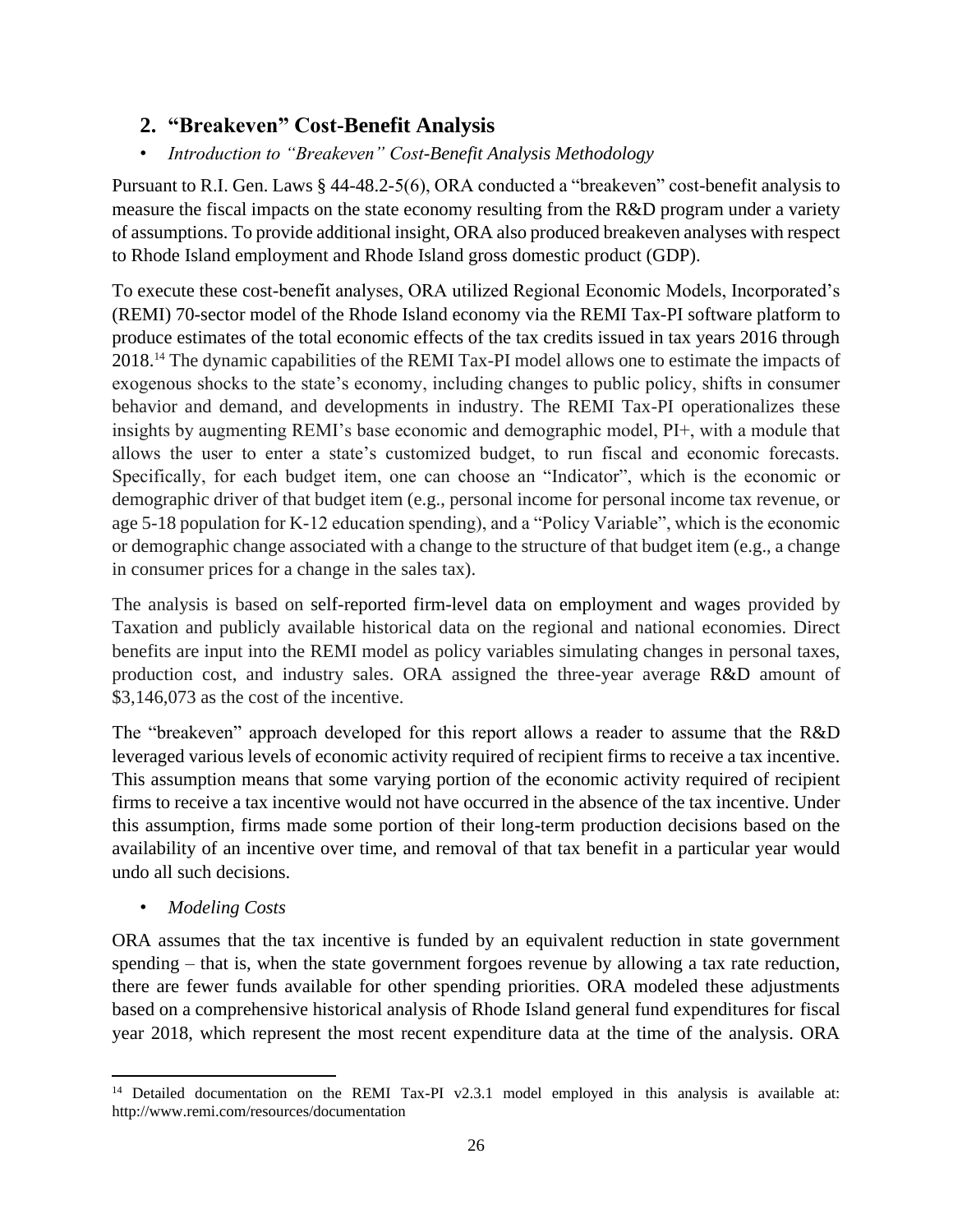compiled all state general fund expenditures and assumed that the level of these expenditures could be adjusted to maintain a balanced general fund budget. The breakdown of general fund expenditures by category is shown in the following table:

|                                                     | (Fiscal Year 2018)                                                       |                         |
|-----------------------------------------------------|--------------------------------------------------------------------------|-------------------------|
| <b>Industry Description</b>                         | <b>NAICS Code</b>                                                        | <b>Percent of Total</b> |
| <b>Ambulatory Healthcare</b><br><b>Services</b>     | 621                                                                      | 32.1%                   |
| <b>Educational Services</b>                         | 61                                                                       | 30.5%                   |
| State Wages, Salary, and<br>other Compensation      | n/a<br>(entered as "state/local govt.<br>compensation" and "employment") | 25.6%                   |
| Social Assistance                                   | 624                                                                      | 2.9%                    |
| <b>Local Government</b><br>Spending                 | n/a<br>(entered as "local government<br>spending")                       | 2.9%                    |
| Professional, Scientific,<br>and Technical Services | 54                                                                       | 1.4%                    |
| Administrative and<br><b>Support Services</b>       | 561                                                                      | 1.5%                    |
| <b>Wholesale Trade</b>                              | 42                                                                       | 0.6%                    |
| Remaining/Other                                     | 19 additional industries, and non-<br>residential capital investment     | 2.6%                    |
|                                                     | <b>Total:</b>                                                            | 100.0%                  |

#### **Rhode Island General Fund Expenditures by NAICS**

**Source:** ORA analysis of Rhode Island FY 2018 general fund expenditure data.

In addition, ORA decomposed the FY 2018 general fund expenditures data to look at spending by each state government agency, then ORA combined these agencies into different groups based on their functions and duties. The following table describes this breakdown: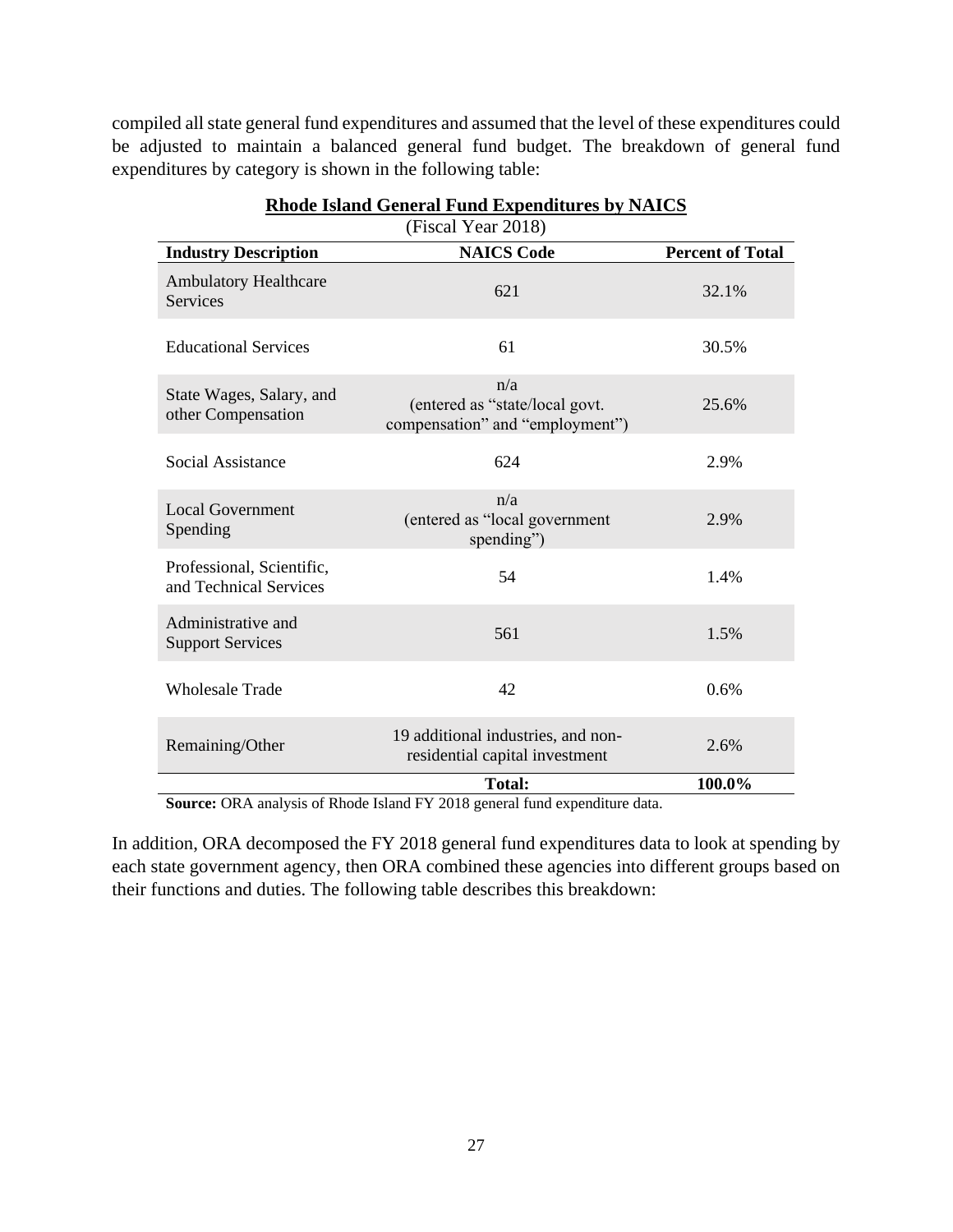| <b>Agency Groups</b>                         | <b>Percent of Total</b> |
|----------------------------------------------|-------------------------|
| <b>Elementary and Secondary Education</b>    | 38.80%                  |
| Health Care Services (Medicaid)              | 37.78%                  |
| <b>Behavioral Health and State Hospitals</b> | 5.15%                   |
| Children, Youth and Families                 | 4.94%                   |
| Health and Human Services (Non-Medicaid)     | 2.78%                   |
| <b>Higher Education</b>                      | 2.72%                   |
| <b>General Government</b>                    | 2.31%                   |
| Corrections                                  | 1.81%                   |
| Economic Development                         | 1.52%                   |
| Courts                                       | 0.69%                   |
| <b>Public Safety</b>                         | 0.50%                   |
| <b>Elected Officials</b>                     | 0.46%                   |
| Environment                                  | 0.45%                   |
| Other                                        | 0.10%                   |
| <b>Grand Total</b>                           | 100.00%                 |

| <b>Rhode Island General Fund Expenditures by Agency Groups</b> |  |                    |  |  |
|----------------------------------------------------------------|--|--------------------|--|--|
|                                                                |  | (Fiscal Year 2018) |  |  |

**Source:** ORA analysis of Rhode Island general fund expenditure data. **Note:**

\*Breakdown of these groups can be found in Appendix A.

<span id="page-27-0"></span>• *Modeling Benefits*

The lack of statutory purpose in the enabling statute of the R&D tax incentive programs complicates the modeling of benefits. A cost-benefit analysis would yield significantly different results depending on the extent to which the incentive is assumed to have influenced firms' location decisions. Possessing virtually no data on how the credit was used by recipient firms, ORA is unable to make any empirical statement regarding the efficacy of the tax credit in increasing the amount of research activity in Rhode Island, influencing firms' business location decisions, or the extent to which any incentivized research activity had spillover effects for the Rhode Island economy. Instead, ORA had to construct various assumptions to model the fiscal and economic impacts from the R&D tax incentives.

The cost-benefit methodology employed by this report assumes that the availability of the R&D incentives impacted some portion of recipient firms' decisions to locate not only their research activity but some portion of their general business operations in Rhode Island.<sup>15</sup> In this way, the methodology assumes that the R&D tax incentives provided a marginal production cost savings that tipped the balance in favor of locating a business in Rhode Island *vs*. some competitive outof-state location.

<sup>&</sup>lt;sup>15</sup> ORA tested the assumption that the R&D tax incentives influenced a firms' decisions to locate research activity in Rhode Island while having no impact on the location of the remainder of their business operations. Under this assumption, the R&D tax incentives failed to breakeven with respect to state general revenues. Therefore, it is only plausible for the R&D tax incentives to have a net positive impact on state general revenues if one were to assume that the R&D activity had significant spillover effects on the local economy or if it positively influenced firms in their decision to locate business operations, beyond research activity, in Rhode Island.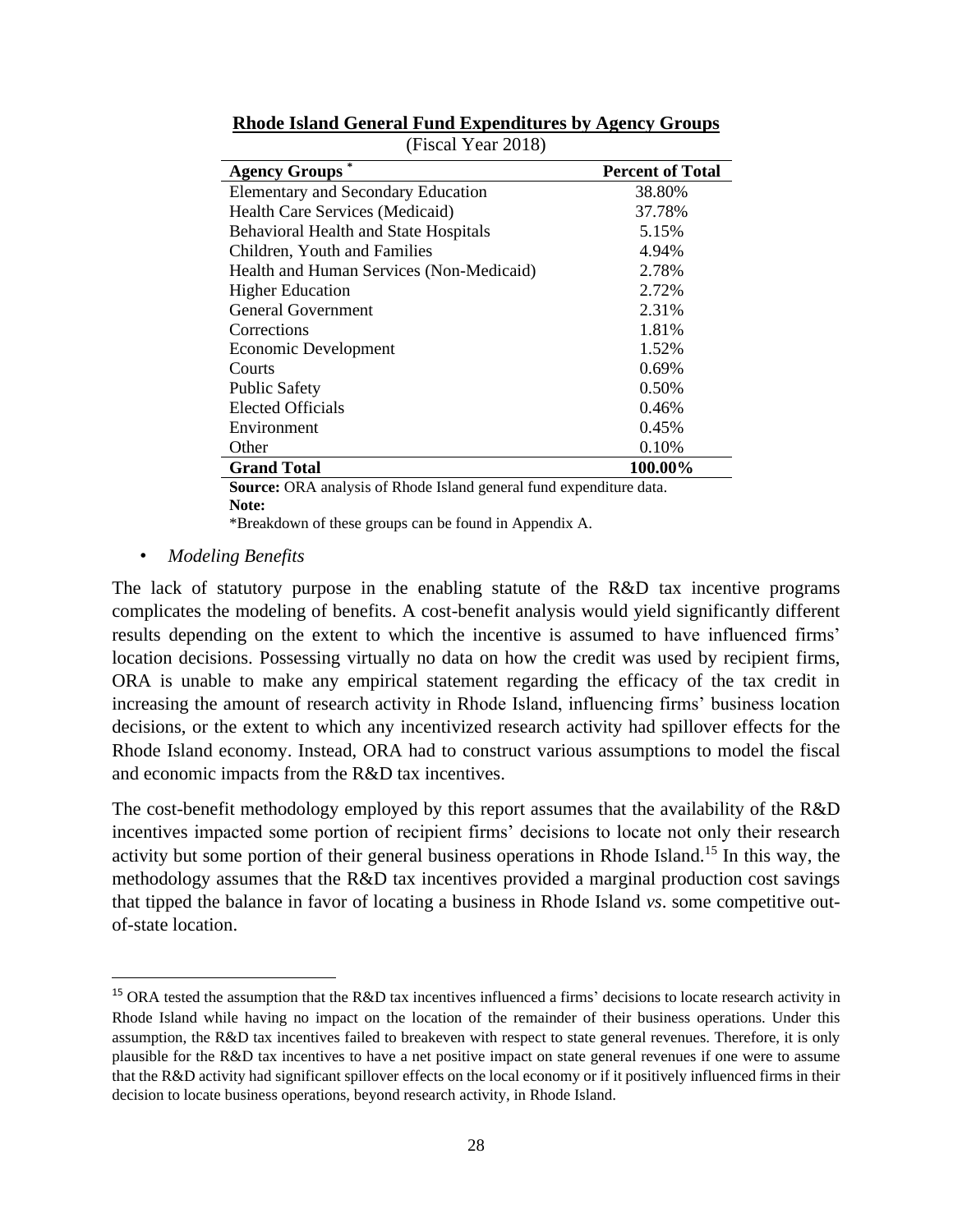For purposes of modeling the economic impact of the R&D tax incentives, ORA examined the three components of the R&D tax incentives: The New R&D Facilities Deduction, the R&D Property credit, and the R&D Expense credit. ORA modeled the \$5,441 three-year average of New R&D Facilities Deduction as a decrease in personal income taxes. The usage of the R&D Property credit might have generated an investment activity as a result of the acquisition, construction of reconstruction of the eligible property. However, in the absence of data on the cost of such investments, ORA combined the R&D Property credit with the R&D Expense credit, yielding a three-year average of credit usage equal to \$3,140,632. ORA determined this to be appropriate considering that the R&D Expense Credit represented 98.6% of R&D tax credit usage from the period of calendar year 2016 through 2018.

ORA modeled the benefits of the R&D Property credit and the R&D Expense credit as a reduction in production costs equal to credit usage and an increase in industry sales. ORA estimated the ratio of R&D tax incentives to research expenses and firm sales based on the following assumptions:

For calendar years 2016 through 2018, Taxation indicated an average of \$3,140,632 in R&D tax credit usage by 64 recipients per year. This implies an average annual tax credit amount of \$49,072 per recipient. Applying the two-tiered R&D Expense Credit rate of 22.5% for the first \$25,000 of credit and 16.9% on any excess reveals that the average credit supported \$253,551 in credit eligible research expenses at an effective credit rate of 19.4% (*i.e.*,  $$25,000 \div 22.5\% + $24,072 \div 16.9\% =$  $$253,551; $49,072 / $253,551 = 19.4\%$ .

In order to estimate the ratio of credit-eligible research expenses to total qualified research expenses, ORA assumed that all R&D credit-recipient firms had stable research spending (*i.e.*, 0% average annual growth) and calculated their Federal Research Credit according to the Alternative Simplified Credit (ASC) calculation methodology. Under the ASC methodology, firms can claim credit for the amount of research expenses exceeding 50% of their average annual research expense of the past three years. Under these assumptions, a taxpayer could claim credit for 50% of their current year qualified research spending. ORA therefore assumed an average R&D tax incentive recipient conducted  $$507,102$  in total qualified research expenses (*i.e.*,  $$253,551 \times 2$ ).

National Science Foundation data indicates that an average United States firm devotes 4.1% of sales to research activities.<sup>16</sup> Therefore, ORA assumes that an average R&D tax credit recipient has average annual sales of \$12,368,351 (*i.e.*, \$507,102 ÷ 4.1%).

In summary, a typical recipient of R&D tax incentives received \$49,072 in tax credits, in relation to \$507,102 of total research activity, and \$12,368,351 of industry sales. Simplifying these calculations results in the assumption that \$1.00 of R&D tax incentives is associated with \$5.17 in total research expenses and \$252.04 in industry sales (*i.e.*, \$49,072 / \$253,551; \$12,368,351 / \$49,072). In an average year, representative of the three-year period of calendar years 2016 through 2018, taxpayers claimed a total of \$3,140,632 in R&D tax credits which ORA assumed to

<sup>&</sup>lt;sup>16</sup> National Science Foundation, National Center for Science and Engineering Statistics, and U.S. Census Bureau, Business R&D and Innovation Survey, 2018. Available[: https://ncses.nsf.gov/pubs/nsf21312#data-tables](https://ncses.nsf.gov/pubs/nsf21312#data-tables)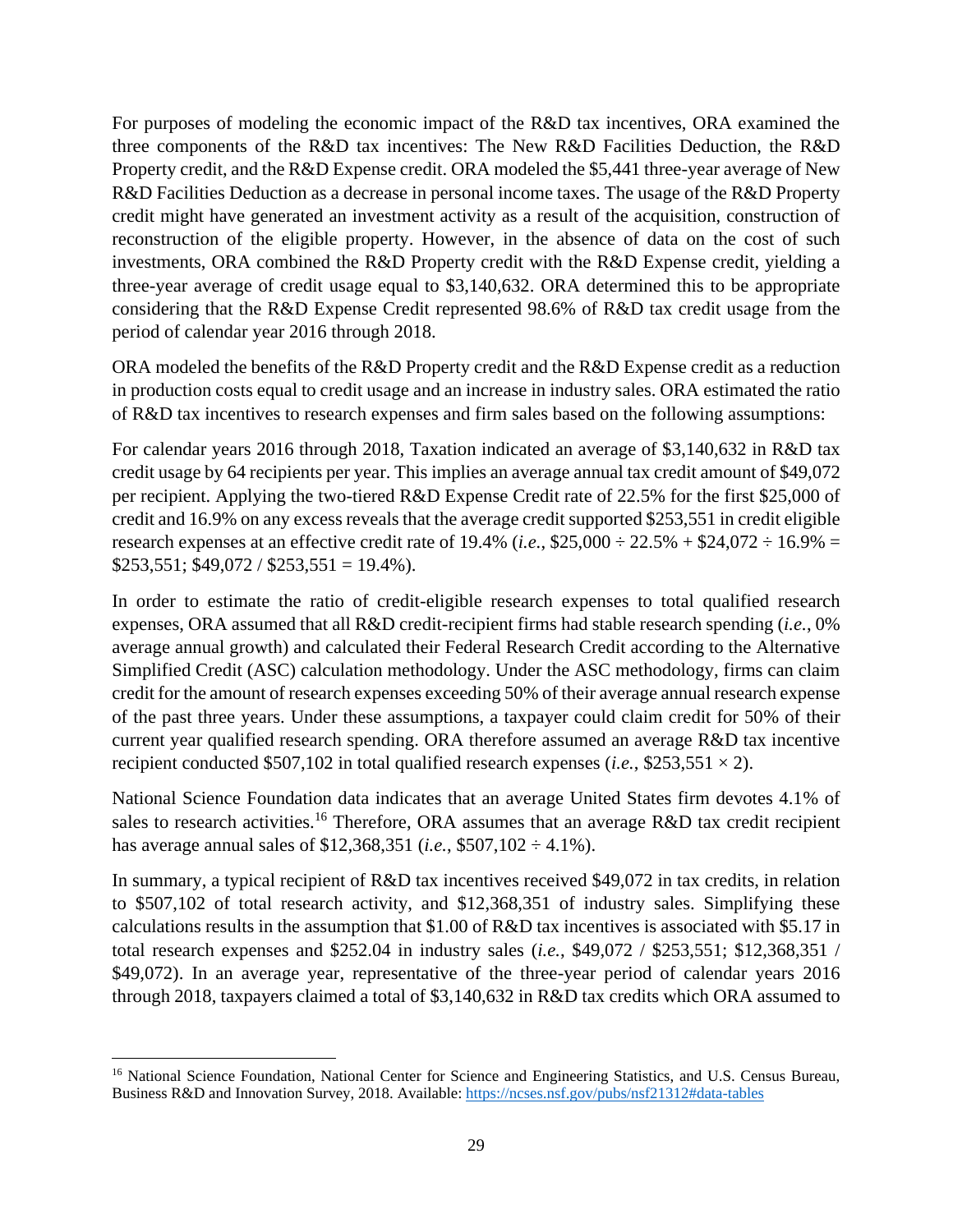be generated in relation to \$32,454,554 (i.e., \$253,551 \* 64) of total qualifying research expenses and \$791,574,478 (*i.e.,* \$12,368,351 \* 64) in industry sales.

Prior to entering policy impacts into the REMI model, ORA discounted the impact of the R&D tax credits on industry sales by 50% to account for the fact that a portion of a firm's gross sales originated from customers inside the state of Rhode Island and/or may have cannibalized sales that would otherwise have been made by other Rhode Island firms. This is consistent with RI Gen. Laws § 44-31-1(b)(3)(v)(B)(I). Multiplying the \$791,574,478 in industry sales referenced above by 50% yields \$395,787,239 in industry sales assumed to be attributable to R&D credits after accounting for the portion of sales originated from customers within the state or supplanted from Rhode Island competitors.

In summary, for purposes of modeling the economic impact of the R&D tax incentives, ORA employed the following inputs: The New R&D Facilities Deduction component was modeled as a \$5,441 decrease in personal income taxes. The benefits of the R&D Property credit and the R&D Expense credit components were modeled as a \$3,140,632 reduction in production costs and a \$395,787,239 increase in industry sales. Industry sales and production cost impacts were distributed across industries in proportion with the industries of the actual R&D Expense Credit recipients in tax year 2016 through 2018.

#### • *The "Breakeven" Approach*

<span id="page-29-0"></span>A fundamental challenge in evaluating economic development incentives is determining the extent to which an incentive actually stimulated or attracted new economic activity rather than subsidized economic activity that would have been largely present even in the absence of the incentive. On one hand, the availability of a tax incentive might have a decisive influence on a firm's production decision. In this case it might be appropriate for an evaluator to attribute all of the firm's economic activity to the incentive. On the other hand, an incentive program may simply reward or subsidize behavior that likely would have occurred anyway. In this case the tax incentive might have an impact on a firm's marginal productivity, but it would be inappropriate to attribute the full economic activity of the firm solely to the availability of the tax incentive. Real world conditions often make it difficult or impossible for an evaluator to assess where on this continuum the impact of any given tax incentive falls.

In the case of R&D tax incentive programs, the determination of the extent to which research activity would have taken place in the absence of the incentives is further complicated by a lack of statutory clarity. For example, a common feature of an economic development tax incentive is a "but for" provision, whereby recipients attest that they would not have engaged in the underlying activity if the incentive were not available, possibly with some amount of due diligence taking place to confirm this attestation during the application process. While it should be made clear that a "but for" provision does not represent sufficient evidence by itself that the incentive-related activity is net new to the state, its presence at least signals the intent of lawmakers that the incentive ought to be awarded to projects that might not otherwise have been undertaken. However, the only provision of the R&D tax incentives that encourages its use against incremental research activities is the federal RRC or ASC methodology to determine the portion of qualified research expenses eligible to be counted in the credit calculation. These calculation methodologies do not consider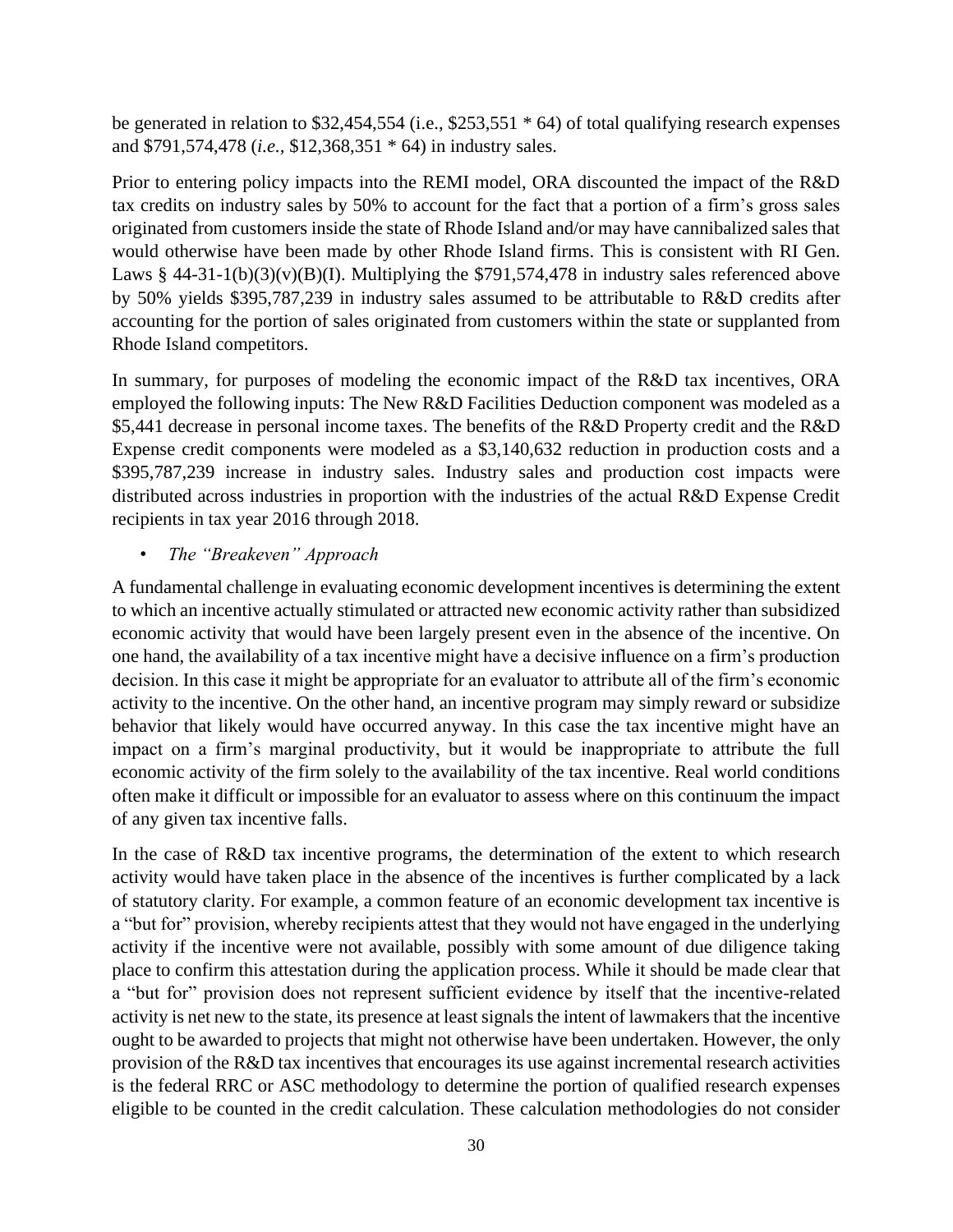whether the taxpayer business had considered competitive out-of-state alternative locations. Considering the availability of R&D incentives across states, it is possible that some portion of R&D spending would not have located in Rhode Island but for the availability of the Rhode Island incentive. However, it would overstate the economic benefits of the Rhode Island R&D tax incentive programs to assume that all research activity would not have occurred but for the availability of the incentives. Furthermore, to assume that R&D tax incentives influenced firms' location decisions would require the assumption that the incentive was sufficient to overcome the significant cost of relocating capital-intensive research activities and relocating or rehiring specialized research personnel across state lines.

In this context, ORA conducted a breakeven analysis. This analysis allows for the evaluation of an incentive program's performance under a wide range of assumptions regarding the level of economic activity that would have taken place if the program had not been available. Furthermore, the breakeven analysis specifies the proportion of economic activity associated with the incentive program recipient that one must assume to have been attributable to the incentive program in order for the total benefits to equal its total costs, where benefits and costs are measured as the impact on state general revenues (*i.e.*, the condition that must be satisfied for the incentive program to "pay for itself").

The breakeven percentage should be interpreted as follows: if the reader believes the assumption to be plausible, that at least the amount of economic activity implied by the breakeven percentage can be attributed to the availability of the tax incentive, then one can infer that the incentive has a net positive impact on state general revenues. In the opposite case, if the reader believes that the amount of economic activity attributable to the tax incentive was less than the level implied by the breakeven percentage, then one can infer that the incentive had a net negative impact on state general revenues. Holding other factors equal, a lower breakeven percentage is more desirable than a higher breakeven percentage if the goal of an incentive program is to cost the state as little revenue as possible.

A tax incentive program fails to breakeven, under any counterfactual assumption, when the breakeven percentage is greater than 100%. This implies that even if 100% of the economic activity associated with the incentive recipient was assumed to have taken place strictly because of the incentive's availability, a net negative impact on state general revenues would have resulted. Because breakeven percentages above 100% do not have a meaningful interpretation, under this outcome ORA simply publishes that the incentive program fails to breakeven.

As a summary of the calculations of the cost and benefits sections above, the "breakeven" costbenefit analysis models 100% of R&D tax incentive costs as a \$3,146,073 reduction in state government spending, where this amount is equal to the average R&D tax incentives usage for tax years 2016 through 2018. This cost is distributed across industries in proportion with historical discretionary state general fund expenditures for calendar year 2018 as compiled by ORA. Benefits are modeled at 100% as an increase in industry sales of \$395,787,239 as well as a reduction in industry production costs in the amount of \$3,140,632 and a reduction in personal taxes of \$5,441. Industry sales and production cost impacts were distributed across industries in proportion with the industries of the actual R&D Expense Credit recipients in tax year 2016 through 2018. The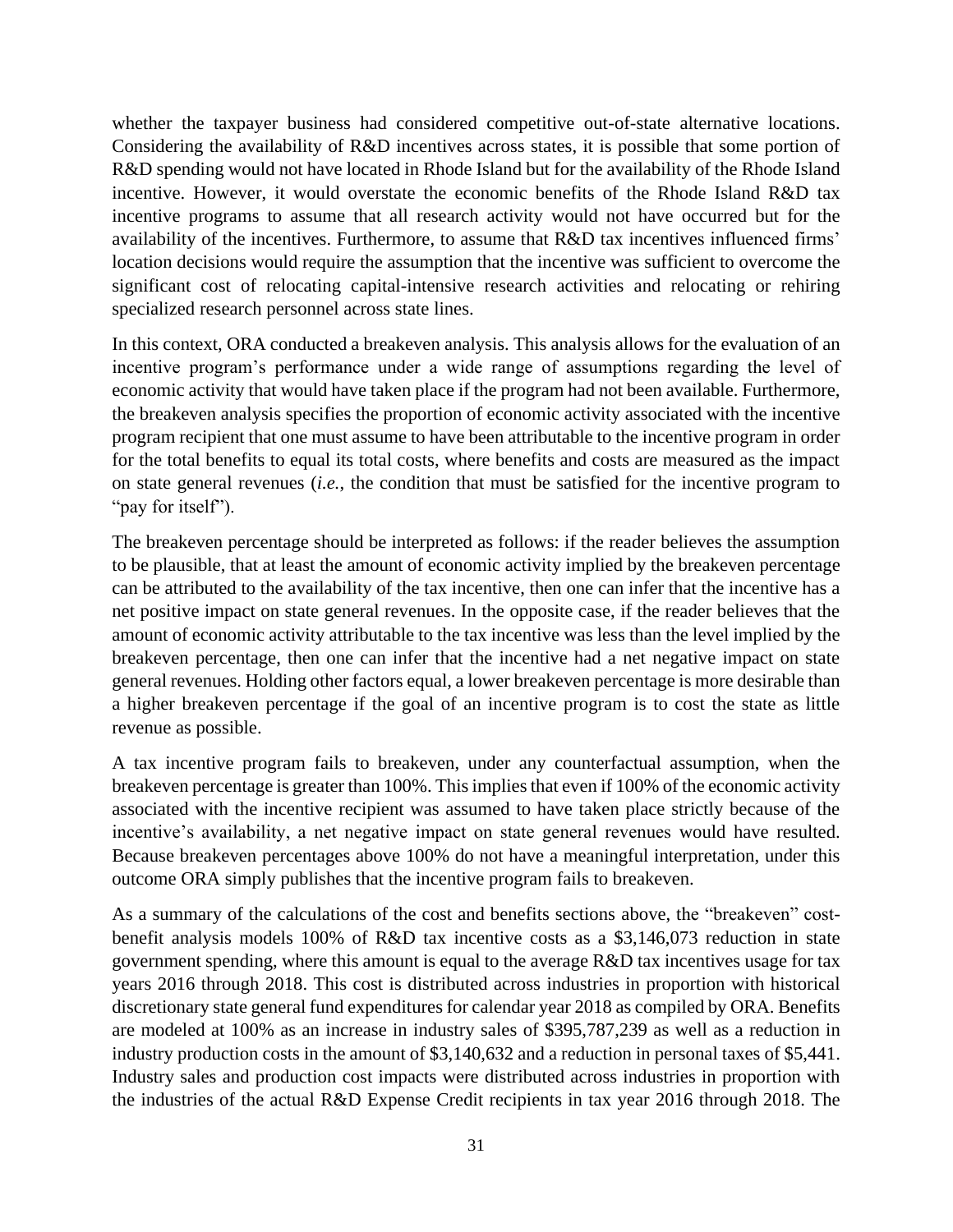amount of benefits were scaled according to the assumed percentages listed in the state general revenues, state gross domestic product, and employment breakeven results charts below, but the costs are always held fixed at 100%.

It should be noted that the estimated results below cannot solely be attributed to the availability of the R&D tax incentives. As indicated in the "Additional Data Analysis" section, the value of the R&D tax incentives represents 75.1% of the total state tax incentives received by firms that utilize the R&D tax incentives in tax years 2016 through 2018. Therefore, the impact of the additional state tax incentives utilized by R&D tax incentive recipient firms is also contained in these results.

• *The Breakeven Analysis for State General Revenues*

The following chart provides results of the breakeven analysis with respect to Rhode Island general revenues.



**Notes:** Label accompanying each ▲ marker refers to net general revenue impact resulting from a cost-benefit analysis assuming the associated percentage of benefits that are attributable to the tax incentive. Net General revenue impact is equal to the revenue impact resulting from the direct, indirect, and induced effects of the R&D programs in addition to the dircet cost in foregone revenue to the State.

**Source**: ORA calculations utilizing the REMI Tax-PI model of the Rhode Island economy.

The chart above shows the estimated new general revenue that results for different scenarios regarding how much economic activity was caused by the R&D tax incentives. These results indicate that, under a best-case scenario, ORA estimated a net revenue gain of \$8.6 million. Under the worst-case scenario, the estimated net revenue impact is a loss of \$3.3 million. These revenue estimates reflect an assumption that Rhode Island forgoes revenues and state government spending to provide the tax incentives to eligible companies.

The break-even point, where revenue losses from foregone state government spending are offset by revenue gains due to the tax incentives, is when approximately 28.0% of economic activity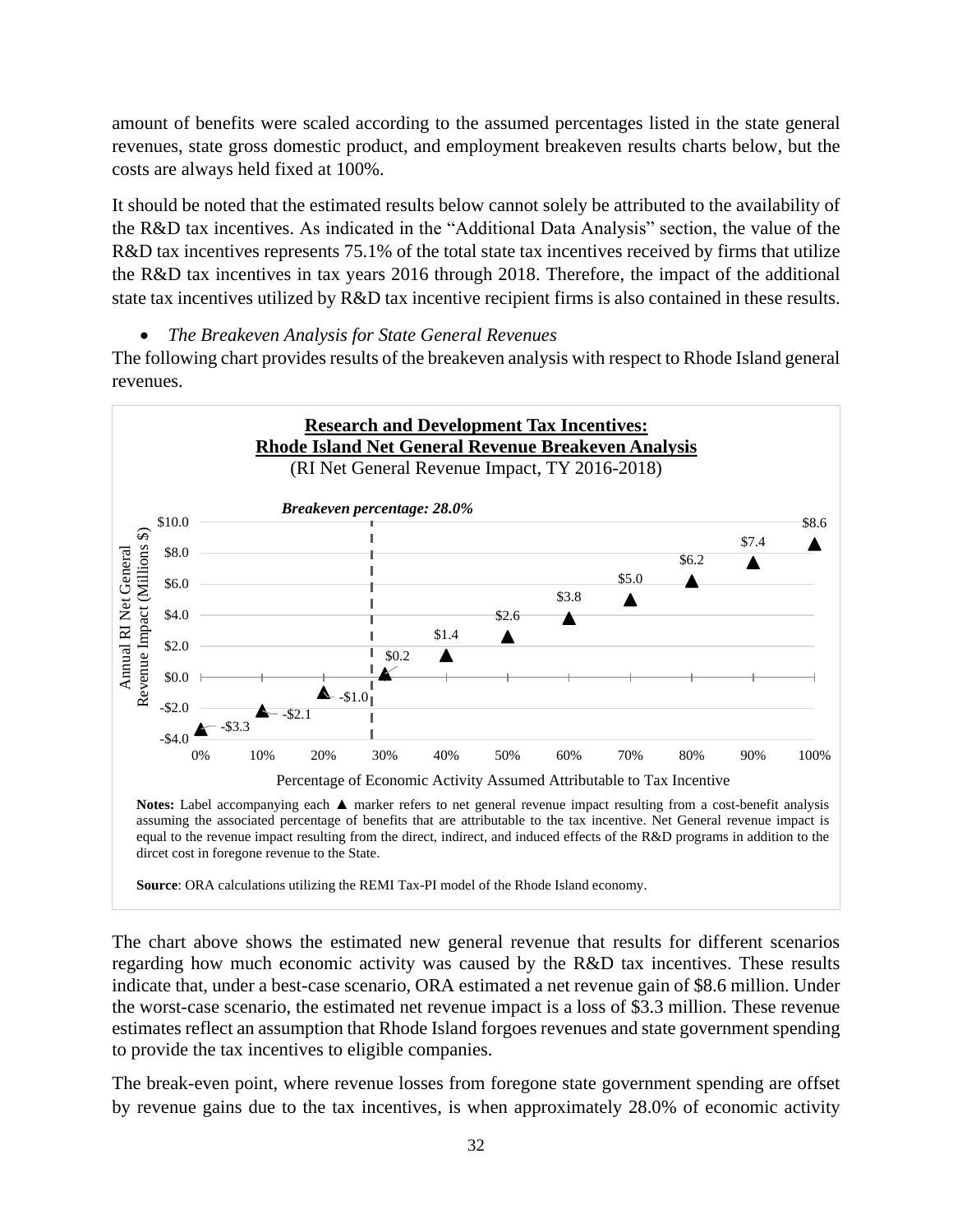generated by firms receiving the R&D tax incentives is caused by the availability of the tax incentives. In other words, the revenue breakeven percentage of 28.0% implies that the R&D tax incentives have a net positive impact on Rhode Island net general revenues if at least 28.0% of the economic activity associated with the R&D tax incentive-recipient firms would not have occurred but for the availability of the tax incentive. In addition, a breakeven percent of 28.0% implies that one must assume that at least \$110.9 million of industry sales would not have taken place but for the availability of the tax credit. Only if a reader considers it to be plausible that at least this level of economic activity can be attributed to the credit is it appropriate to consider that the R&D tax incentives "pays for itself" in terms of state general revenues.

The following table provides more detailed information regarding the state general revenue impact resulting from the economic activity associated with R&D tax incentive recipient firms strictly due to the availability of the R&D tax incentives. In other words, the table shows the detailed general revenue impact under the "best case" assumption that 100% of the economic activity associated with the R&D tax incentives was "caused" by the tax incentives:

| <b>Item Description</b>                                   | Amount        |
|-----------------------------------------------------------|---------------|
| <b>General Revenue Generated by Credit by Component</b>   |               |
| Personal Income Tax                                       | \$4,459,766   |
| <b>General Business Taxes</b>                             | \$1,837,711   |
| Sales and Use Taxes                                       | \$4,142,405   |
| <b>Other Taxes</b>                                        | \$200,438     |
| <b>Total Departmental Receipts</b>                        | \$537,150     |
| <b>Other Sources</b>                                      | \$557,889     |
| <b>Total General Revenue Generated by Credit</b>          | \$11,735,361  |
| <b>Revenue Forgone Due to Credit</b>                      | \$(3,146,073) |
| Net Change in General Revenue, After Paying for Incentive | \$8,589,287   |
| <b>New Revenues Generated for Every Dollar of Credit</b>  | \$3.73        |

#### **Research & Development Tax Incentives: Detailed Revenue Impacts**

(Annual RI General Revenue Impact, Calendar Years 2016-2018)

**Note**: Revenue impacts under the "best case" scenario that assumes 100% of economic activity associated with R&D tax incentives is attributable to the availability of the R&D tax incentives.

**Source:** ORA calculations based on historical Rhode Island revenue amounts and REMI Tax-PI simulation.

The table above provides the REMI Tax-PI model of the Rhode Island economy simulation results after removing the \$3.1 million cost of the R&D tax incentives from state government spending to account for the forgone revenue that the state incurs due to the issuance of the R&D tax incentives, and simultaneously adding industry sales amounts and reducing production costs and personal income tax (the metrics used to account for economic activity) resulting due to the availability of the R&D tax incentives.

These results indicate that, if 100% of the economic activity associated with the R&D tax incentives was "caused" by the tax credit, then the R&D tax incentives generated a total \$11.7 million of state general revenues. The generated total general revenue of \$11.7 million does not account for the \$3.1 million cost of the tax incentive itself. To take into consideration the cost of the tax incentive, ORA subtracted the \$3.1 million average cost of the R&D tax incentives in tax years 2016-2018 from the \$11.7 million generated revenue. This is equal to an average annual *net*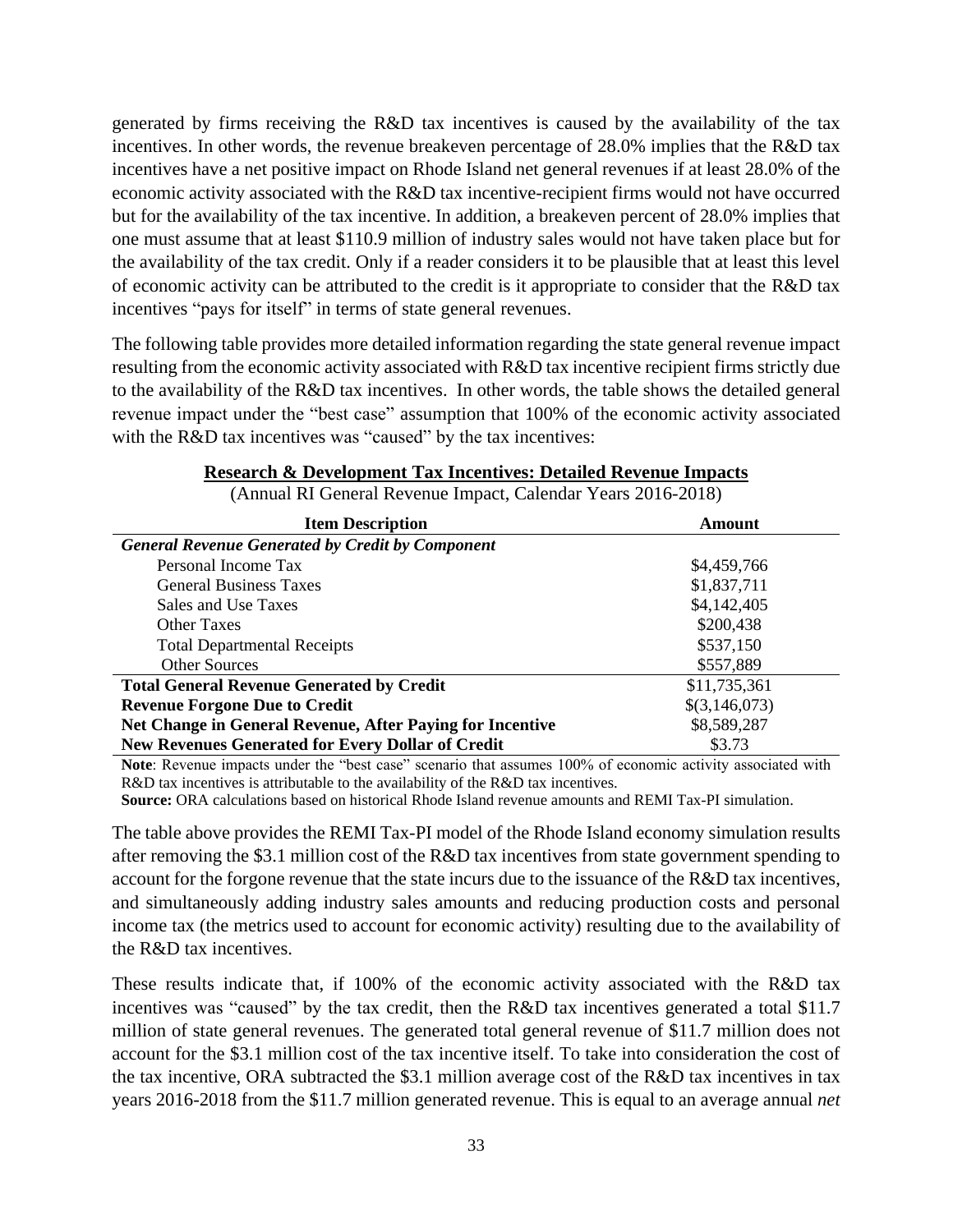gain of \$8.6 million in *net* general revenue. Expressed another way, for every one dollar of R&D tax incentives claimed by recipient firms the state generates \$3.73 of new revenue under this scenario.

This payback ratio shows that new revenues generated from the R&D tax incentives related to research activity exceed the total costs of the R&D tax incentives and add a new net positive revenue amount to the state under the assumption that all the research activity associated with the R&D tax incentives recipient firms would not exist in Rhode Island if not for the availability of the tax incentive. Additional detailed revenue results from different percentage of assumed benefits attributable to the R&D tax incentives are provided in Appendix B

#### • *The Breakeven Analysis for Rhode Island Total Employment*

The breakeven framework can also be extended to employment. In this context, the breakeven percentage can be interpreted as the percentage of economic activity associated with R&Drecipient firms assumed to be attributable to the availability of the tax incentive necessary for the increase in employment resulting from new economic activity to outweigh the employment losses resulting in the reduction in government spending necessary to fund the incentive.



The following chart shows the results of a breakeven analysis with respect to employment.

**Notes:** Label accompanying each ◆ marker refers to net job impact resulting from a cost-benefit analysis assuming the associated percentage of benefits that are attributable to the tax incentive. Employment is equal to the employment impact resulting from the direct, indirect, and induced effects of the R&D tax credit program in addition to the direct employment loss by the State.

**Source**: ORA calculations utilizing the REMI Tax-PI model of the Rhode Island economy.

ORA tested a variety of assumptions regarding the level of economic activity taking place in Rhode Island due to the R&D tax incentives. The chart above shows the estimated new employment results for different scenarios on how much economic activity was caused by the R&D tax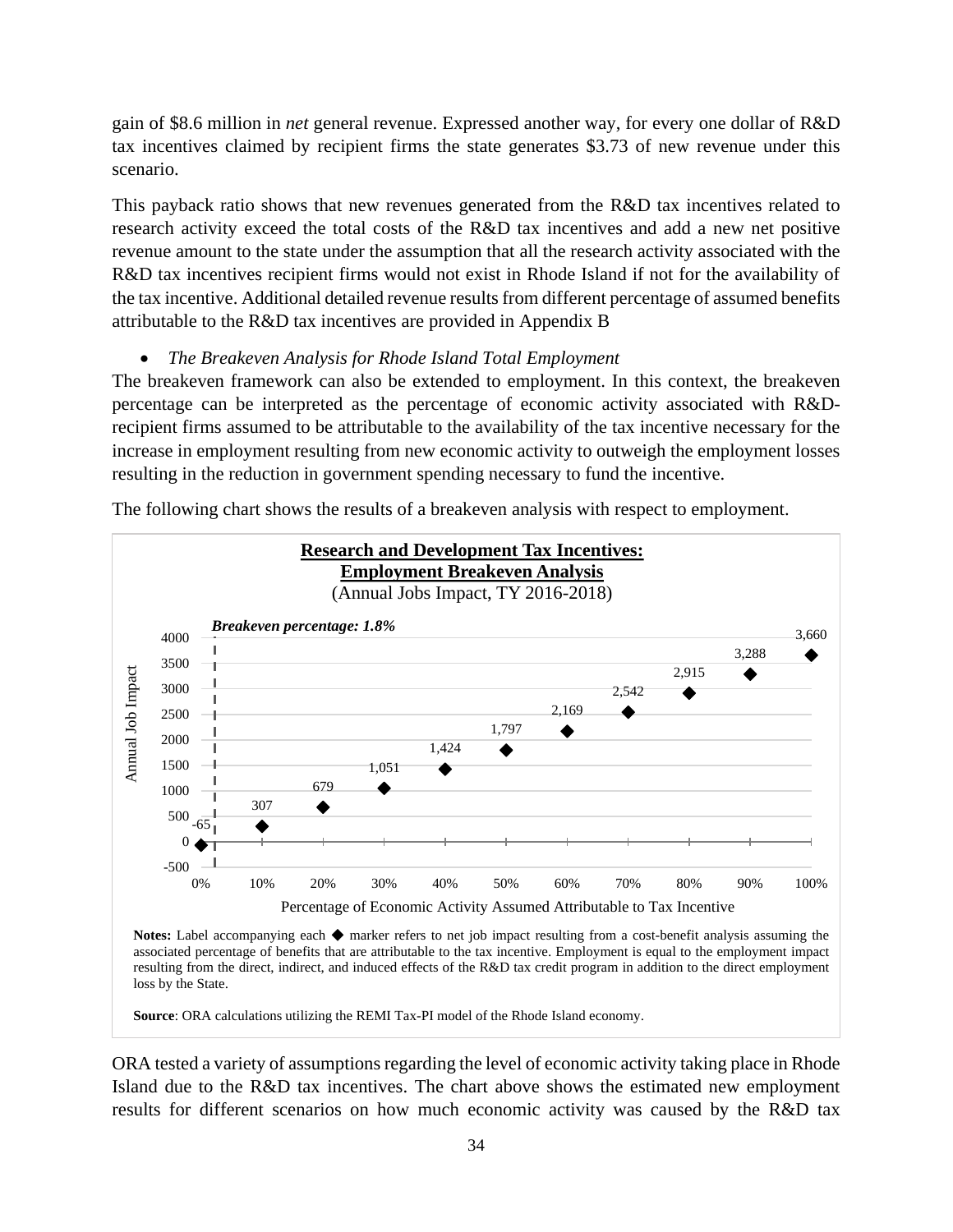incentives. These results indicate that, under a best-case scenario, ORA estimated a net gain of 3,660 economy-wide jobs. Under the worst-case scenario, the estimated net loss is 65 jobs across the state economy. These job estimates reflect an assumption that Rhode Island forgoes state government spending and employment to provide the tax credit to eligible companies.

The employment breakeven point, where job losses from foregone state government spending are offset by job gains due to the tax incentive, is when about 1.8% of economic activity generated by R&D recipient firms is caused by the tax incentive. In other words, the employment breakeven percentage of approximately 1.8% implies that the R&D tax incentives have a net positive impact on Rhode Island total employment if at least 1.8% of the economic activity associated with the R&D tax incentive recipient firms would not have occurred but for the availability of the tax incentives.

#### • *The Breakeven Analysis for Rhode Island Gross Domestic Product*

The breakeven framework can also be extended to Rhode Island Gross Domestic Product (GDP). In this context, the breakeven percentage can be interpreted as the percentage of economic activity associated with R&D-recipient firms assumed to be attributable to the availability of the R&D tax incentives necessary for the increase in GDP resulting from new economic activity to outweigh the GDP losses resulting in the reduction in government spending necessary to fund the incentives.



The following chart shows the results of a breakeven analysis with respect to RI GDP.

Notes: Label accompanying each ■ marker refers to net RI GDP impact resulting from a cost-benefit analysis assuming the associated percentage of benefits that are attributable to the tax incentive. RI GDP is equal to the GDP impact resulting from the direct, indirect, and induced effects of the R&D program in addition to the direct GDP loss to the State.

**Source**: ORA calculations utilizing the REMI Tax-PI model of the Rhode Island economy.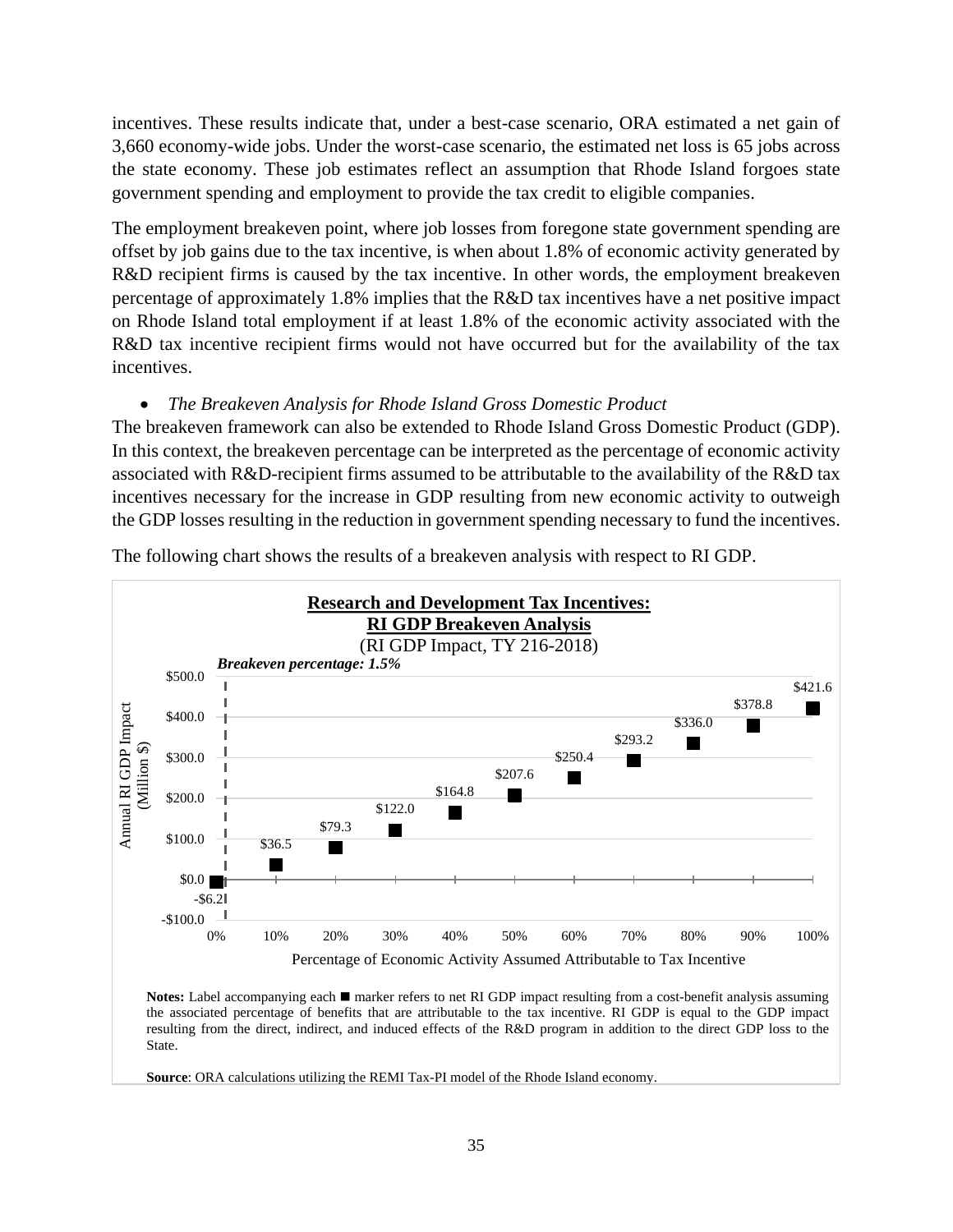The chart above shows the estimated Rhode Island GDP results for different scenarios regarding how much economic activity was caused by the R&D tax incentives. These results indicate that, under a best-case scenario, ORA estimated a net gain of \$421.6 million of GDP in the state. Under the worst-case scenario, the estimated net loss is \$6.2 million of GDP across the state economy. These GDP estimates reflect an assumption that Rhode Island forgoes state government spending to provide the tax incentives to eligible companies.

The break-even point, where GDP losses from forgone state government spending are offset by GDP gains due to the economic activity generated by the research activity associated with the R&D tax incentives, is when approximately 1.5% of economic activity generated by firms receiving R&D tax incentive benefits is caused by the tax incentives. In other words, The Rhode Island GDP breakeven percentage of approximately 1.5% implies that the R&D tax incentives have a net positive impact on Rhode Island GDP as long as at least 1.5% of the economic activity associated with the R&D tax incentive recipient companies would not have occurred but for the availability of the tax incentive.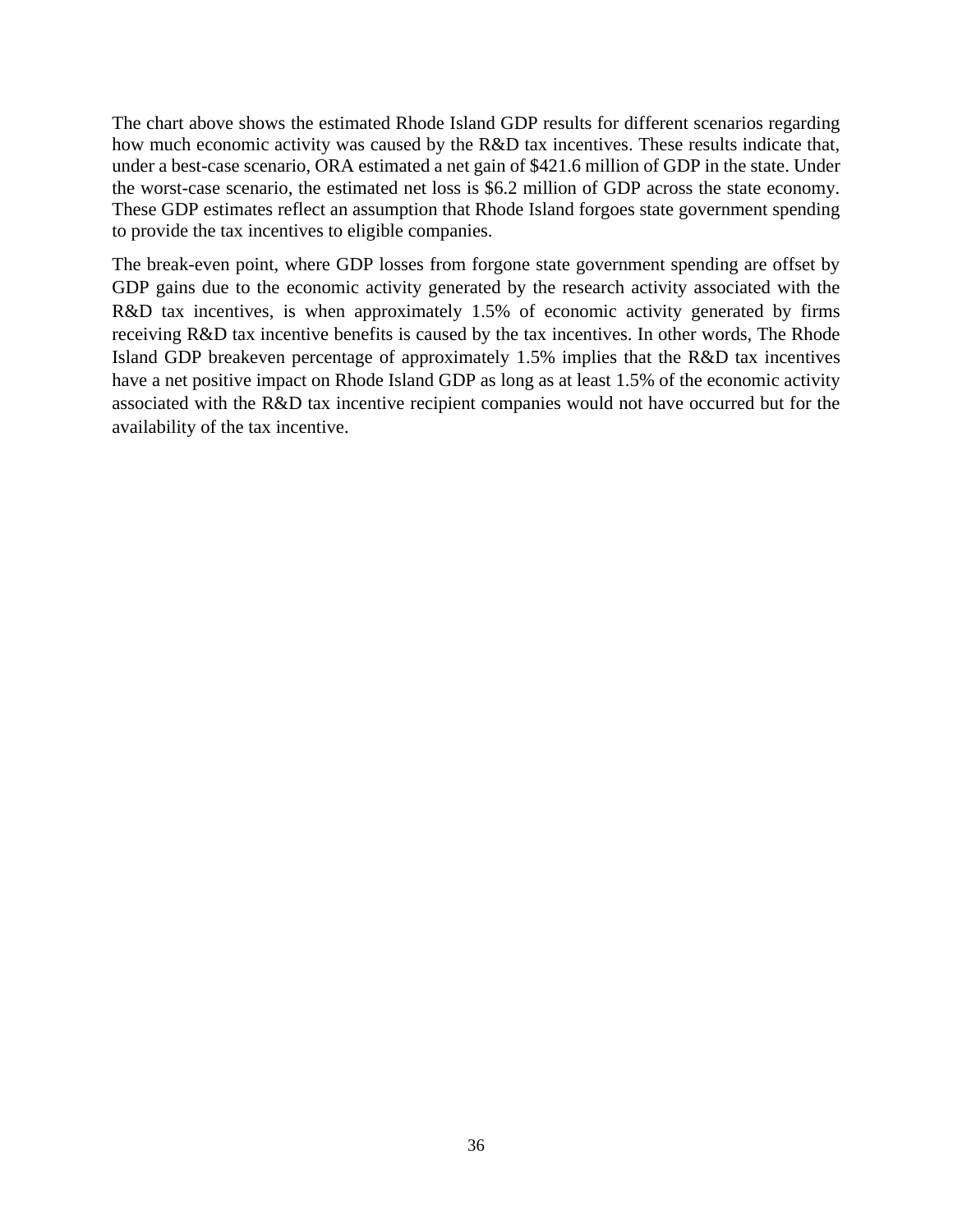# <span id="page-36-1"></span><span id="page-36-0"></span>**Part V: Discussion and Recommendations 1. Statement by the CEO of the Commerce Corporation**

The Secretary of Commerce, who serves as Chief Executive Officer of the Rhode Island Commerce Corporation pursuant to R.I. Gen. Laws § 42-64-1.1(b), provided the following statement pursuant to R.I. Gen. Laws  $\S$  44-48.2-5(a)(6)(iii):

#### *Statement from the CEO of the Commerce Corporation:*

The Commerce Corporation believes that strong research and development activity is critical for a healthy economy and that such activity should return significant benefits to the state and taxpayers. As demonstrated by ORA's report, the current R&D Tax Credits result in a net positive revenue to the state (assuming certain conditions). Between 2016 and 2018 Rhode Island businesses spent more R&D than between 2013 and 2015, but still at a lower rate than the national average. The Commerce Corporation believes that this disparity represents a clear opportunity to grow Rhode Island's economy. Over the last several years the administration has taken steps to increase the commercialization of R&D in Rhode Island -- including the creation of the Innovation Voucher program and the development of the Innovation Campus competition in partnership with URI. Additionally, states like Massachusetts and California have significantly stronger R&D incentives, besting Rhode Island in areas like length of the carryforward period and the level to which they reduce tax liability. Outside the United States, models like Australia provide examples of strong R&D tax credits that include refundable components for small and medium sized businesses which Rhode Island might emulate in order to truly stand out. The Commerce Corporation encourages the strengthening of our R&D Tax Credits as they are important to the competitiveness of our innovation economy. Such reforms such be aimed at encouraging greater investment in R&D activities in our state and, in doing so, contributing to Rhode Island's economic growth*.*

## <span id="page-36-2"></span>**2. ORA Recommendations**

**Finding #1:** The statutory goals of the New Research and Development Facilities Deduction, Research and Development Property Credit, and Research and Development Expense Credit are not defined in R.I. Gen. Laws § 44-32-1, § 44-32-2, or § 44-32-3. Therefore, it is not possible to measure performance against statutory objectives.

#### **Related Recommendations:**

 $\triangleright$  Policymakers should determine goals and objectives of the R&D tax incentive programs in order to provide guidance to evaluators.

#### *Discussion Supporting Finding #1:*

R.I. Gen. Laws  $\S$  44-48.2-5(a)(10) requires the Office of Revenue Analysis to offer recommendations "as to whether the effectiveness of the tax incentive could be determined more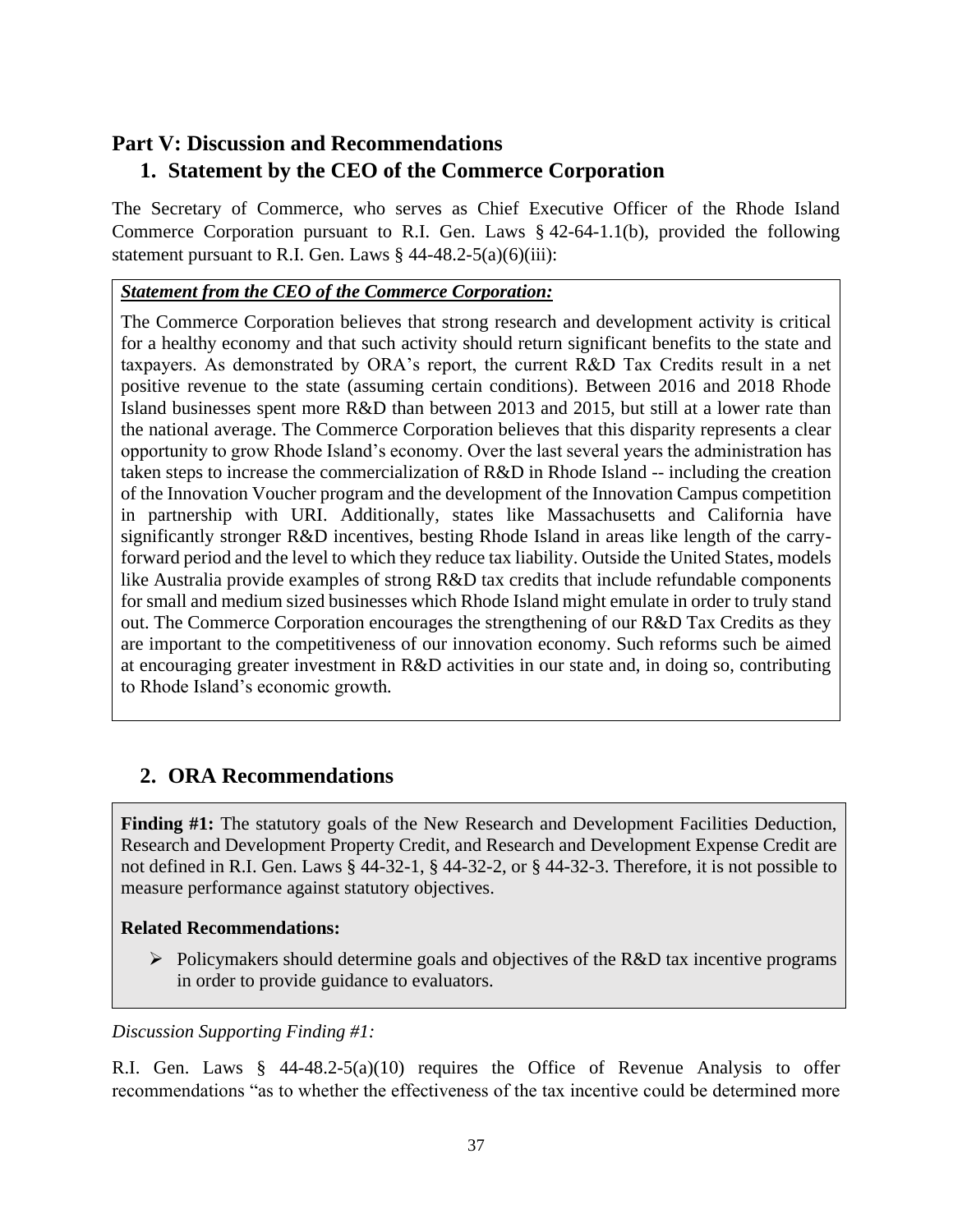definitively if the general assembly were to clarify or modify the tax incentive's goals and intended purpose." Discussion related to the goals and purposes of the R&D credits are as follows:

The success of a tax incentive program is usually related to the extent to which its goals and objectives were achieved. In this context, the lack of statutory goals makes it very difficult to evaluate the R&D tax incentive programs given that desired outcomes are not defined under the program's governing statute. A major ambiguity is the extent to which the R&D tax incentive programs are intended to provide a marginal cost savings to local firms undertaking research activity *vs.* attracting research activity from competitive out-of-state locations. While this difference is subtle, making this determination will help to inform cost-effective incentive design and evaluation.

The impact of the R&D tax incentive programs is affected by whether the incentives represent only a marginal cost savings to the firm or if the incentives attracted research activity from other states or facilitated projects that would not have otherwise been possible. However, there is little or no data to track the extent to which R&D tax incentives actually attracted research activity from other states. Considering that this distinction has a potentially determinative impact on the costeffectiveness of the program, ORA recommends that lawmakers construct a statutory purpose that emphasizes the goals such as targeting research with locally impactful spillover effects, building industry clusters, and attracting research projects from competitive out-of-state locations.

Taxpayer confidentiality, restrictions related to federal taxpayer information, and insufficient data collection mechanisms pose major obstacles to evaluators of these R&D tax incentives. Policymakers should determine what enhanced data collection, reporting, disclosure rules might be put in place to facilitate measurement of tax incentive program performance relative to statutory goals.

**Finding #2:** While adequate from a standpoint of confirming taxpayer compliance with eligibility requirements, current reporting requirements are inadequate for economic analysis. The fact that Rhode Island R&D tax incentives conform with the definitions and formulas utilized to calculate the Federal Research Credit is a double-edged sword – creating administrative efficiencies and data access challenges.

#### **Related Recommendations:**

- ➢ Consider legislative changes to enhance data reporting and revise disclosure rules for R&D incentive recipients similar to those required by recipients of credits covered by the Division of Taxation's annual *Tax Credit & Incentive Report*.
- ➢ Maintain conformance with Federal Research Credit definitions and calculation procedures while expanding the data collected on Rhode Island tax forms.
- $\triangleright$  To produce more rigorous analysis than what is contained in this report would require modifications to Rhode Island tax forms and/or establishing new data collection mechanisms.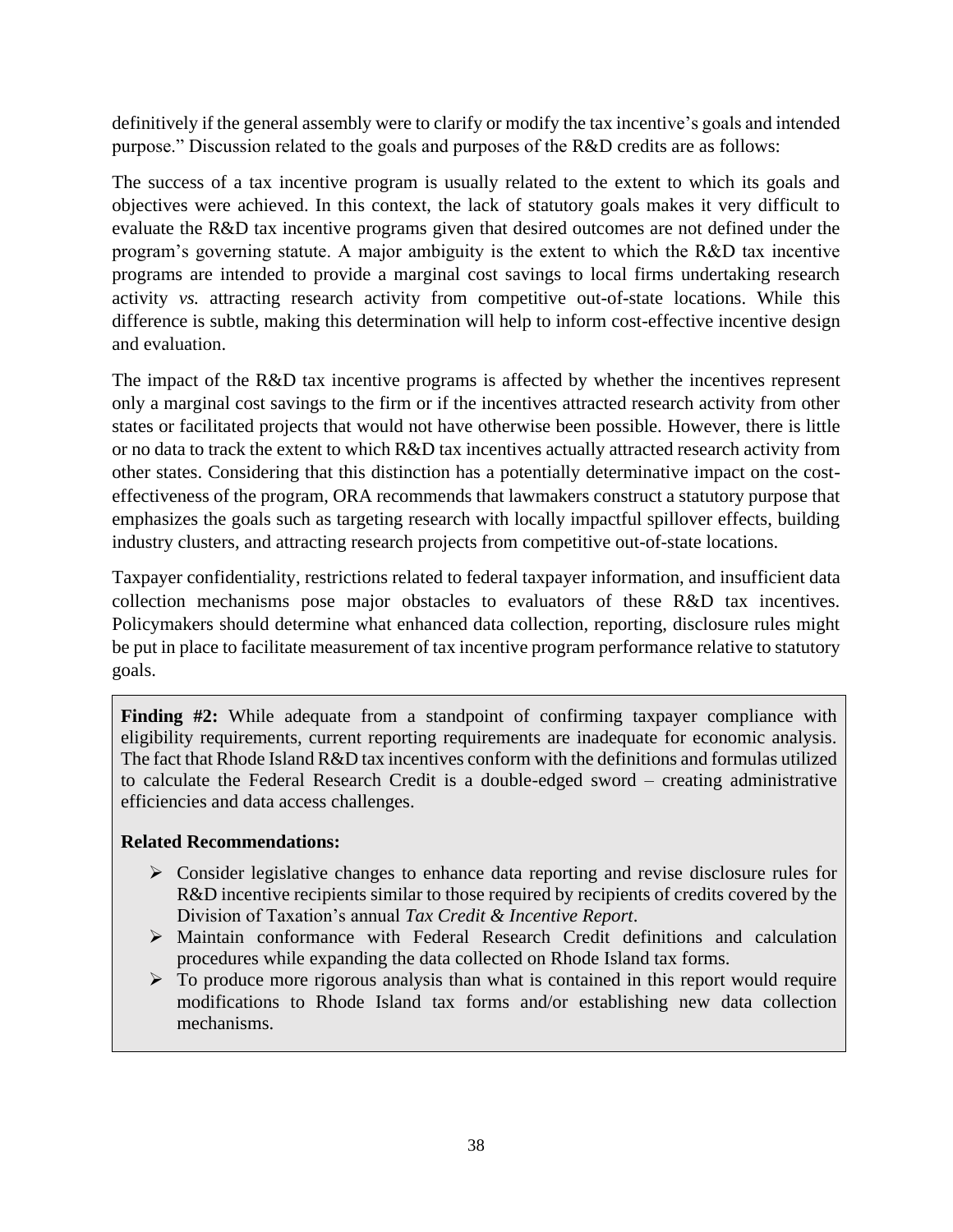#### *Discussion Supporting Finding #2:*

R.I. Gen. Laws § 44-48.2-5(a)(9) requires the Office of Revenue Analysis to offer recommendations "[i]n the case of economic development tax incentives where measuring the economic impact is significantly limited due to data constraints, whether any changes in statute would facilitate data collection in a way that would allow for better analysis." Discussion related to this topic is as follows:

Tying the state research credit to federal definitions and forms minimizes administrative burden for taxpayers and administrators. Taxpayers do not need to maintain duplicative records, other than monitoring which qualifying research expenditures occur in Rhode Island. Rhode Island tax administrators benefit from compliance instigated by enforcement of the Federal Research Credit. Because Rhode Island R&D tax incentives are calculated based on amounts claimed on the taxpayer's federal return, a taxpayer attempting to fraudulently claim a state credit would have to duplicate their fraud at the federal level – magnifying the incentive for taxpayers to comply with the law by reporting research expenditures faithfully.

However, this connection to the Federal Research Credit also creates data access and evaluation issues. While Rhode Island lawmakers and administrators have some independence in setting rules for granting evaluators access to Rhode Island taxpayer information in appropriately anonymized or aggregated form, Rhode Island lawmakers and administrators have minimal independence in granting access to federal taxpayer information.

Rhode Island forms currently lack the specificity necessary for economic analysis. For example, lines 1 through 8 of IRS Form 6765 require the taxpayer to provide some detail on the types of qualified research expenditures undertaken by the taxpayer (*e.g.*, basic research payments to qualified organizations, wages, supplies, rental or lease costs of computers, *etc.*). However, Rhode Island Form 7695E asks taxpayers simply for the portion of the aggregate amount that takes place in Rhode Island, with no breakdown of expenses by type.<sup>17</sup> A marginal improvement to Rhode Island's form would be to adopt some of the elements of Minnesota's Form 2021 RD, utilized for the administration of the Minnesota Credit for Increasing Research Activities.<sup>18</sup> This form requires taxpayers to list Minnesota qualified research expenditures according to the same categories as on the federal form. By including these data on a *state* tax form rather than the federal form only, state tax officials may have greater knowledge of the composition of state research expenditures and greater flexibility in sharing aggregated taxpayer information with evaluators and the public.

Examples of more stringent improvements to data collection from R&D tax incentive recipients would be to create entirely new data collection mechanism. For example, the State of Washington requires recipients of nearly all of its state tax incentives to file an Annual Tax Performance Report.<sup>19</sup> Incentive recipients must comply with the reporting requirement as a condition of receiving a state tax credit. The report includes information regarding the impact of tax incentive

<sup>&</sup>lt;sup>17</sup> See Appendix C.

<sup>&</sup>lt;sup>18</sup> Minnesota Form 2021 RD available at: [https://www.revenue.state.mn.us/sites/default/files/2021-10/rd\\_21.pdf](https://www.revenue.state.mn.us/sites/default/files/2021-10/rd_21.pdf) <sup>19</sup> Washington State Annual Tax Performance Report, RCW 82.32.534. See: <https://app.leg.wa.gov/rcw/default.aspx?cite=82.32.534>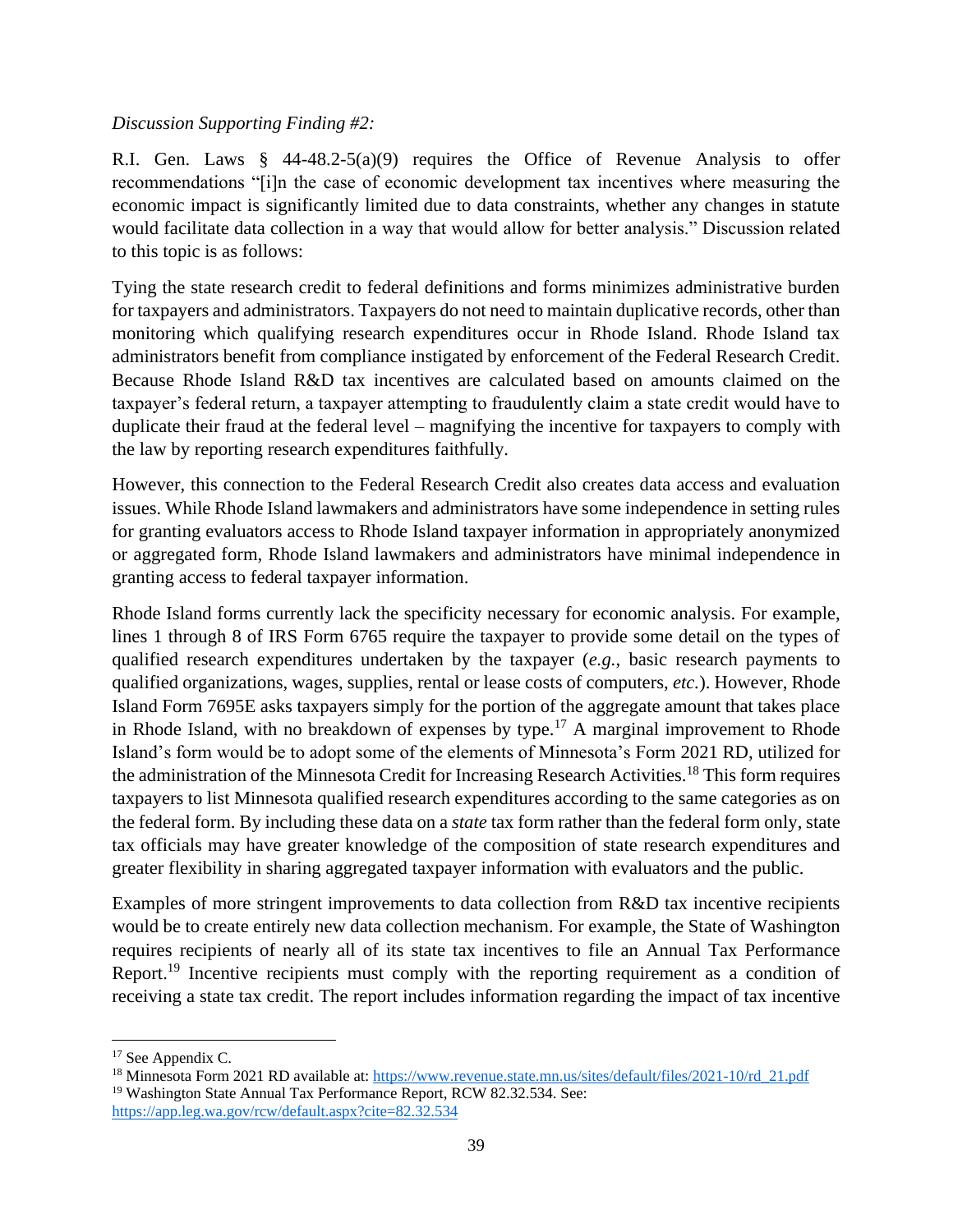awards on business activities such as employment and investment. While Washington statutorily compels compliance with reporting requirements, other states such as Minnesota collect evaluation data through voluntary surveys and interviews with tax incentive recipient taxpayers.<sup>20</sup> ORA currently lacks the practical capacity to administer a rigorous evaluation survey.<sup>21</sup> Further investigation is necessary as to whether ORA and/or the Division of Taxation possesses the legal authority to contact taxpayers directly for purposes of compelling a response to a mandatory survey or requesting response to a voluntary evaluation survey.<sup>22</sup>

Public reporting of R&D tax incentive usage, including revealing the identity and amount of tax incentive usage by recipient, would increase transparency and facilitate improvements to program evaluation. For example, the Division of Taxation's annual *Tax Credit & Incentive Report* provides a framework for this type of reporting – but is limited by statute to only certain incentives, of which the R&D tax incentives are not included.<sup>23</sup> Recipients of tax incentives covered by the *Tax Credit & Incentive Report* are required to file an annual report with the Division of Taxation listing the amount of tax incentive utilized and also containing certain data necessary for confirming compliance with tax incentive eligibility requirements. These taxpayers claim tax benefits with the understanding that their identifying information and amount of credit usage will be disclosed publicly. To minimize the administrative burden, such reporting could only be required for taxpayers claiming more than some minimum threshold (*e.g.*, basic disclosure might only apply to taxpayers claiming more than \$5,000 of R&D tax incentives; requirement to file more detailed annual report might apply to taxpayers claiming more than \$10,000).

[http://www.tax.ri.gov/Tax%20Website/TAX/notice/Notice%202016-03%20--](http://www.tax.ri.gov/Tax%20Website/TAX/notice/Notice%202016-03%20--%20Tax%20credits%20and%20incentives.pdf) [%20Tax%20credits%20and%20incentives.pdf](http://www.tax.ri.gov/Tax%20Website/TAX/notice/Notice%202016-03%20--%20Tax%20credits%20and%20incentives.pdf)

<sup>&</sup>lt;sup>20</sup> The 2017 evaluation of the Minnesota Research Credit conducted by the Program Evaluation Division of the State of Minnesota Office of the Legislative Auditor is available at:

[http://www.ncsl.org/Portals/1/Documents/fiscal/evaluation\\_database/MN\\_Research\\_Tax\\_Credit\\_2017\\_Evaluation\\_](http://www.ncsl.org/Portals/1/Documents/fiscal/evaluation_database/MN_Research_Tax_Credit_2017_Evaluation_Report.pdf) [Report.pdf](http://www.ncsl.org/Portals/1/Documents/fiscal/evaluation_database/MN_Research_Tax_Credit_2017_Evaluation_Report.pdf)

 $21$  It is difficult for a small state such as Rhode Island to replicate scale and capacity of program evaluation staffs in other states. For example, ORA devotes two staff, who split their time among other responsibilities, to tax incentive evaluation. The Minnesota 2017 Evaluation of the Research Tax Credit lists 19 staff members in the Program Evaluation Division in the Office of the Legislative Auditor.

 $22$  The fact that ORA is not part of the Division of Taxation, the entity within Rhode Island government that is responsible for administering the tax system, creates legal and practical challenges in terms of accessing taxpayer data necessary for evaluation. However, it should be noted that many states, including the Minnesota Office of the Legislative Auditor and the Washington State Joint Legislative Audit & Review Committee, conduct incentive evaluation in the legislative branch, which is not only outside of the tax administration agency, but outside of the executive branch entirely. Evidence of such collaboration in other states indicates that impediments to data-sharing for purposes of tax incentive evaluation can be overcome. ORA welcomes incremental legislative and administrative changes that would facilitate enhanced data sharing and cooperation over the long term while maintaining taxpayer confidentiality.

<sup>&</sup>lt;sup>23</sup> Credits covered by the *Tax Credit & Incentive Report* include Rhode Island Commerce Corporation Project Status (R.I. Gen. Laws § 42-64-10), Incentives for Innovation and Growth (R.I. Gen. Laws Chapter 44-63), Jobs Development Act (R.I. Gen. Laws Chapter 42-64.5), Distressed Areas Economic Revitalization Act – Enterprise Zones (R.I. Gen. Laws Chapter 42-64.3), Motion Picture Production Tax Credit (R.I. Gen. Laws Chapter 44-31.2), and Historic Preservation Tax Credits 2013 (R.I. Gen. Laws Chapter 44-33.6).

Further information regarding reporting requirements applicable to these tax credit recipients is contained in Rhode Island Division of Taxation Notice 2016-03 available at: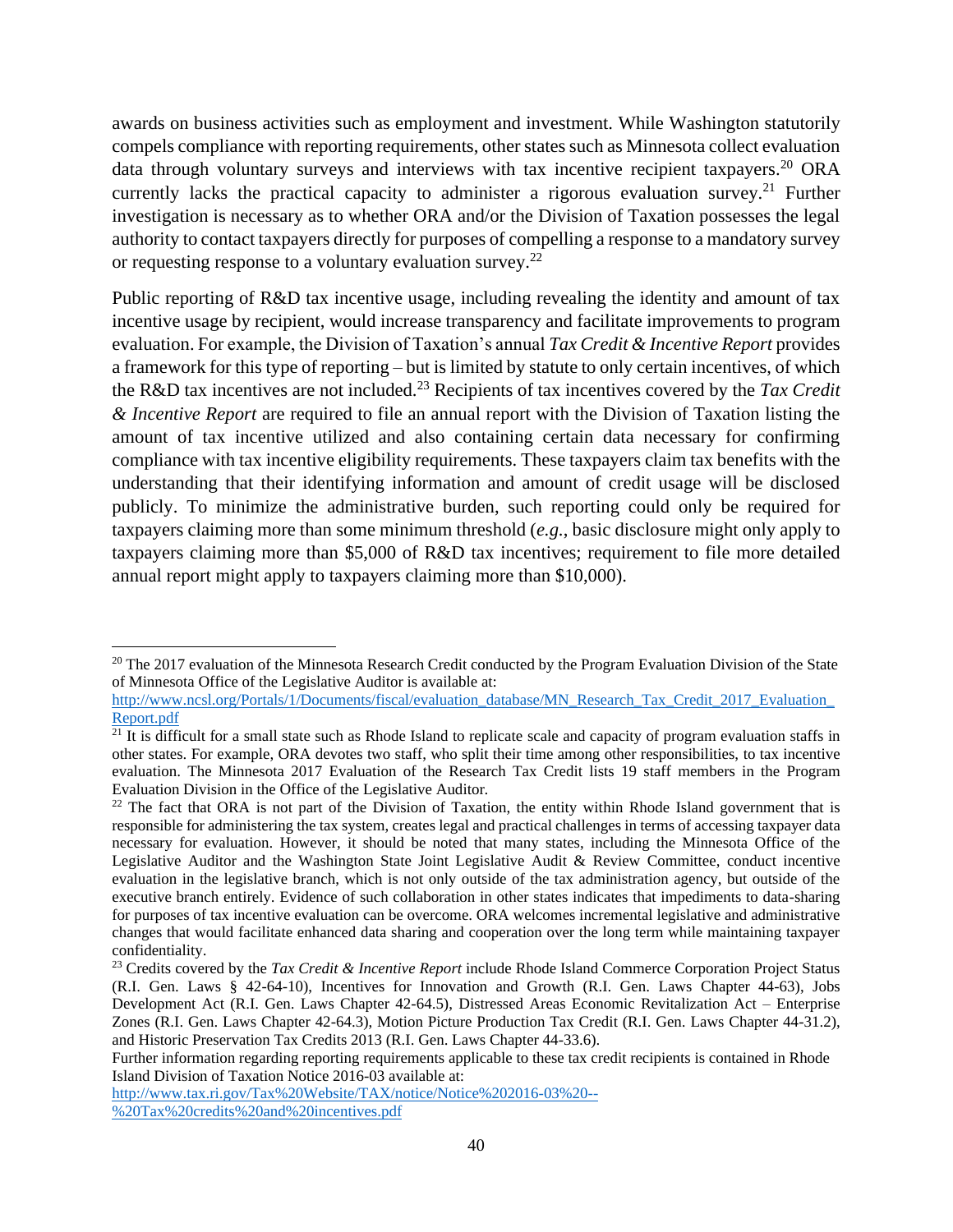**Finding #3:** A best practice of tax incentive design is the inclusion of a sunset provision. Neither the New R&D Facilities Deduction, R&D Property Credit, nor the R&D Expense Credit contain sunset provisions.

#### **Related Recommendations:**

 $\triangleright$  Add sunset provisions to the R&D tax incentive programs.

#### *Discussion Supporting Finding #4:*

An important feature of a sunset is that it provides legislators with a regular opportunity to reconsider the continued relevance of the tax credit program and revise program features as needed. For example, the 2015 Rhode Island corporate tax reform had a major impact on the local business tax landscape, which presumably had an impact on the effectiveness and necessity of tax incentive programs such as the R&D tax incentive programs, but no legislative changes were made to the R&D tax incentives in response to this change. A sunset provision would help to ensure that such reconsiderations and revisions occurred at regular intervals.

**Finding #4:** Under the assumption that incentives are 100% responsible for taxpayer behavior, one dollar of investment in R&D tax incentives returned \$3.73 in state revenues.

The following observations regarding incentive recipients may guide policymakers in evaluating current program performance and designing modifications to further improve its cost-effectiveness:

- ➢ R&D tax credit recipients paid relatively little in state taxes.
- $\triangleright$  The non-refundability and credit cap provisions of the R&D credits may impact many credit users.

#### **Related Recommendations:**

- $\triangleright$  Implement new data collection procedures and create authority to collect data on what, if any, research activity was attributable to R&D tax incentives.
- $\triangleright$  Explore the extent to which the current structure of the R&D tax credits limits the effectiveness of the R&D tax credit programs.
- ➢ Consider whether alternatives or modifications to the current policy would enhance the marginal impact of the R&D tax incentives and improve cost-effectiveness.
- ➢ Prior to implementing any enhancements to the R&D Property and Expense Credit programs ascertain what best practices can be put in place to ensure the costeffectiveness of the program.

#### *Discussion Supporting Finding #5:*

This analysis found, if R&D tax incentives are 100% responsible for firms' location decisions, that every dollar invested in R&D tax incentives returned \$3.73 in state general revenue. However, the value of the R&D tax incentives represents 75.1% of the total state tax incentives received by firms that utilize the R&D tax incentives. Therefore, the impact of the additional state tax incentives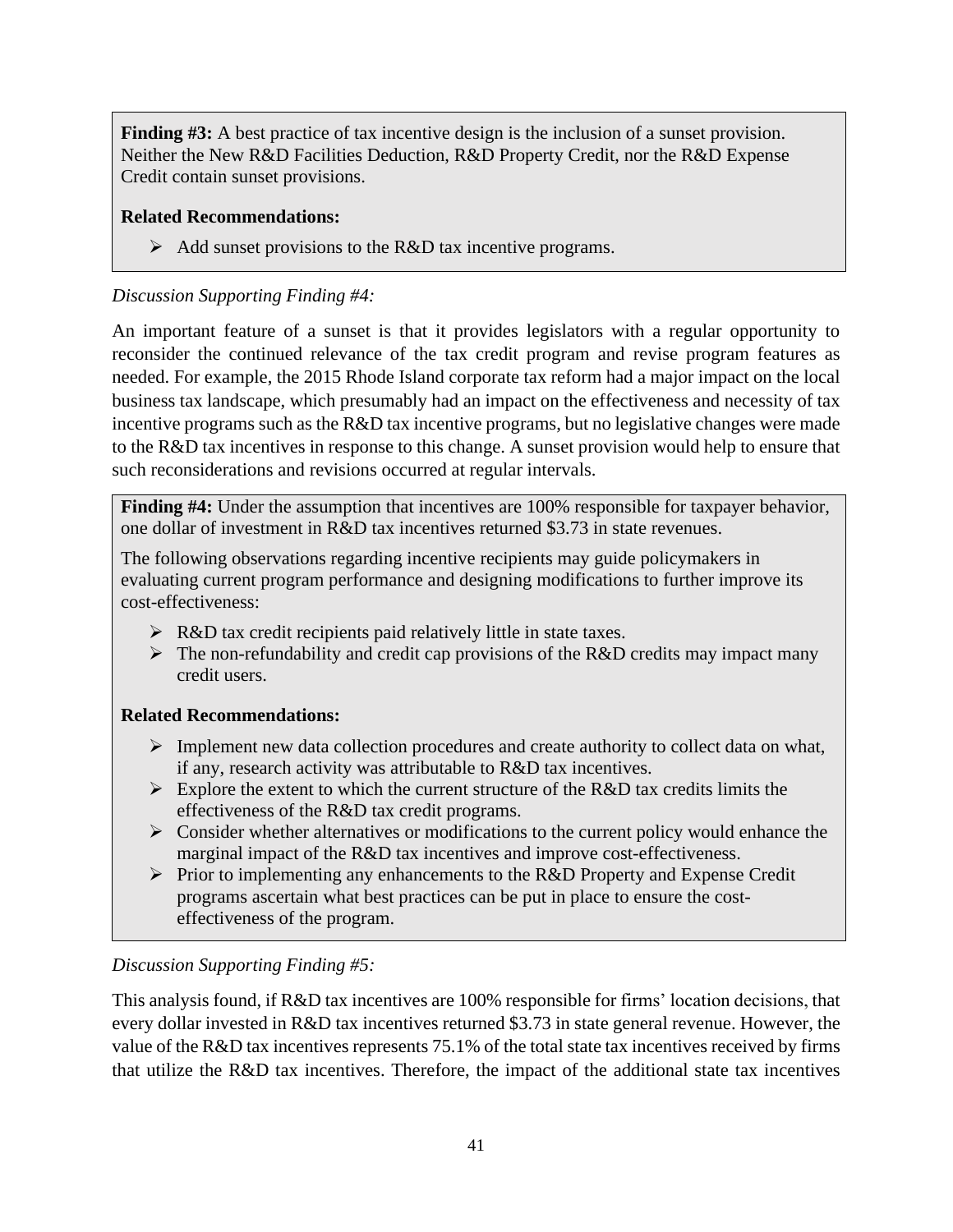utilized by R&D tax incentive recipient firms is also contained in these results, and the R&D tax incentives cannot be considered 100% responsible for firms' location decision.

While the credit caps and non-refundability provisions of the R&D Property and Expense Credits limit the population of taxpayers that could potentially benefit from the tax credits, ORA cautions against making the terms of the credit more generous without putting policies in place that enhance the cost-effectiveness of the programs. Further investigation is necessary to determine what if any research activity was actually "caused" by the availability of the credit; ORA possesses neither the capacity nor legal authority to implement the data collection mechanisms such as surveys and detailed state tax forms that would be necessary to gather these data.

ORA assumes that a justification for the R&D Property and Expense Credits is that a high state tax burden is an impediment to firms interested in conducting research activity in the state; however, recipients of the R&D Property and Expense Credits do not pay significant state taxes relative to the amount of credit received.<sup>24</sup> In tax year 2016 through 2018, an average of 64 users of the R&D Property and Expense Credits received an average of \$3.14 million in R&D Property and Expense Credits, \$1.04 million in additional business tax incentives, and paid an average of \$5.45 million in state business corporation tax and insurance companies gross premiums tax. The average Rhode Island taxable income for the 64 R&D Property and Expense Credit recipients was \$1.71 million and average taxes paid by each R&D Property and Expense Credit recipient was about \$85,095. The tax years 2016 through 2018 effective tax rate paid by these firms, calculated as tax liability as a percent of apportioned Rhode Island taxable income, was approximately 5.0% (for comparison, the statutory business corporation tax rate 7% in tax year 2016-2018). Considering the modest tax burden of most R&D Property and Expense Credit recipients, it is likely that some recipients trigger the credit caps and non-refundability provisions of the credit programs.

The tax liability cap and non-refundability provisions of R&D Property and Expense Credits may have limited the amount of credit claimed by taxpayers. The R&D Property Credit is nonrefundable and cannot reduce a taxpayer's liability below the statutory minimum tax. The R&D Expense Credit is non-refundable and cannot reduce a taxpayer's liability below the greater of 50% of the pre-credit tax liability or the statutory minimum tax.

It is also important to note that the R&D Expense Credit provides no marginal incentive to increase research activities for entities impacted by the non-refundability or tax liability cap provisions. An increase in current year research expenditures will result in no additional current year tax benefits – aside from the possibility of carrying credits forward to a future year. Firms that consistently conduct a level of research activities that are sufficiently high relative to their state tax liability

<sup>&</sup>lt;sup>24</sup> ORA was able to obtain data on the business corporation tax and insurance company gross premiums tax paid by R&D tax incentive recipients. It is possible that some recipients face significant commercial real estate or tangible personal property taxes paid to municipalities related to their capital-intensive research activities, but ORA does not have a reliable method of obtaining this information. While Rhode Island's high property tax burden may be an impediment to firm's conducting R&D, and the R&D tax incentives may serve to offset a portion of this tax burden, the R&D incentives have no statutory purpose to indicate this. Further information regarding property tax burdens in Rhode Island and comparison states can be found in the previously published *Tax Incentives Evaluation Act Report* covering "Investment Tax Credits."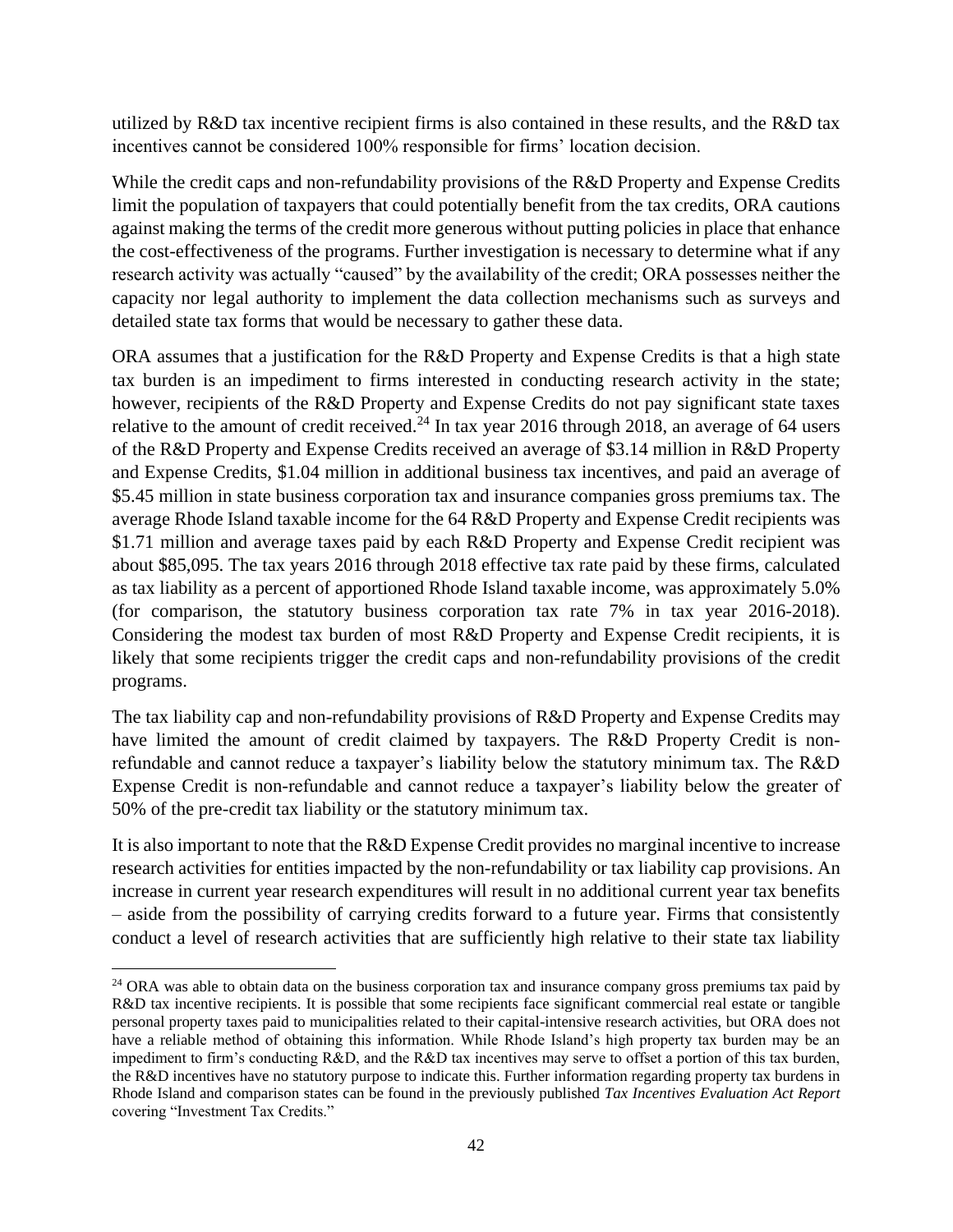may find themselves in this situation year after year. In this way, the marginal value of the R&D Expense Credit diminishes as firm size increases. The larger the amount of research activities conducted by a firm relative to its state tax liability, the more likely it is that the R&D credit is rewarding firms for activity that would have taken place anyway without the credit.

Policymakers should consider recalibrating the credit calculation procedure so that the Rhode Island R&D Expense Credit pays for each firm's *last* dollar of research expenditures rather than the *first*. This could be achieved by changing the credit rate and/or decoupling from the federal credit calculation methodology. The federal credit calculation methodology is such that taxpayers are granted credits only for research activities in excess of the historical base level. By increasing the historical base level, it is possible that fewer taxpayers would be impacted by the credit cap or non-refundability provisions. However, policymakers should consider the challenges to administrators and taxpayers that might result from decoupling with the Federal Research Credit.

Another option would be to replace the tax credit programs with some other targeted incentive that focuses resources on the highest priority outcomes and contains provisions to facilitate transparency, protections of taxpayer funds, and ongoing program evaluation. Considering that the current R&D incentive has no statutory goals or intents, ORA is unable to recommend or endorse a specific program, but a possible option to consider may be a targeted grant program that is subject to appropriation and an application process. Making such a program subject to appropriation would ensure that grant amounts would not unexpectedly reach unmanageable levels. A grant program would provide certainty to recipients, making it more likely that small firms with uncertain tax liability would be able to rely upon the full value of the incentives when making location or investment decisions. Administrators could incorporate statewide economic development strategic goals into the eligibility and selection criteria. Additionally, the application process could incorporate some level of "but for" due diligence and follow-up data collection to ensure that incentive awards leverage the maximum level of private investment and locally impactful spillover effects.

Whether the R&D tax incentives are allowed to continue "as is" or modifications are made, ORA strongly urges that policymakers solicit testimony from credit recipients and rigorous surveys on the extent to which the R&D tax incentives facilitated investments that would not have been possible but for the availability of the credit.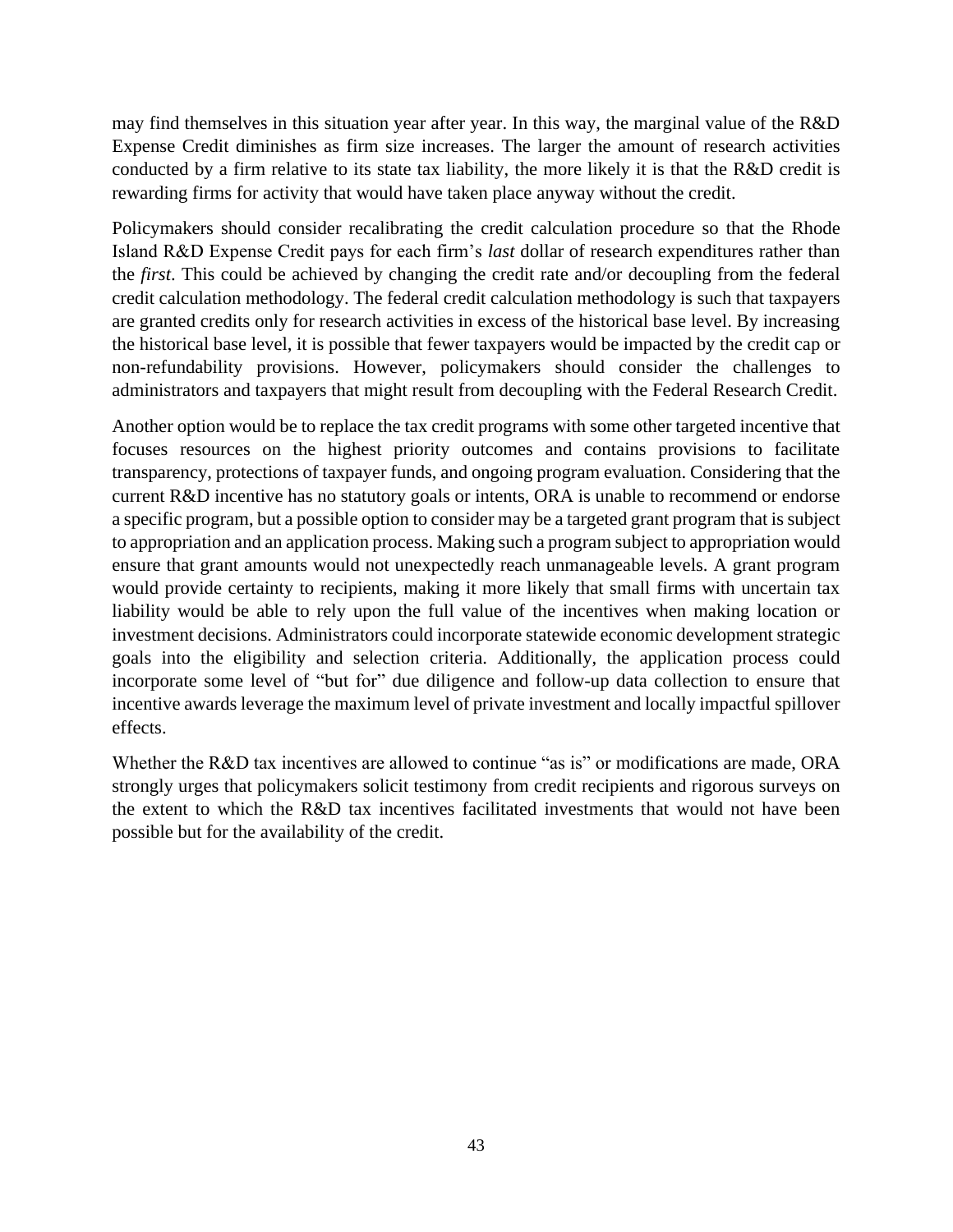**Finding #5:** ORA found limited usage of the New R&D Facilities Deduction, and only slightly more usage for the R&D Property Tax Credit:

- ➢ Over the period tax years 2016 through 2018, the average amount of New R&D Facilities Deduction claimed \$5,441.
- $\triangleright$  Over the period tax years 2016 through 2018, the average amount of R&D Property Tax Credit claimed was \$45,128, with no usage in TY 2017.

#### **Related Recommendations:**

 $\triangleright$  Consider repeal of R.I. Gen. Laws § 44-32-1 due to underutilization and incorporation of R.I. Gen. Laws § 44-32-2 into the Investment Tax Credit programs.

#### *Discussion Supporting Finding #6:*

It may be economically worthwhile to encourage firms to invest in research-related property and facilities in Rhode Island. Such investments have a lasting impact on the economy and anchor a firm to the state. However, the New R&D Facilities Deduction and the R&D Property Tax Credit had minimal usage over the past several years. This may be because firms that would be eligible for these R&D tax incentives are making use of other tax incentives instead. This assumption is supported by the fact that an average user of R&D tax incentives makes extensive use of additional state tax incentive programs.

ORA assumes that low utilization of the New R&D Facilities Deduction and R&D Property Tax Credit is due the program's interaction with other tax credit programs – for example, the Rhode Island Investment Tax Credit (ITC) programs offered pursuant to R.I. Gen. Laws Chapter 44-31. Per R.I. Gen. Laws § 44-32-1(a), taxpayers utilizing the New R&D Facilities Deduction do so "in lieu of depreciation or [the] investment tax credit." Low utilization levels may indicate that taxpayers may find the Investment Tax Credit more valuable than the New R&D Facilities Deduction and elect to use the ITC in place of the R&D deduction.

Furthermore, per R.I. Gen. Laws §§ 44-32-2(h) and 44-32-2(i), taxpayers claiming the R&D Property Tax Credit shall not be allowed to also take the Investment Tax Credit in relation to the same property expenses, and these taxpayers must apply the Investment Tax Credit prior to the R&D Property Tax Credit when calculating their tax liability. Some taxpayers may find the Investment Tax Credit more valuable than the R&D Property Tax Credit, and others may have exhausted their credit cap prior to the application of the R&D Property Tax Credit in their tax liability calculation.

While ORA finds it difficult to justify the administrative cost of maintaining a tax credit with little or no historical usage, policymakers should consider the program's alignment with the Federal Research Credit and related deduction as well as interaction with other state tax credit. The little utilized R&D incentive programs are generally analogous to similar federal deductions and credits, so policymakers may find it worthwhile to keep them on the books to maintain consistency with the federal tax code. If policymakers plan to modify other state tax credits, such as the Investment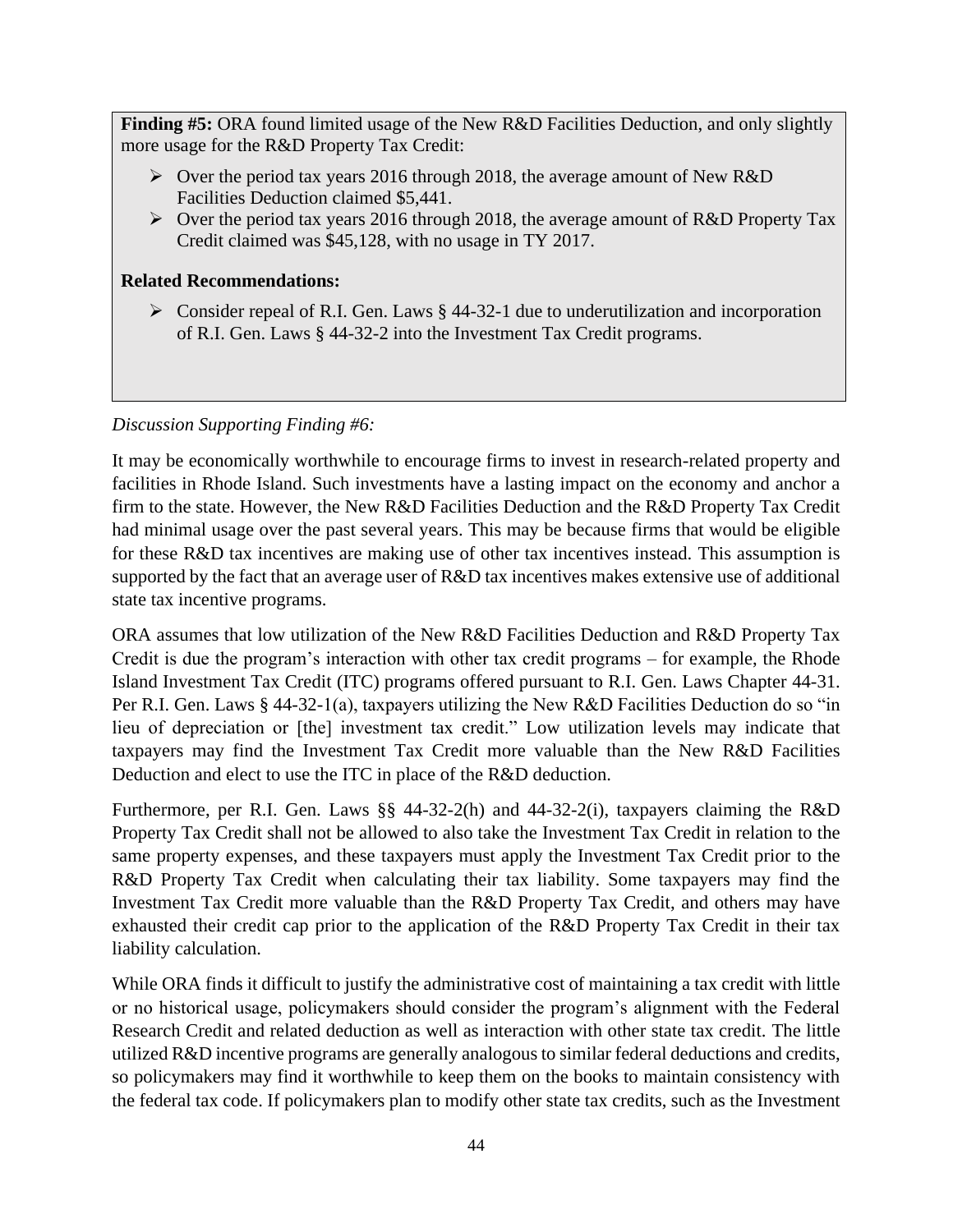Tax Credit, that are applied prior to the R&D tax incentives, ORA recommends that they consider potential impacts on R&D tax credit usage. Similarly, if the terms of the R&D tax incentives are changed so as to become more valuable than alternative tax credits, it is possible that taxpayers may elect to take the R&D tax incentives over less valuable alternatives. For example, if policymakers were to make the Investment Tax Credit less valuable to taxpayers, it would likely lead to a spike in R&D incentive usage.

#### **3. ORA Conclusion and Overall Recommendation**

<span id="page-44-0"></span>R.I. Gen. Laws § 44-48.2-5(a) (11) requires the Office of Revenue analysis to make a recommendation "as to whether the tax incentive should be continued, modified, or terminated." The Office of Revenue Analysis recommends that the Research and Development Credits be reconsidered according to the recommendations described in the previous section.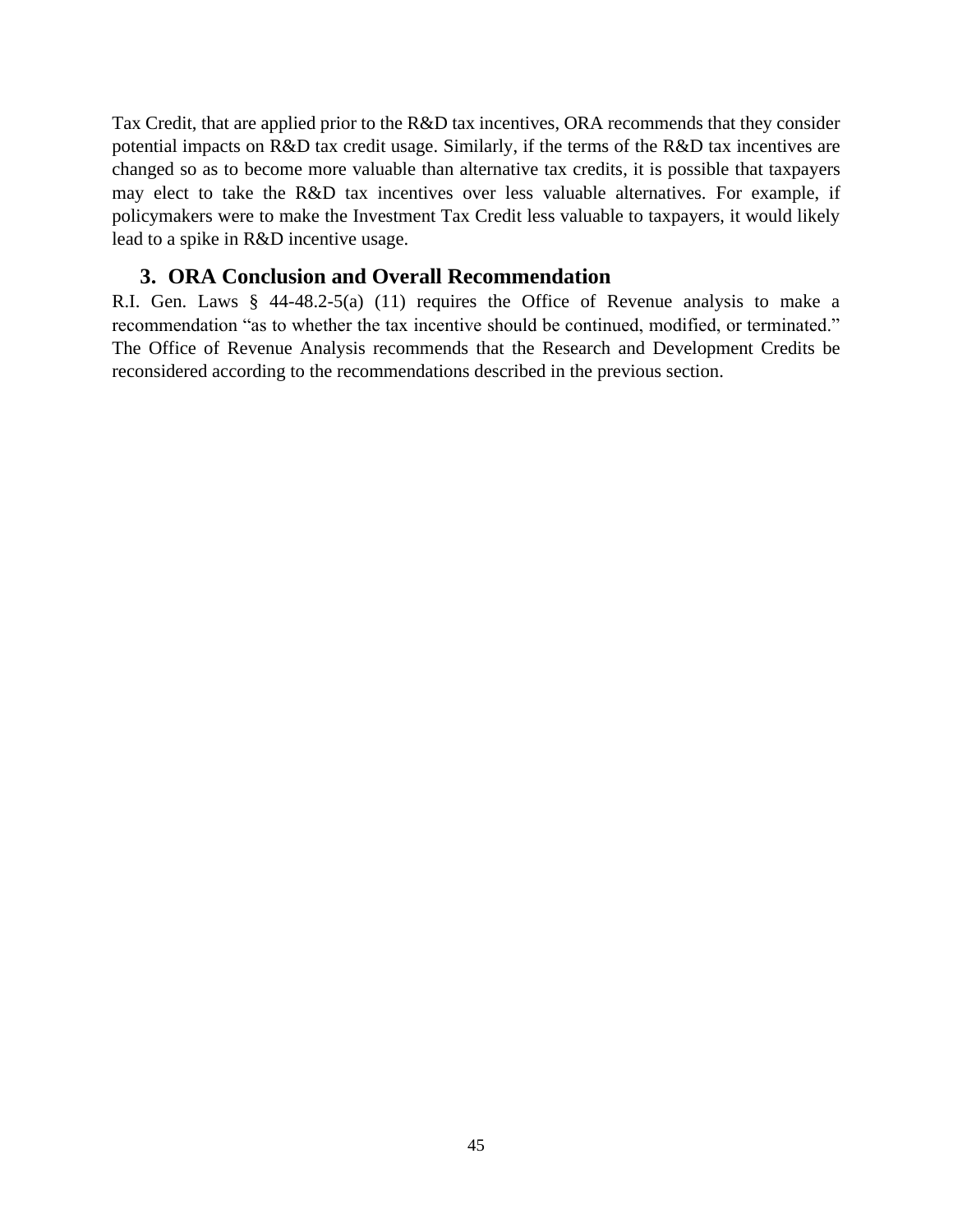# <span id="page-45-1"></span><span id="page-45-0"></span>**Appendices Appendix A: Agency Groups Breakdown**

# **ORA Categorization Agency Name**

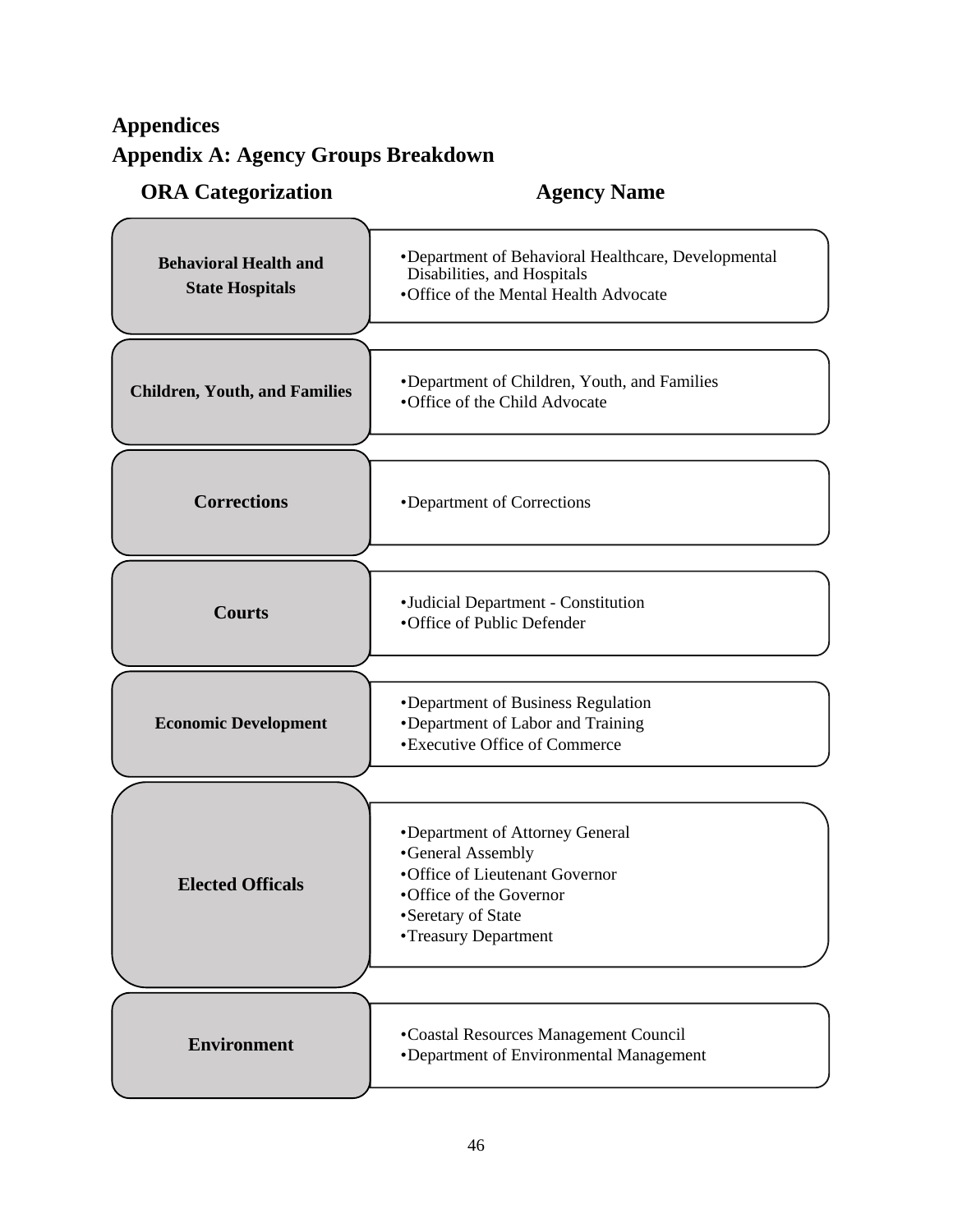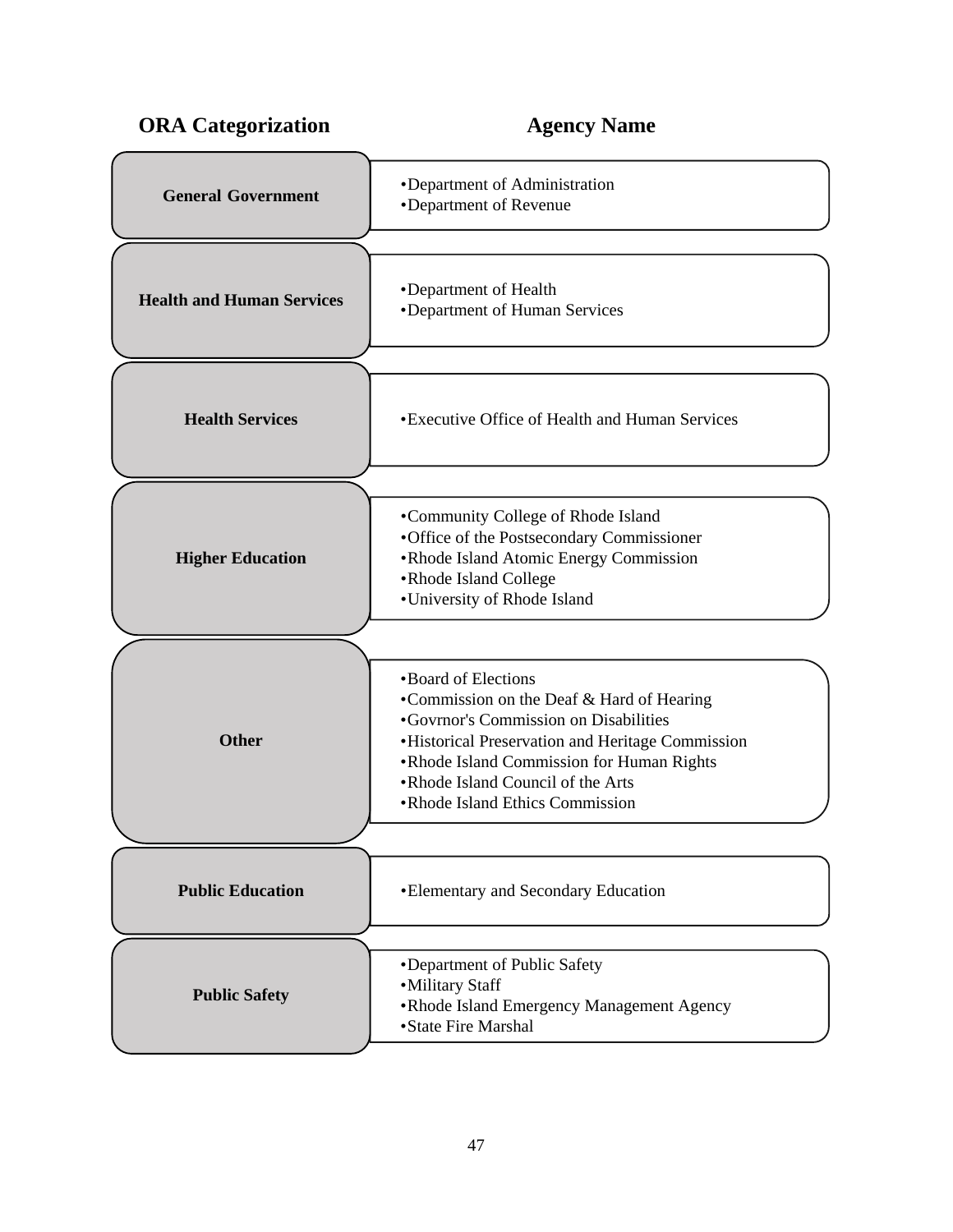#### **Appendix B: Additional Breakeven Scenarios**

The following table presents a sensitivity analysis of the Research and Development Tax Incentives. ORA ran different economic scenarios across which the input parameters are being varied accordingly to provide the reader with additional possible breakeven analysis outcomes.

<span id="page-47-0"></span>

|                                                   |             |             |             |             | <b>Research and Development Tax Incentives</b>     |             |             |             |             |             |             |
|---------------------------------------------------|-------------|-------------|-------------|-------------|----------------------------------------------------|-------------|-------------|-------------|-------------|-------------|-------------|
|                                                   |             |             |             |             | Detailed Economic & Revenue Impacts TY 2016 - 2018 |             |             |             |             |             |             |
|                                                   |             |             |             |             | <b>Policy Variable Percentage Assumed</b>          |             |             |             |             |             |             |
|                                                   | 100%        | 90%         | 80%         | 70%         | 60%                                                | 50%         | 40%         | 30%         | 20%         | 10%         | 0%          |
|                                                   |             |             |             |             | <b>Economic &amp; Revenue Impacts Calculated</b>   |             |             |             |             |             |             |
| <b>Total Employment</b>                           | 3,660       | 3,288       | 2,915       | 2,542       | 2,169                                              | 1,797       | 1,424       | 1,051       | 679         | 307         | $-65$       |
| <b>Gov Employment</b>                             | 106         | 92          | 78          | 64          | 50                                                 | 36          | 22          | 8           | -6          | $-20$       | $-34$       |
| <b>Private Non-Farm Employment</b>                | 3,554       | 3,196       | 2,837       | 2,478       | 2,119                                              | 1,761       | 1,402       | 1,043       | 685         | 327         | $-31$       |
| <b>Total GDP (\$000)</b>                          | \$421,635   | \$378,825   | \$336,022   | \$293,221   | \$250,420                                          | \$207,619   | \$164,818   | \$122,027   | \$79,272    | \$36,517    | $(\$6,218)$ |
| <b>Generated Revenues by</b><br>Component (\$000) |             |             |             |             |                                                    |             |             |             |             |             |             |
| Personal Income Tax                               | \$4,460     | \$4,006     | \$3,552     | \$3,098     | \$2,644                                            | \$2,190     | \$1,736     | \$1,282     | \$830       | \$377       | (\$75)      |
| <b>General Business Taxes</b>                     | \$1,838     | \$1,652     | \$1,466     | \$1,280     | \$1,094                                            | \$908       | \$722       | \$537       | \$351       | \$166       | $(\$20)$    |
| Sales and Use Taxes                               | \$4,142     | \$3,721     | \$3,299     | \$2,877     | \$2,456                                            | \$2,034     | \$1,612     | \$1,191     | \$771       | \$351       | (\$69)      |
| Other Taxes                                       | \$200       | \$180       | \$160       | \$139       | \$119                                              | \$98        | \$78        | \$58        | \$37        | \$17        | (\$3)       |
| <b>Total Departmental Receipts</b>                | \$537       | \$482       | \$427       | \$372       | \$317                                              | \$262       | \$207       | \$152       | \$97        | \$42        | \$12)       |
| <b>Other Sources</b>                              | \$558       | \$501       | \$444       | \$386       | \$329                                              | \$272       | \$215       | \$158       | \$101       | \$44        | \$12)       |
| Cost of Incentive (\$000)                         | $(\$3,146)$ | $(\$3,146)$ | $(\$3,146)$ | $(\$3,146)$ | $(\$3,146)$                                        | $(\$3,146)$ | $(\$3,146)$ | $(\$3,146)$ | $(\$3,146)$ | $(\$3,146)$ | $(\$3,146)$ |
| Total Net Revenues (\$000)*                       | \$8,589     | \$7,395     | \$6,200     | \$5,006     | \$3,812                                            | \$2,618     | \$1,424     | \$231       | $(\$959)$   | $(\$2,149)$ | $(\$3,338)$ |

**Source:** ORA calculations based on historical Rhode Island revenue amounts and REMI Tax-PI simulations.

Note: \* The total net revenues represent the difference between the sum of generated revenues and the cost of the tax incentive.